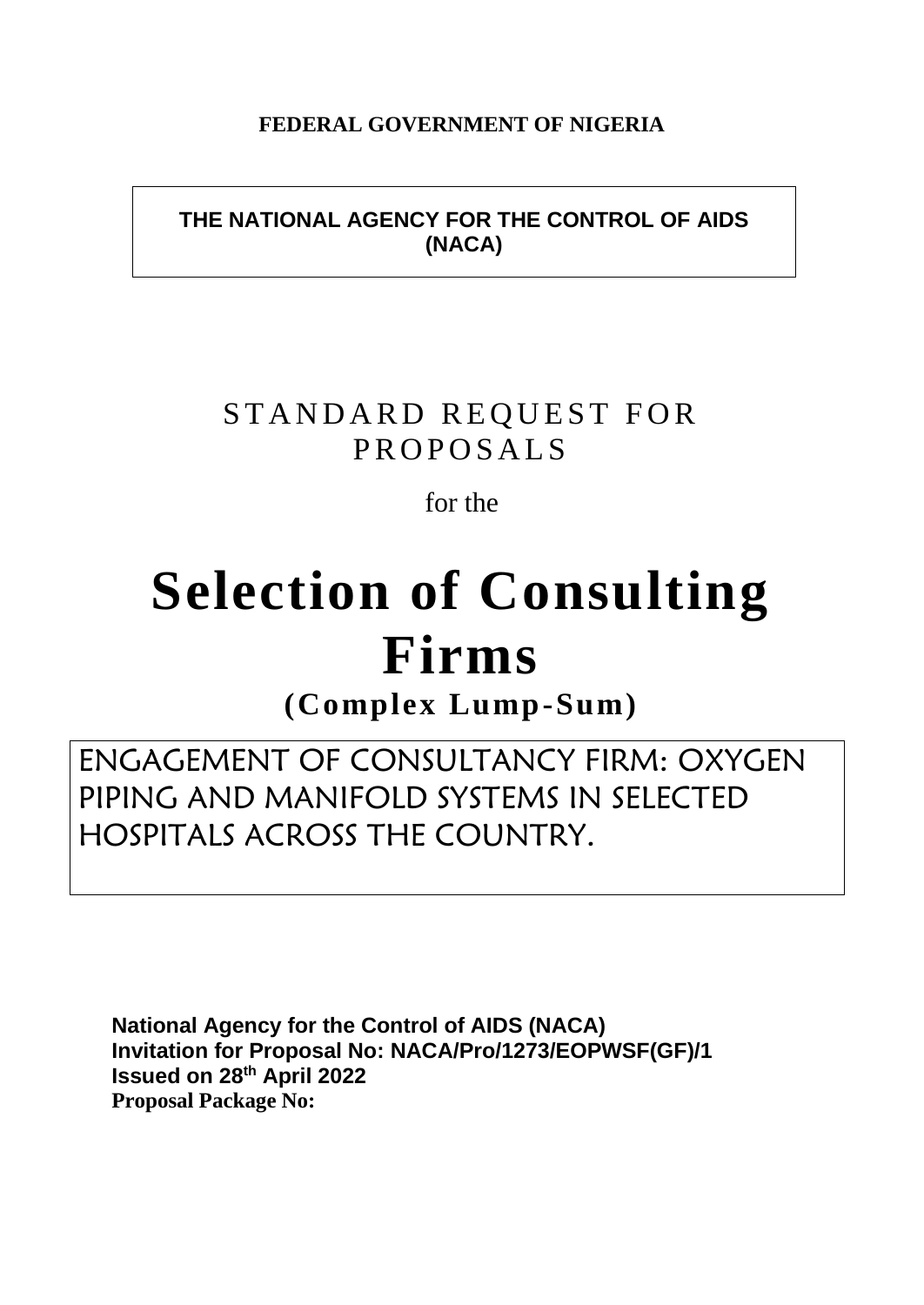# **Table of Contents**

| Section 1. |  |
|------------|--|
|            |  |
| 1.         |  |
| 2.         |  |
| 3.         |  |
| 4.         |  |
| 5.         |  |
| 6.         |  |
| 7.         |  |
|            |  |
| 8.         |  |
| 9.         |  |
| 10.        |  |
| 11.        |  |
|            |  |
| 12.        |  |
| 13.        |  |
| 14.        |  |
| 15.        |  |
| 16.        |  |
| 17.        |  |
| 18.        |  |
| 19.        |  |
| 20.        |  |
| 21.        |  |
| 22.        |  |
| 23.        |  |
| 24.        |  |
| 25.        |  |
| 26.        |  |
|            |  |
| 27.        |  |
| 28.        |  |
| 29.        |  |
| 30.        |  |
|            |  |
| 31.        |  |
| 32.        |  |
| 33.        |  |
| 34.        |  |
| 35.        |  |
| 36.        |  |
| 37.        |  |
| 38.        |  |
| 49.        |  |
| 40.        |  |
| 41.        |  |
| 42.        |  |
| 43.        |  |
| 44.        |  |
|            |  |
| 45.        |  |
| 46.        |  |
| 47.        |  |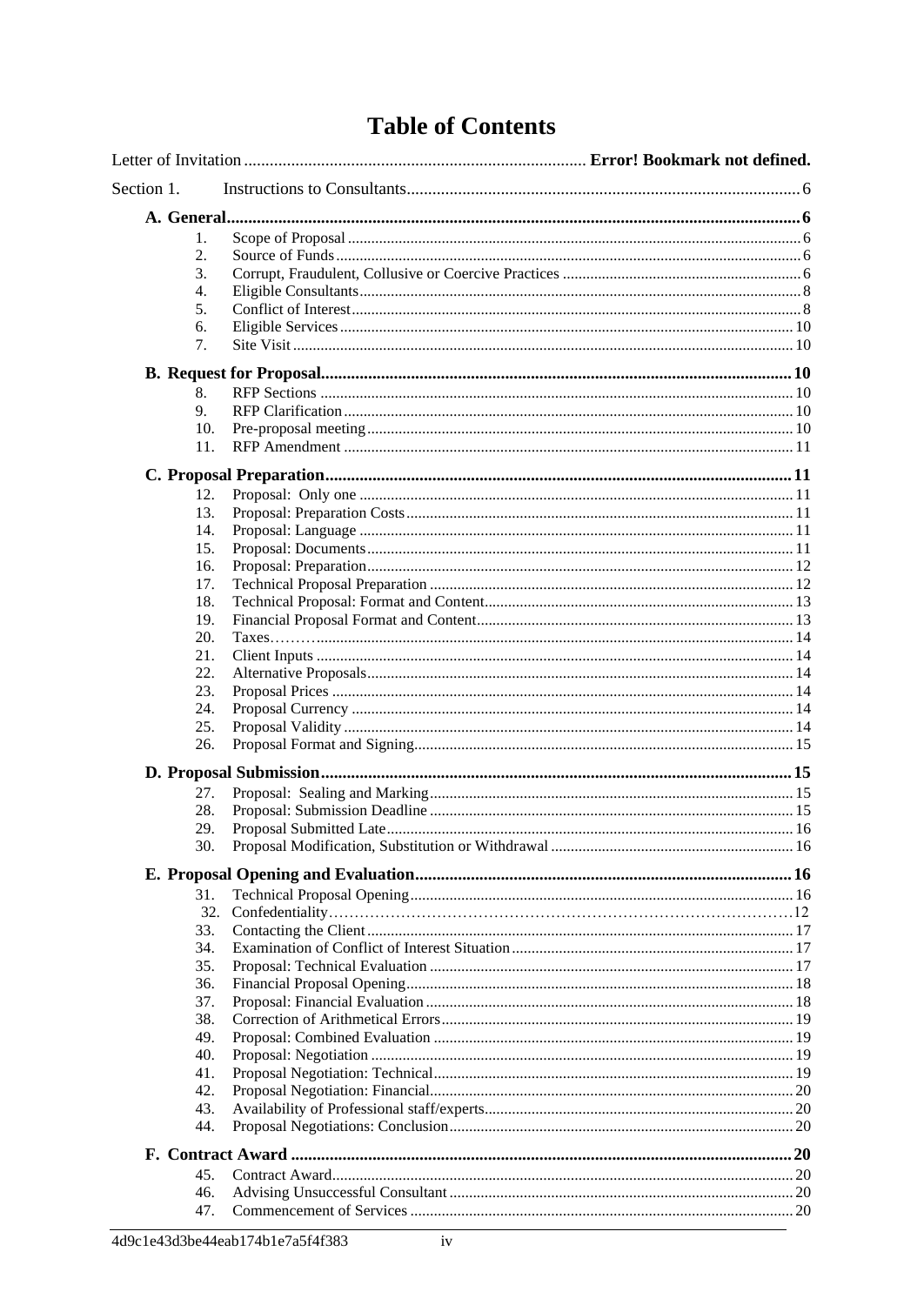|            | 48.              |                                                                            |  |
|------------|------------------|----------------------------------------------------------------------------|--|
| Section 2. |                  |                                                                            |  |
| Section 3. |                  |                                                                            |  |
|            |                  |                                                                            |  |
|            | 1.               |                                                                            |  |
|            | 2.               |                                                                            |  |
|            | 3.               |                                                                            |  |
|            | $\overline{4}$ . |                                                                            |  |
|            | 5.               |                                                                            |  |
|            | 6.               |                                                                            |  |
|            | 7.               |                                                                            |  |
|            | 8.               |                                                                            |  |
|            | 9.               |                                                                            |  |
|            | 10.              |                                                                            |  |
|            | 11.              |                                                                            |  |
|            | 12.              |                                                                            |  |
|            | 13.              |                                                                            |  |
|            | 14.              | <b>Site</b>                                                                |  |
|            | 15.              |                                                                            |  |
|            | 16.              |                                                                            |  |
|            | 17.              |                                                                            |  |
|            |                  |                                                                            |  |
|            | 18.              |                                                                            |  |
|            | 19.              |                                                                            |  |
|            | 20.              |                                                                            |  |
|            | 21.              |                                                                            |  |
|            | 22.              |                                                                            |  |
|            |                  |                                                                            |  |
|            | 23.              |                                                                            |  |
|            | 24.              |                                                                            |  |
|            | 25.              |                                                                            |  |
|            | 26.              |                                                                            |  |
|            | 27.              |                                                                            |  |
|            |                  |                                                                            |  |
|            | 28.              |                                                                            |  |
|            | 29.              |                                                                            |  |
|            | 30.              |                                                                            |  |
|            | 31.              |                                                                            |  |
|            | 32.              |                                                                            |  |
|            | 33.              |                                                                            |  |
|            | 34.              |                                                                            |  |
|            | 35.              |                                                                            |  |
|            | 36.              |                                                                            |  |
|            | 37.              |                                                                            |  |
|            | 38.              |                                                                            |  |
|            | 39.              |                                                                            |  |
|            | 40.              |                                                                            |  |
|            | 41.              | Proprietary Rights on Equipment and Materials Furnished by the Client.  32 |  |
|            |                  |                                                                            |  |
|            | 42.              |                                                                            |  |
|            | 43.              |                                                                            |  |
|            | 44.              |                                                                            |  |
|            | 45.              |                                                                            |  |
|            | 46.              |                                                                            |  |
|            | 47.              |                                                                            |  |
|            |                  |                                                                            |  |
|            | 48.              |                                                                            |  |
|            |                  |                                                                            |  |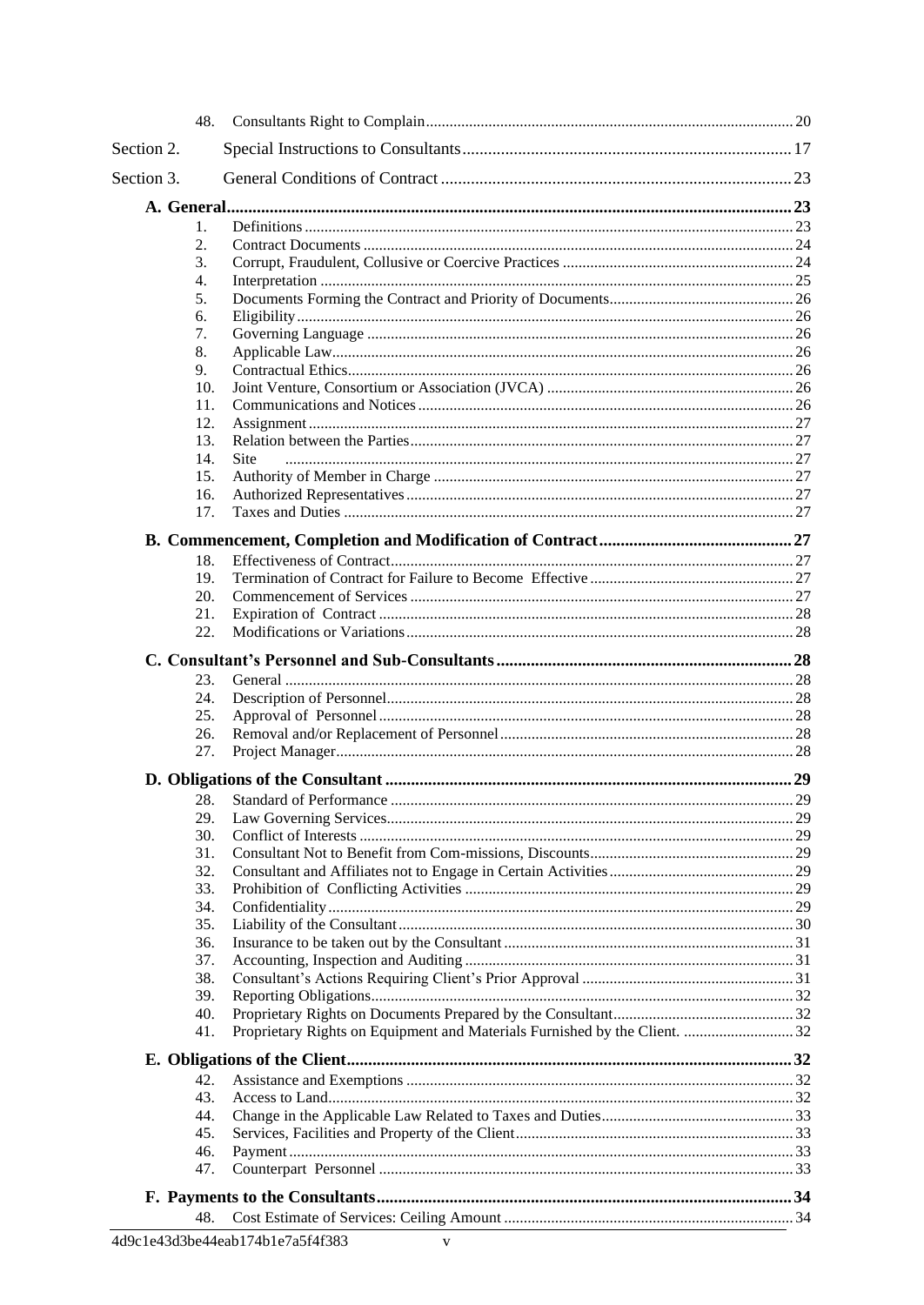|            | 49.                  |                                                                       |  |  |
|------------|----------------------|-----------------------------------------------------------------------|--|--|
|            | 50.                  |                                                                       |  |  |
|            | 51.                  |                                                                       |  |  |
|            | 52.                  |                                                                       |  |  |
| 53.        |                      |                                                                       |  |  |
|            | 54.                  |                                                                       |  |  |
|            | 55.                  |                                                                       |  |  |
|            |                      |                                                                       |  |  |
|            | 56.                  |                                                                       |  |  |
|            | 57.                  |                                                                       |  |  |
|            | 58.                  |                                                                       |  |  |
|            | 59.                  |                                                                       |  |  |
|            |                      |                                                                       |  |  |
|            | 60.                  |                                                                       |  |  |
|            | 61.                  |                                                                       |  |  |
|            |                      |                                                                       |  |  |
|            | 62.                  |                                                                       |  |  |
|            | 63.                  |                                                                       |  |  |
|            | 64.                  |                                                                       |  |  |
|            | 65.                  |                                                                       |  |  |
|            | 66.                  |                                                                       |  |  |
|            | 67.                  |                                                                       |  |  |
|            | 68.                  |                                                                       |  |  |
|            | 69.                  |                                                                       |  |  |
| 70.        |                      |                                                                       |  |  |
|            | 71.                  |                                                                       |  |  |
|            | 72.                  |                                                                       |  |  |
|            | 73.                  |                                                                       |  |  |
| Section 4. |                      |                                                                       |  |  |
| Section 5. |                      |                                                                       |  |  |
|            |                      |                                                                       |  |  |
|            | Form 5A1             |                                                                       |  |  |
|            | Form 5A2             |                                                                       |  |  |
|            | Form 5A3             | Comments and Suggestions on the Terms of Reference and on Counterpart |  |  |
|            |                      |                                                                       |  |  |
|            | Form 5A4             | Description of Approach, Methodology and Work Plan for Performing the |  |  |
|            |                      |                                                                       |  |  |
|            | Form 5A5             |                                                                       |  |  |
|            | Form 5A6<br>Form 5A7 |                                                                       |  |  |
|            | Form 5A8             |                                                                       |  |  |
|            |                      |                                                                       |  |  |
|            | Form 5B1             |                                                                       |  |  |
|            | Form 5B2             |                                                                       |  |  |
|            | Form 5B3             |                                                                       |  |  |
|            | Form 5B4             |                                                                       |  |  |
|            | Form 5B5             |                                                                       |  |  |
|            |                      |                                                                       |  |  |
|            | 5D.                  |                                                                       |  |  |
| Section 6. |                      |                                                                       |  |  |
|            |                      |                                                                       |  |  |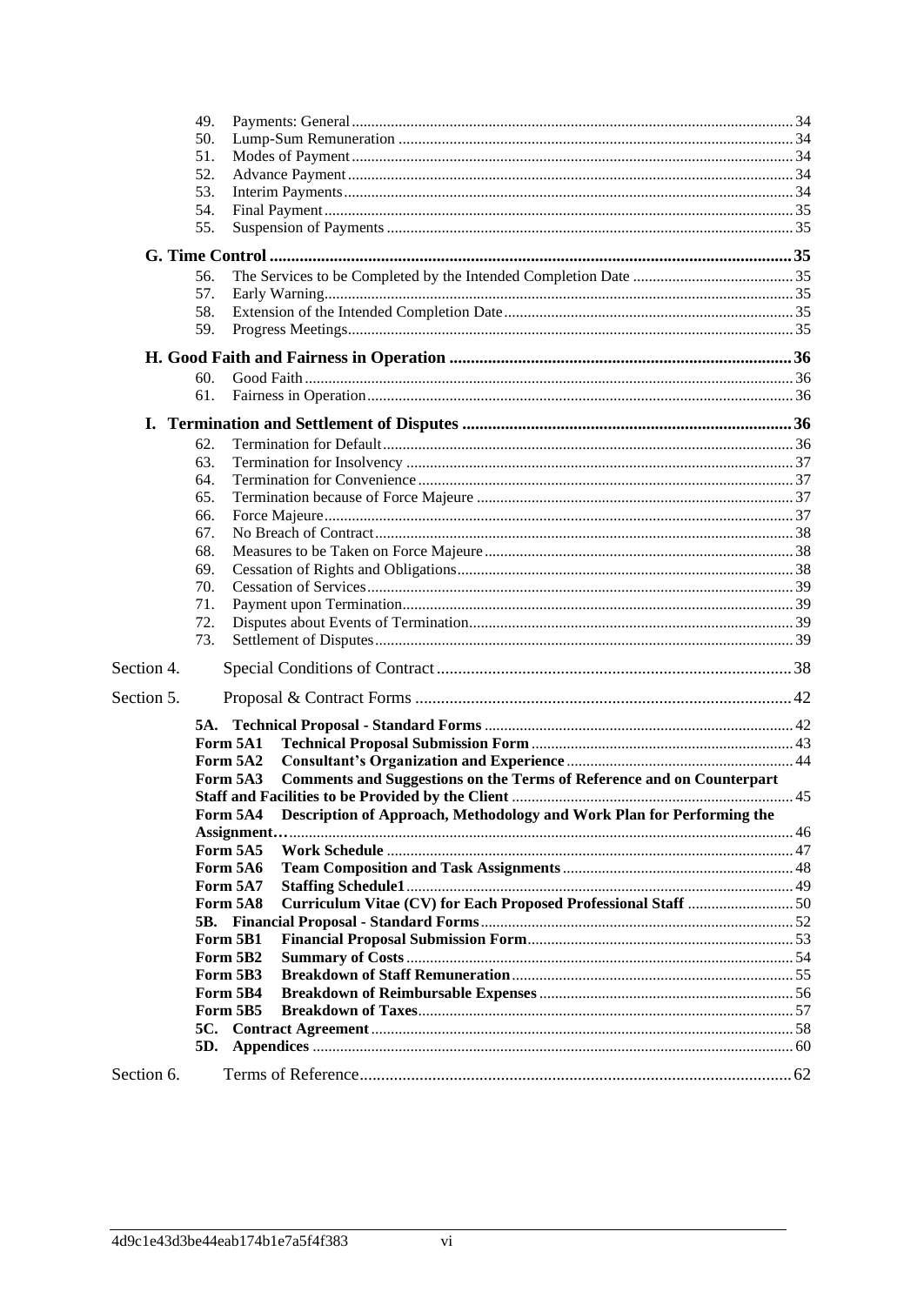# NATIONAL AGENCY FOR THE CONTROL OF AIDS (NACA) REQUEST FOR PROPOSAL (RFP) FOR THE ENGAGEMENT OF CONSULTANCY FIRM FOR THE ASSESSMENT OF OXYGEN PIPING AND FILLING MANIFOLD NEEDS IN SELECTED HOSPITALS ACROSS THE COUNTRY

# Ref. No.: **NACA/PRO/2021/OXYGEN PIPING** Date of Issuance: 28<sup>th</sup> April 2022

# 1. INTRODUCTION

The National Agency for the Control of AIDS (NACA) seeks to engage the services of a Consultancy firm in order to meet the growing demand and urgency from the country and States to increase the availability of good quality, affordable, safe and appropriate oxygen therapy systems. The purpose of this engagement is to;

- Undertake a preliminary needs assessment and provide evidence based guidance to form the basis of the scoping, sizing, standards, components, product specifications, procurement, use and maintenance of oxygen piping and manifold systems in selected hospitals across the country.
- **•** Provide harmonized and bespoke quality assurance and compliance management support to procured and installed oxygen manifold systems in selected hospitals and ensure adherence to technical standards.

# 2. SCOPE OF WORK

The Major work activities to be dimensioned and reviewed within the context of the 44 selected hospitals include;

- To check the Network in the existing Hospitals and verify the integrity of the Network
- To check wards that are not included in the Network
- To liaise with the Hospital Management on the critical area required to be piped. The piping will be 10 bed heads per 10 wards in each of the 44 facilities
- You are expected to come up with a design of the piping system of either Isolated or Integrated Central System.
- You are expected to come up with a costed bill of Engineering measurement of the materials.
- You are expected to supervise the project from inception to the commissioning
- You are required to provide staged valuation certificates and job completion certificates

1

■ To add SOW from PM for warehouse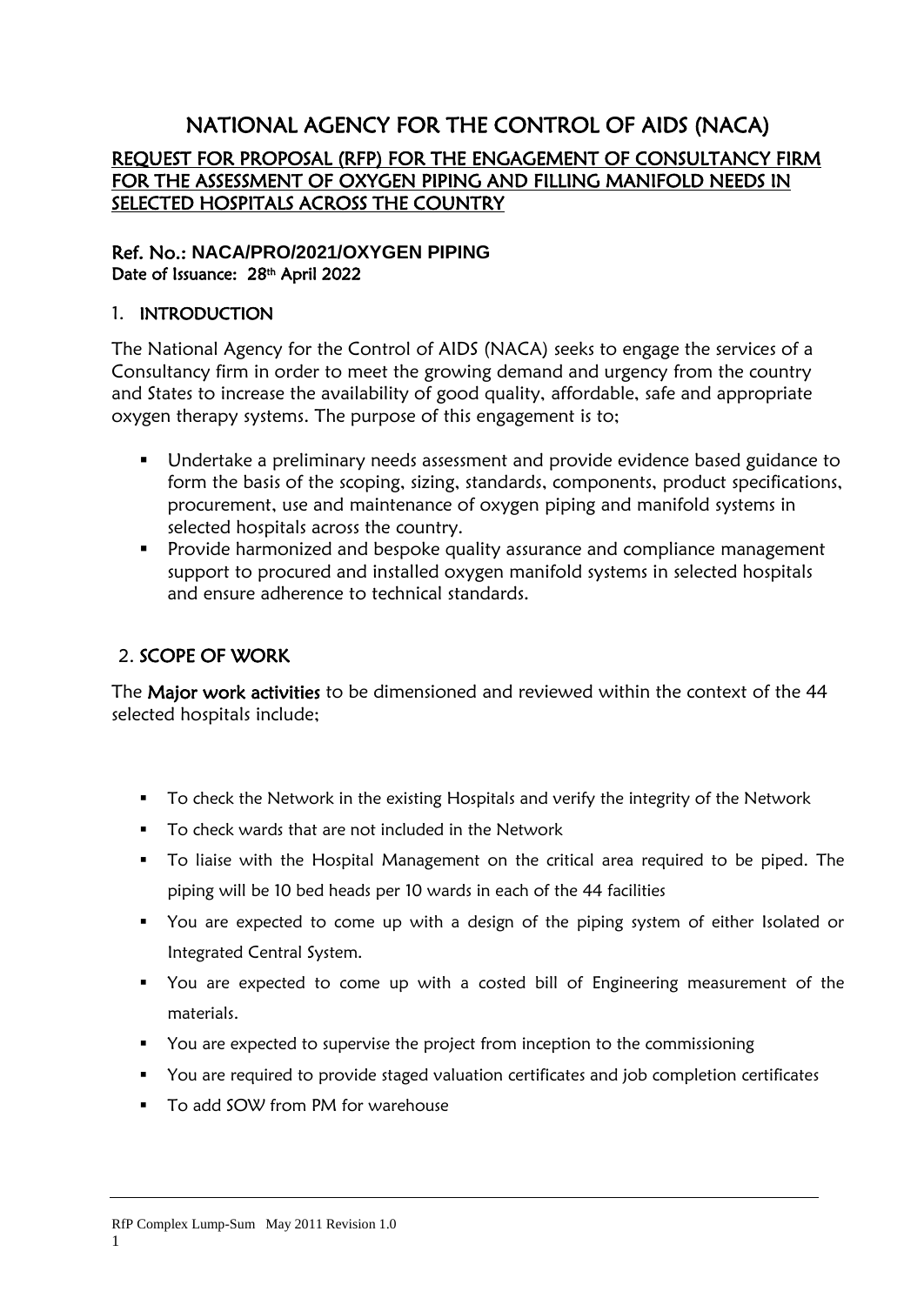# LIST OF 44 FEDERAL TERTIARY HOSPITALS FOR THE OXYGEN PIPING SYSTEM ARE AS FOLLOWS;

# Lot 1- NORTH ZONE

- 1. University of Abuja Teaching Hospital, Gwagwalada, Abuja
- 2. University of Ilorin Teaching Hospital, Kwara State
- 3. Jos University Teaching Hospital, Plateau State
- 4. Aminu Kano University Teaching Hospital, Kano
- 5. University of Maiduguri Teaching Hospital, Borno
- 6. Usman Dan Fodio University Teaching Hospital, Sokoto
- 7. Ahmadu Bello University Teaching Hospital, Zaria, Kaduna State
- 8. Abubakar Tafawa Balewa University Teaching Hospital, Bauchi
- 9. National Hospital Abuja
- 10. Federal Teaching Hospital, Gombe, Gombe
- 11. Federal Teaching Hospital, Otukpo, Benue State
- 12. Federal Teaching Hospital (Rasheed Shekoni), Dutse, Jigawa
- 13. Federal Medical Centre, Azare, Bauchi State
- 14. Federal Medical Centre, Bida, Niger State
- 15. Federal Medical Centre, Birnin-Kebbi, Kebbi State
- 16. Federal Medical Centre, Birnin Kudu, Jigawa State
- 17. Federal Medical Centre, Ebute-Meta, Lagos State
- 18. Federal Medical Centre, Gusau, Zamfara State
- 19. Federal Medical Centre, Jabi, Abuja
- 20. Federal Medical Centre, Jalingo, Taraba State
- 21. Federal Medical Centre, Katsina, Katsina State
- 22. Federal Medical Centre, Keffi, Nasarawa State
- 23. Federal Medical Centre, Lokoja, Kogi State
- 24. Federal Medical Centre, Makurdi, Benue State
- 25. Federal Medical Centre, Nguru, Yobe State
- 26. Federal Medical Centre, Yola, Adamawa State

# **Lot 2- SOUTH ZONE**

1. University of Benin Teaching Hospital, Edo State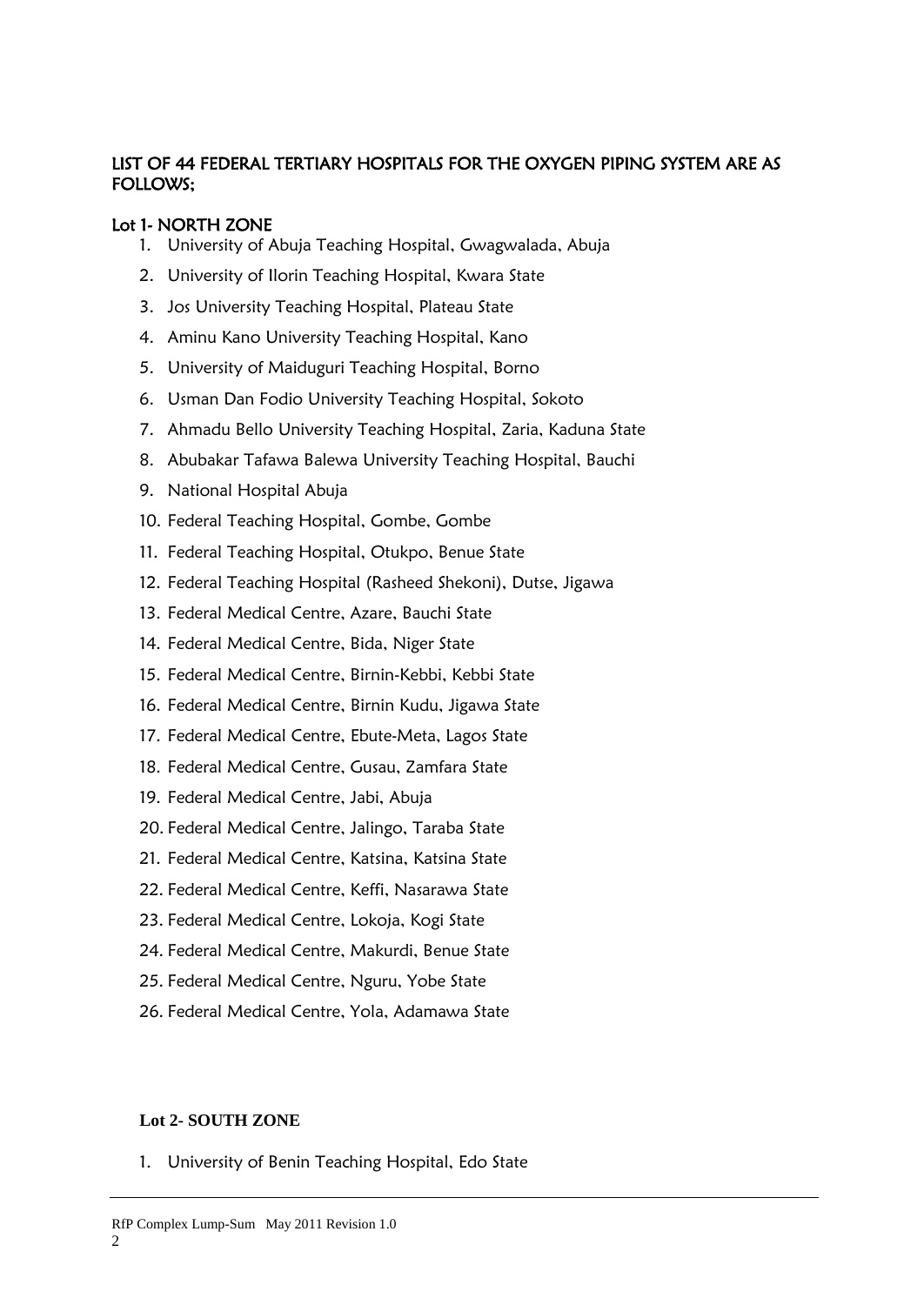- 2. University of Calabar Teaching Hospital, Cross River State
- 3. University College Hospital, Ibadan, Oyo State
- 4. Obafemi Awolowo University Teaching Hospital, Ile-Ife, Osun State
- 5. Irrua Specialist Teaching Hospital, Irrua, Edo State
- 6. University of Nigeria Teaching Hospital, Ituku-Ozalla, Enugu State
- 7. Lagos University Teaching Hospital, Lagos
- 8. Federal Medical Centre, Owerri, Imo State
- 9. Federal Medical Centre, Owo, Ondo State
- 10. Federal Medical Centre, Umuahia, Abia State
- 11. Federal Medical Centre, Yenagoa, Bayelsa State
- 12. Nnamdi Azikiwe University Teaching Hospital, Nnewi, Anambra
- 13. University of Port Harcourt Teaching Hospital, Port Harcourt, Rivers State
- 14. Federal Teaching Hospital, Abakaliki, Ebonyi State
- 15. Federal Teaching Hospital, Ido-Ekiti, Ekiti State
- 16. University of Uyo Teaching Hospital, Uyo, Akwa Ibom State
- 17. Federal Medical Centre, Asaba, Delta State
- 18. Federal Medical Centre, Abeokuta, Ogun State

# 3. GENERAL ELIGIBILITY CRITERIA

- i. Evidence of company registration (certificate of incorporation of the company) including Forms CAC2 and CAC7.
- ii. Company Audited Accounts for the last 3 years (2019, 2020 and 2021) Duly signed and stamped by a registered auditor.
- iii. Evidence of Company Income Tax Clearance Certificate for the last three years (2019, 2020 and 2021).
- iv. Evidence of Current Pension Compliance Certificate valid till 31st December 2021
- v. Evidence of Current Industrial Training Fund (ITF) compliance Certificate valid till 31st December 2022
	- vi. Evidence of Current Nigeria Social Insurance Trust Fund (NSITF) compliance certificate valid till 31st December 2022
- vii. Sworn Affidavit disclosing whether or not any officer of the relevant committees of the National Agency for the Control of Aids or the Bureau of Public Procurement is a former or present Director, shareholder or has any pecuniary interest in the bidder and to confirm that all information presented in its bid are true and correct in all particulars;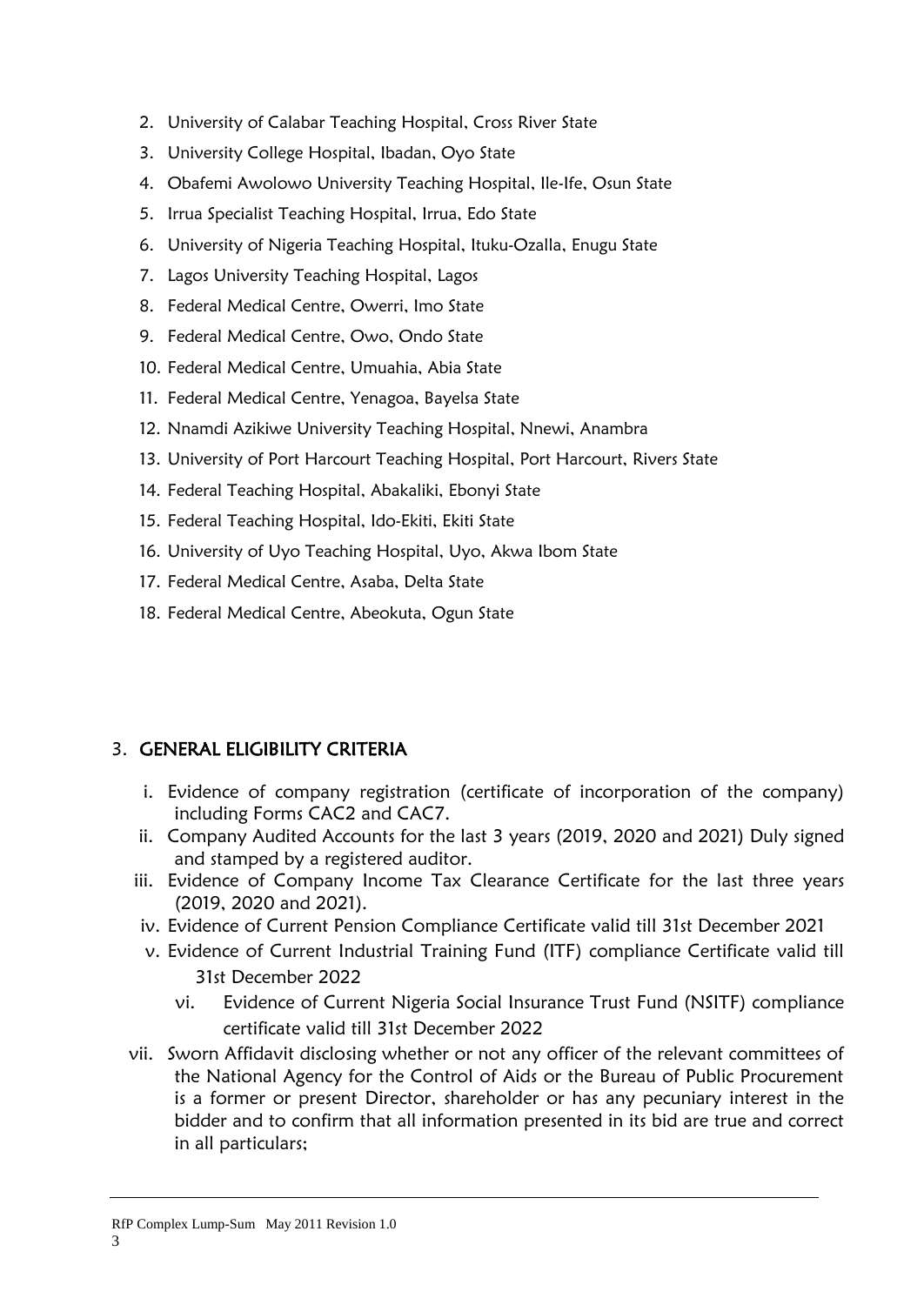- viii. The minimum validity period of the Tender should be One Hundred and Twenty (120) Days
	- ix. Evidence of financial capability to execute the contract by submission of Reference Letter from a reputable commercial bank in Nigeria, indicating willingness to provide credit facility for the execution of the project when needed.
	- x. Company's Profile with the Curriculum Vitae of Key Staff
	- xi. Verifiable documentary evidence of at least three (3) similar jobs(mechanical, gas piping) executed in the last five (5) years including Letters of Awards, Valuation Certificates, Job Completion Certificates and Photographs of the projects.

# 4. COLLECTION OF REQUEST FOR PROPOSAL DOCUMENTS

The Request for Proposal (RFP) can be downloaded from this link; […..](https://naca.gov.ng/wp-content/uploads/2021/04/SBD-for-Additional-C19RM-Consumables-FA-Reviewed.pdf)

# 5. SUBMISSION OF TENDER DOCUMENTS

- a. Prospective bidders are to submit bid for each of the items desired, three (3) hard copies each (one original & one copy) of the requested documents and financial bid. Thereafter, the Tenderer shall enclose the original of the Technical bid with copy in one (1) envelope and the original of the Financial bid with copy in another envelope, duly marking the envelopes as "Technical" and "Financial." The two (2) envelopes shall then be enclosed and sealed in one (1) single outer envelope,
- b. Prospective bidders can submit their documents as a Joint Venture with relevant documents provided.
- c. Bidders can not submit for more than one lot/zone as submitting for both zones would lead to disqualification
- 6. A Pre-proposal Meeting will be held on 17<sup>th</sup> May 2022, 12 Noon at the NACA Conference Hall

# 7. DEADLINE FOR SUBMISSION

The deadline for the submission of Tender should not be later than 12 noon of Monday 30<sup>th</sup> May 2022 at the Office of the Head of Procurement, Ground Floor, NACA main building, 3 Ziguinchor Street. Wuse Zone 4. Abuja. Bid opening will take place immediately after the close of submission.

# 8. GENERAL INFORMATION

- i. Bids must be in English Language and signed by an official authorized by the bidder;
- ii. Bids submitted after the deadline for submission would be rejected;
- iii. NACA in the event of exigency, may vary the quantities/quality of the items during the time of evaluation, award and execution of contract with respect to this invitation to tender;
- iv. NACA is not bound to contract any bidder and reserves the right to annul the Procurement process at any time without incurring any liabilities in accordance with Section 28 of the Public Procurement Act 2007.

4

# viii GLOBAL FUND CODE OF CONDUCT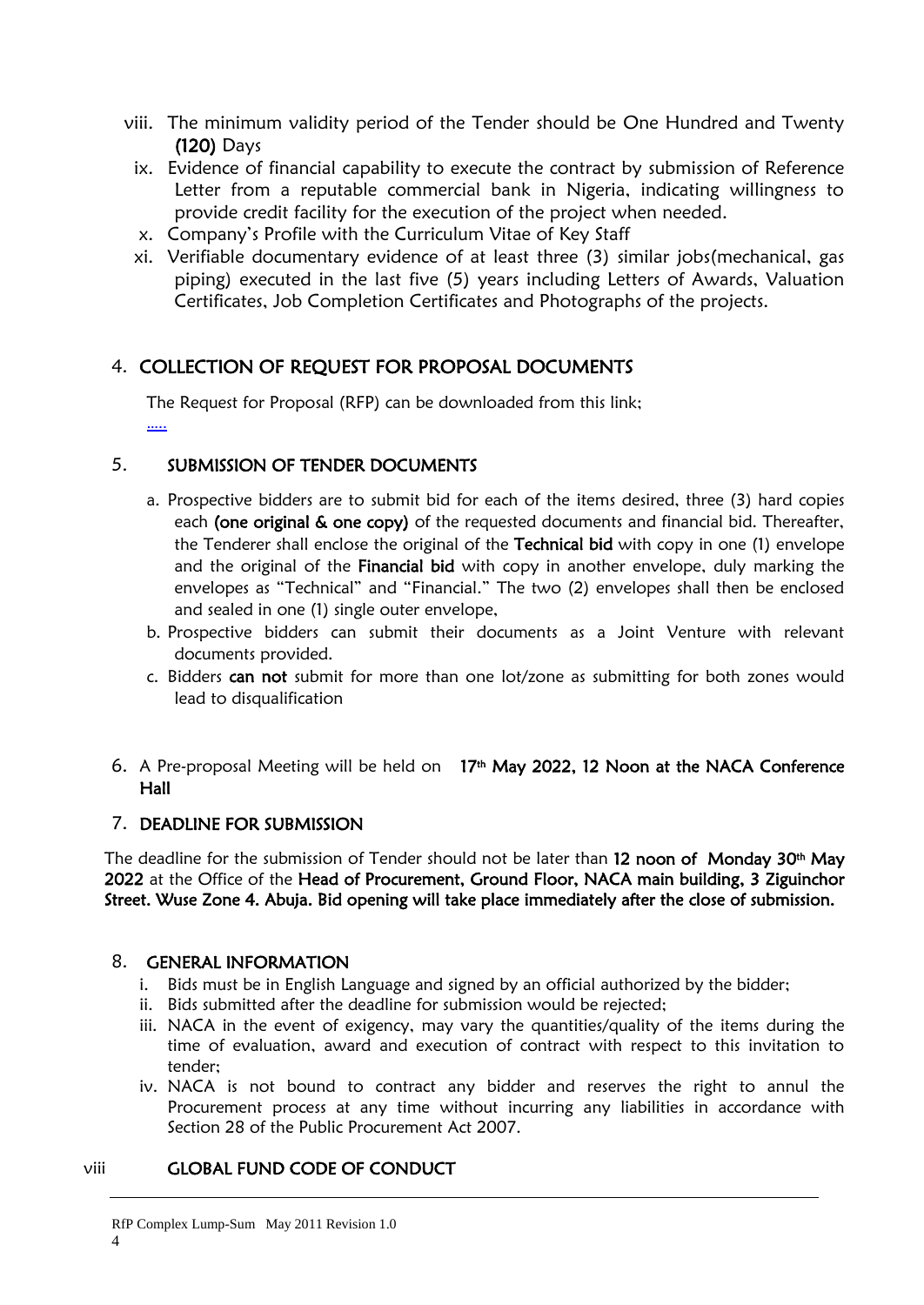The firm shall get acquainted with the Global Fund code of conduct for suppliers using this link below:

[https://www.theglobalfund.org/media/3275/corporate\\_codeofconductforsuppliers\\_policy\\_en.pdf](https://www.theglobalfund.org/media/3275/corporate_codeofconductforsuppliers_policy_en.pdf) Responding to this advert shall serve as an acknowledgement to abide by the Global Fund Code of Conduct for Suppliers.

# Whistle blowing Policy

Suppliers are encouraged to send information on any infraction or grievances to the dedicated email account: ispeakoutnow@naca.gov.ng o[r naca.ispeakoutnow@gmail.com](mailto:naca.ispeakoutnow@gmail.com)

# ix NOTES/DISCLAIMER

- i. NACA shall verify any or all documents and claims made by applicants and will disqualify bidders with falsified documents and claims.
- ii. If it is determined that submitted documents and claims have been falsified, the bidder may face prosecution in a court of Law.
- iii. NACA shall not be held responsible for any disqualified proposal because of any omission or deletion relating to the submission guidelines.
- iv. This advertisement shall not be construed as a commitment on the part of NACA to award a contract to any Contractor, nor shall it entitle any Contractor submitting documents to claim any indemnity from NACA.
- v. NACA is not bound to shortlist any bidder, and reserves the right to annul the bidding process at any time without incurring any liabilities or providing reason.

# Signed

Management.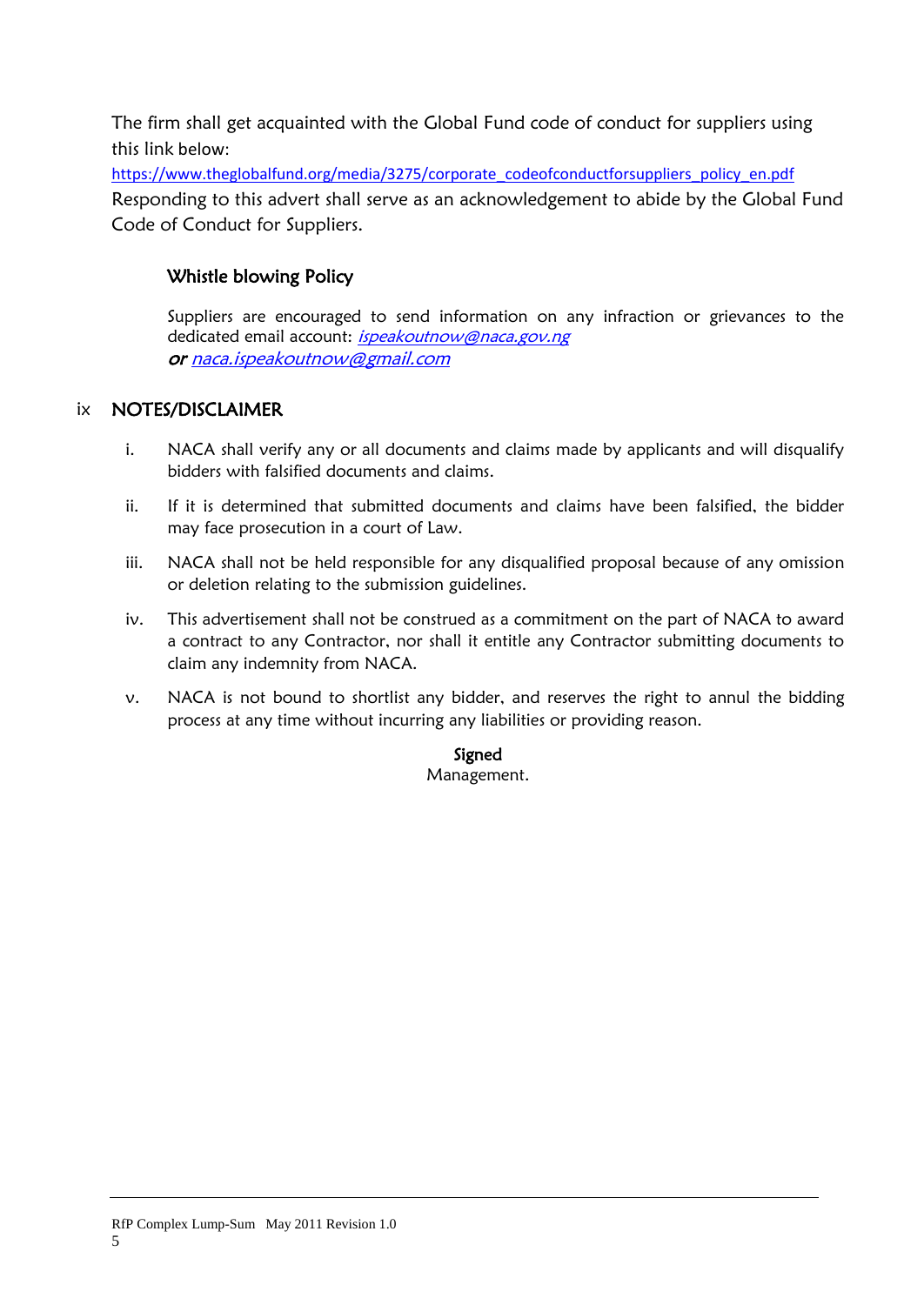# <span id="page-9-0"></span>**Section 1. Instructions to Consultants**

# **A. General**

- <span id="page-9-2"></span><span id="page-9-1"></span>1. Scope of Proposal 1.1 The Client, as indicated in the Special Instructions to Consultants (SIC), issues this Request for Proposal (RFP) for the supply of Services as specified in the SIC and described in details in Section 6, Terms of Reference in accordance with the method of selection specified in the SIC.
	- 1.2 Only those short-listed Consultants indicated in the Letter of Invitation are to submit a Proposal for the supply of consulting services required for the assignment. The Proposal will be the basis for contract negotiations and ultimately for a signed Contract with the selected Consultant.
	- 1.3 The successful Consultant will be expected to complete the delivery of the Services in accordance with the phasing indicated in the SIC. When the assignment includes several phases, the performance of the Consultant under each phase must be to the Client's satisfaction before work begins on the next phase.
	- 1.4 Throughout this RFP:
		- (a) the term "in writing" means communicated in written form with proof of receipt;
		- (b) if the context so requires, singular means plural and vice versa; and
		- (c) "day" means calendar day.
	- Funds 2.1 The Client has been allocated public funds as indicated in the SIC and intends to apply a portion of the funds to eligible payments under the contract for which this RFP is issued.

6

- 2.2 For the purpose of this provision, "public funds" means any monetary resources appropriated to procuring entities under Government budget, or revenues generated by statutory bodies and corporations or aid grants and credits put at the disposal of procuring entities by the development partners through the Government.
- 2.3 Payments by the development partner, if so indicated in the SIC, will be made only at the request of the Government and upon approval by the development partner in accordance with the applicable Loan/Credit/Grant Agreement, and will be subject in all respects to the terms and conditions of that Agreement.

shall observe the highest standard of ethics during the implementation of the procurement proceedings and the execution of contracts under public funds.

- <span id="page-9-4"></span>3. Corrupt, Fraudulent, Collusive, Coercive or **Obstructive** Practices 3.1 The Government requires that Clients, as well as Applicants Consultants,
- RfP Complex Lump-Sum May 2011 Revision 1.0 6

<span id="page-9-3"></span>2. Source of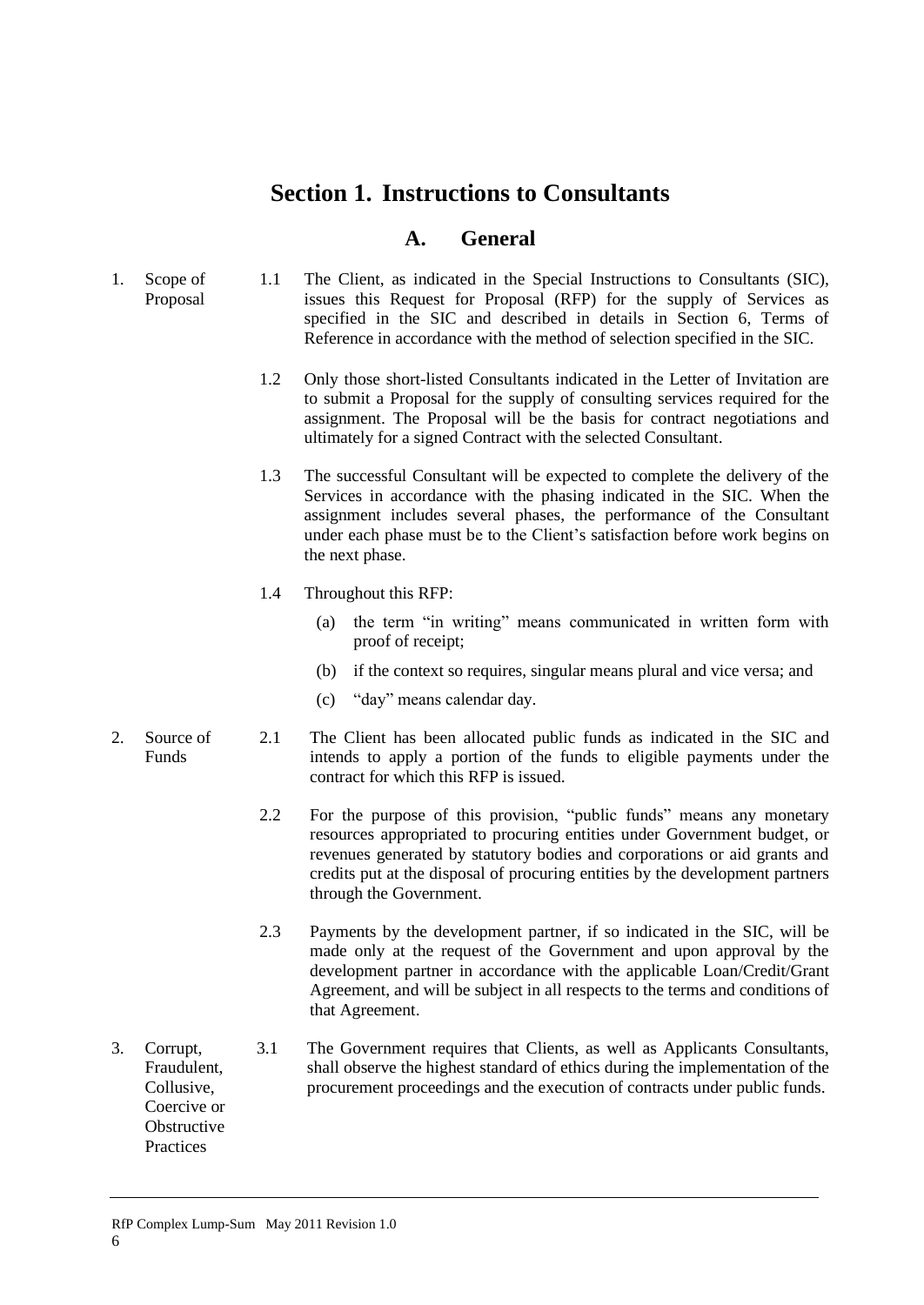- 3.2 In pursuance of this requirement, the Client shall
	- (a) exclude the Consultant from participation in the procurement proceedings concerned or reject a proposal for award; and
	- (b) declare the Consultant ineligible, either indefinitely or for a stated period of time, from participation in procurement proceedings under public fund;
		- (c) have the right to require that a provision be included in bidding documents, requiring bidders, suppliers and contractors to permit the relevant authorities to inspect their accounts and records and other documents relating to the bid submission and contract performance and to have them audited by auditors

if it, at any time, determines that the Consultant has, directly or through an agent, engaged in corrupt, fraudulent, collusive or coercive practices in competing for, or in executing, a contract under public fund.

- 3.3 Should any corrupt or fraudulent practice of any kind referred to in ITC Sub-Clause 3.4 come to the knowledge of the Client, it shall, in the first place, allow the Consultant to provide an explanation and shall take actions as stated in ITC Sub-Clause 3.2 only when a satisfactory explanation is not received. Such exclusion and the reasons for it, shall be recorded in the record of the procurement proceedings and promptly communicated to the Consultant concerned. Any communications between the Consultant and the Client related to matters of alleged fraud or corruption shall be in writing.
- 3.4 The Government defines, for the purposes of this provision, the terms set forth below as follows:
	- (a) *"corrupt practice"* means offering, giving, or promising to give, directly or indirectly, to any officer or employee of a Procuring Entity or other governmental/private authority or individual a gratuity in any form, an employment or any other thing or service of value, as an inducement with respect to an act or decision of, or method followed by, a Procuring Entity in connection with the procurement proceeding;
	- (b) *"fraudulent practice"* means a misrepresentation or omission of facts in order to influence a procurement proceeding or the execution of a contract to the detriment of the Client,
	- (c) *"collusive practice"* means a scheme or arrangement among two and more Consultants with or without the knowledge of the Client (prior to or after proposal submission) designed to establish proposal prices at artificial, non-competitive levels and to deprive the Client of the benefits of free, open and genuine competition; and
	- (d) *"coercive practice"* means harming or threatening to harm, directly or indirectly, persons or their property to influence the procurement proceedings, or affect the execution of a contract.
	- (e) obstructive practice which means

7

i. deliberately destroying, falsifying, altering or concealing of evidence material to the investigation or making false statements to investigators in order to materially impede relevant authorities'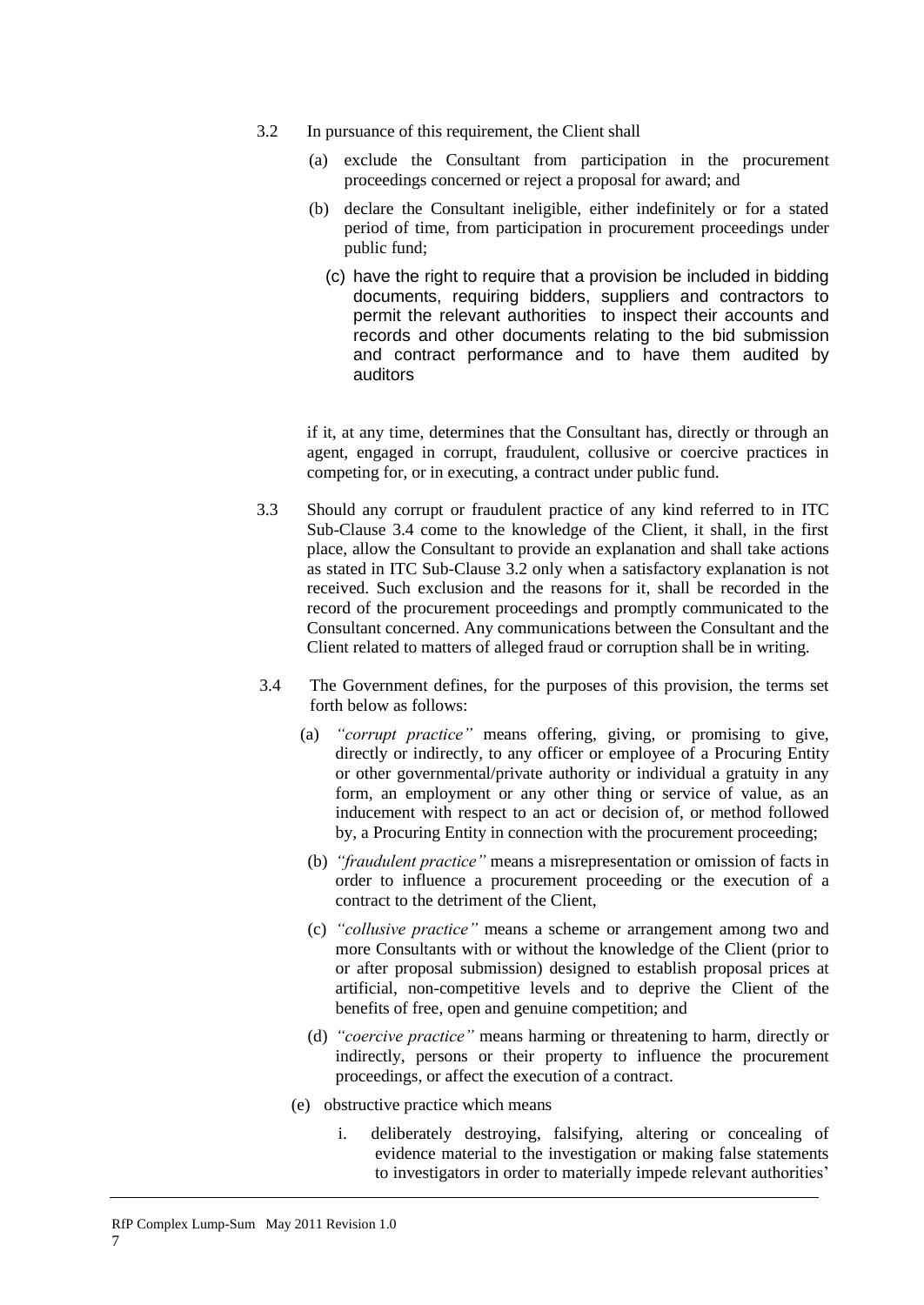investigation into allegations of a corrupt, fraudulent, coercive or collusive practice; and/or threatening, harassing or intimidating any party to prevent it from disclosing its knowledge of matters relevant to the investigation or from pursuing the investigation, or

- ii. acts intended to materially impede the exercise of the relevant authorities' inspection and audit rights provided for under par. 3.2 (c) above.
- 3.5 The Consultant shall be aware of the provisions on fraud and corruption stated in GCC Clause 3 and GCC Sub-Clause 63.2 (c).
- 3.6 The Government requires that the Client's personnel have an equal obligation not to solicit, ask for and/or use coercive methods to obtain personal benefits in connection with the said proceedings.
- <span id="page-11-0"></span>4. Eligible 4.1 Only short-listed Consultants are eligible to submit proposals.

# **Consultants**

- 4.2 The Consultant has the legal capacity to enter into the contract.
- 4.3 The Consultant shall not be under a declaration of ineligibility for corrupt, fraudulent, collusive or coercive practices in accordance with ITC Sub-Clause 3.2.
- 4.4 The Consultant is not insolvent, in receivership, bankrupt or being wound up, their business activities have not been suspended, and he is not the subject of legal proceedings for any of the foregoing.
- 4.5 The Consultant has fulfilled its obligations to pay taxes and social security contributions under the relevant national laws and regulations.
- 4.6 Government officials and civil servants, including persons of autonomous bodies or corporations may be hired to work as a member of a team of consultants provided the person (a) is on leave of absence without pay; (b) is not being hired by the procuring entity he/she was working for immediately prior to going on leave; and (c) the hiring of him/her would not create any conflict of interest.
- 4.7 Consultants have an obligation to disclose any situation of actual or potential conflict of interest that impacts on their capacity to serve the best interest of their Client, or that may reasonably be perceived as having this effect. Failure to disclose such situations may lead to the disqualification of the Consultant or the termination of its Contract.

#### <span id="page-11-1"></span>5. Conflict of Interest 5.1 *General*

(a) The Consultant (including any of his affiliates/associates), in deference to the requirements that the Consultant provides professional and objective advice and at all times hold the Client's interests paramount, strictly avoids conflicts with other assignments or their own corporate interests, acts without any consideration for future work and must not have a conflict of interest (COI), shall not be recruited under any of the circumstances specified in ITC Sub Clauses 5.2 to 5.4. "COI" shall mean a situation in which a Consultant provides biased professional advice to a client in order to obtain from that client an undue benefit for himself or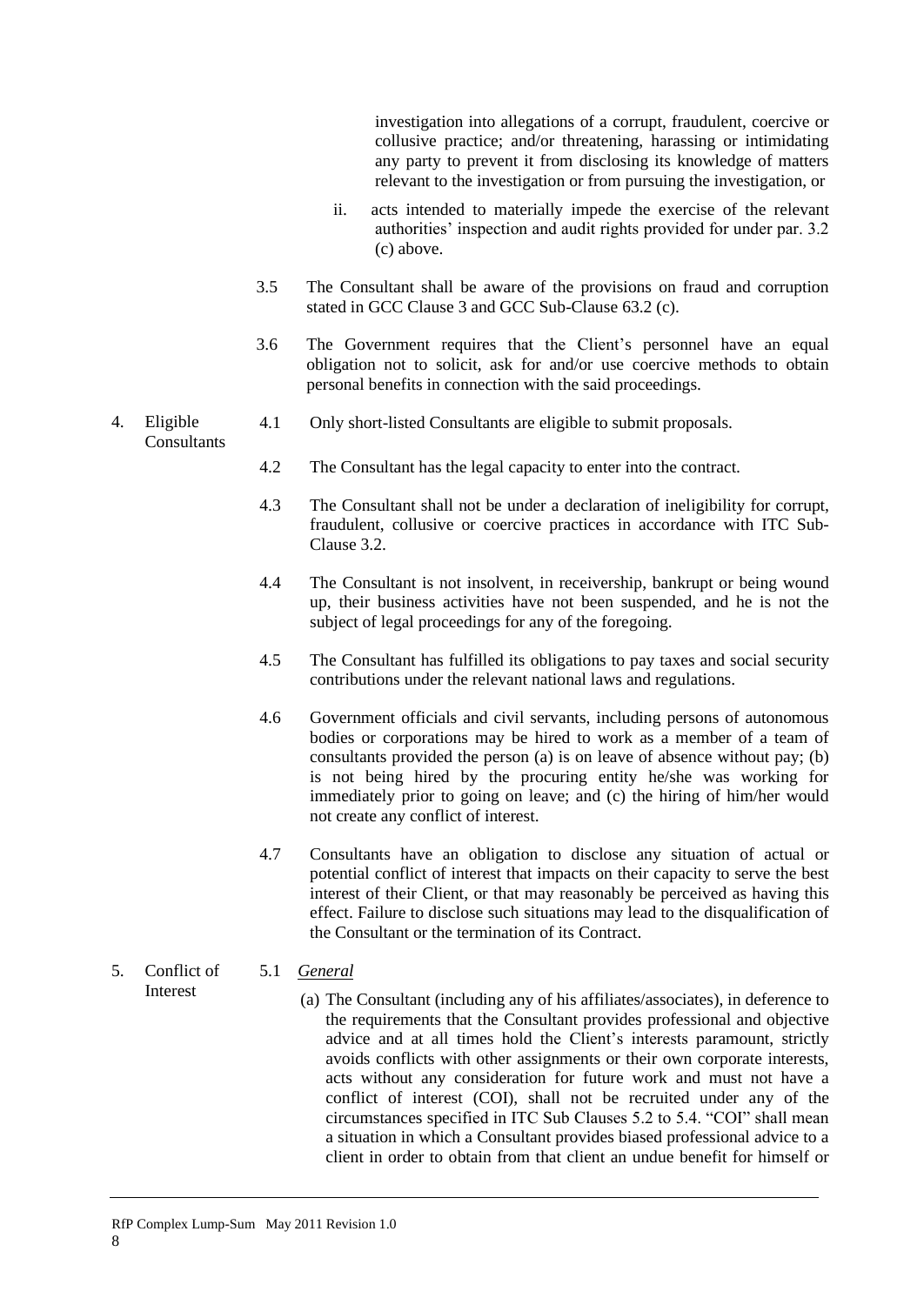#### affiliate(s)/associate(s).

# 5.2 *Conflicting Activities*

(a) A firm that has been engaged by the Client to provide Services, works or services other than consulting services for a project, and any of its affiliates, shall be disqualified from providing consulting services related to those Services, works, or services. Conversely, a firm hired to provide consulting services for the preparation or implementation of a project, and any of its affiliates, shall be disqualified from subsequently providing Services or works or services other than consulting services resulting from or directly related to the firm's earlier consulting services. For the purpose of this clause, services other than consulting services are defined as those leading to a measurable physical output, for example surveys, exploratory drilling, aerial photography, and satellite imagery.

## 5.3 *Conflicting Assignments*

(a) A Consultant (including its Personnel and Sub-Consultants) or any of its affiliates shall not be hired for any assignment that, by its nature, may be in conflict with another assignment of the Consultant to be executed for the same or for another Client. For example, a Consultant hired to prepare engineering design for an infrastructure project shall not be engaged to prepare an independent environmental assessment for the same project, and a Consultant assisting a Client in the privatization of public assets shall not purchase, nor advise Clients of, such assets. Similarly, a Consultant hired to prepare Terms of Reference for an assignment shall not be hired for the assignment in question.

# (a) *Conflicting Relationships*

- (a) A Consultant (including its Personnel and Sub Consultants) that has a business or family relationship with a member of the Client's staff may not be awarded a Contract, unless the conflict stemming from this relationship has been addressed adequately throughout the selection process and the execution of the Contract.
- 5.5 *Unfair Advantage* 
	- (a) *If* a shortlisted Consultant could derive a competitive advantage from having provided consulting services related to the assignment in question, the Client shall make available to all shortlisted Consultants together with this RFP all information that would in that respect give such Consultant any competitive advantage over competing Consultants.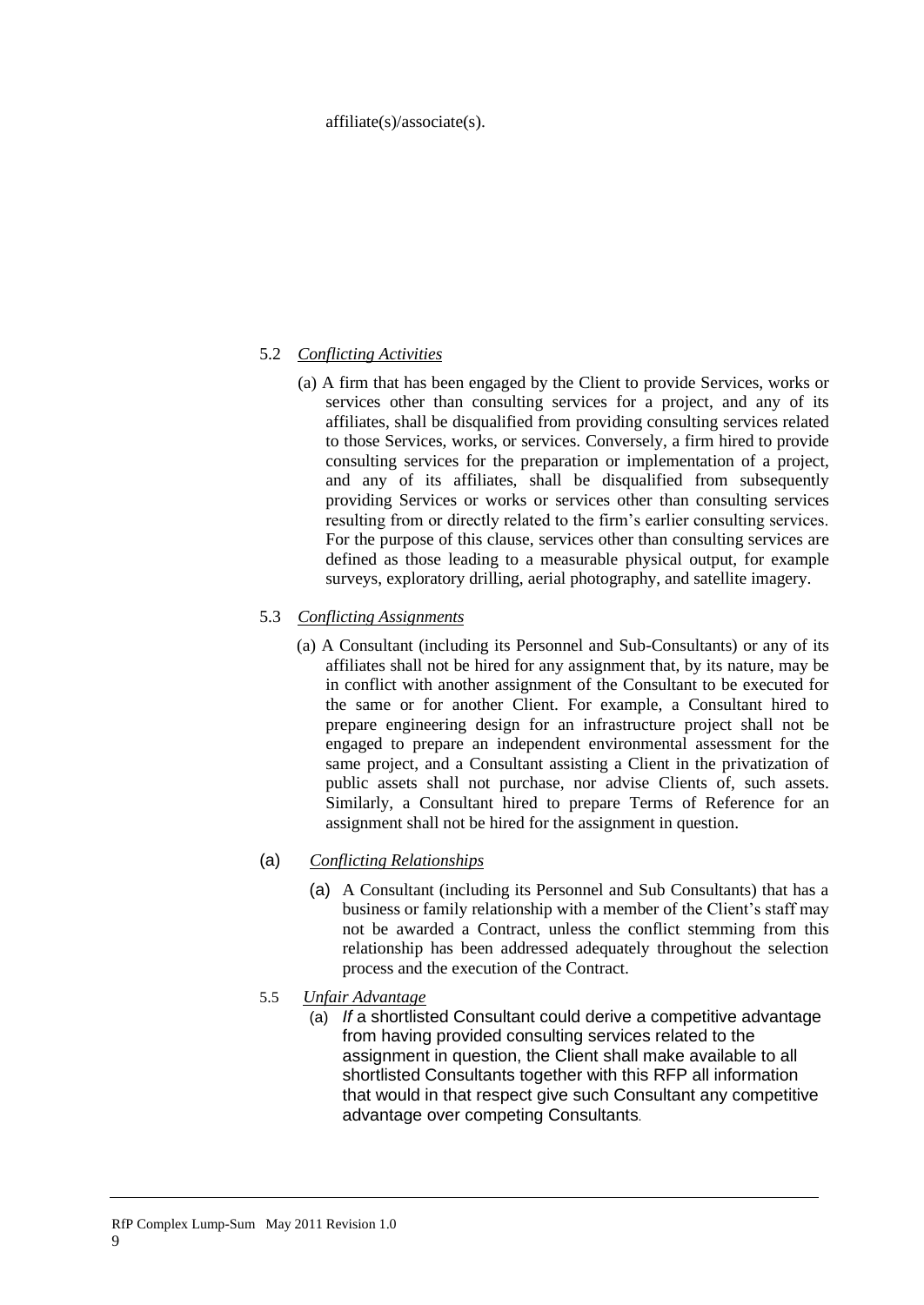- <span id="page-13-0"></span>6. Eligible Services 6.1 All material, equipment and supplies used by the Consultant and Services to be provided under the contract shall have their origin in countries other than those specified in the SIC.
- <span id="page-13-1"></span>7. Site Visit 7.1 The Consultant, at the Consultant's own responsibility and risk, is encouraged to visit and examine the Site and obtain all information that may be necessary for preparing the Proposal and entering into a contract for supply of Services.
	- 7.2 The Consultant should ensure that the Client is advised of the visit in adequate time to allow it to make appropriate arrangements.
	- 7.3 The costs of visiting the Site shall be at the Consultant's own expense.

# **B. Request for Proposal**

- <span id="page-13-3"></span><span id="page-13-2"></span>8. RFP Sections 8.1 The Sections comprising the Request for Proposal are listed below.
	- Section 1 : Instructions to Consultants (ITC)
	- Section 2 : Special Instructions to Consultants (SIC)
	- Section 3 : General Conditions of Contract (GCC),
	- Section 4 : Special Conditions of Contract (SCC),
	- Section 5 : Proposal and Contract Forms
	- Section 6: Terms of Reference (TOR)
	- 8.2 The Client is not responsible for the completeness of the RFP and any addenda, if these were not obtained directly from the Client.
	- 8.3 The Consultant is expected to examine all instructions, forms, terms, and provisions in the RFP. Failure to furnish all information or documentation required by the RFP may result in the rejection of the Proposal.
- <span id="page-13-4"></span>9. RFP Clarification 9.1 A Consultant requiring any clarification of the RFP shall contact the Client in writing at the Client's address indicated in the SIC. The Client will respond in writing to any request for clarification received no later than seven (7) days prior to the dead line for submission of proposals.
	- 9.2 The Client shall forward copies of its response to all those short listed Consultants, including a description of the enquiry but without identifying its source.
	- 9.3 Should the Client deem it necessary to amend the RFP as a result of a clarification, it shall do so following the procedure in ITC Clause 11.
- <span id="page-13-5"></span>10. Pre-proposal meeting 10.1 To clarify issues and to answer questions on any matter arising in the RFP, the Client may, if stated in the SIC, invite prospective Consultants to a Pre-Proposal Meeting at the place, date and time as specified in the SIC. The Consultant is encouraged to attend the meeting if it is held.

10

10.2 The Consultant is requested, as far as possible, to submit any questions in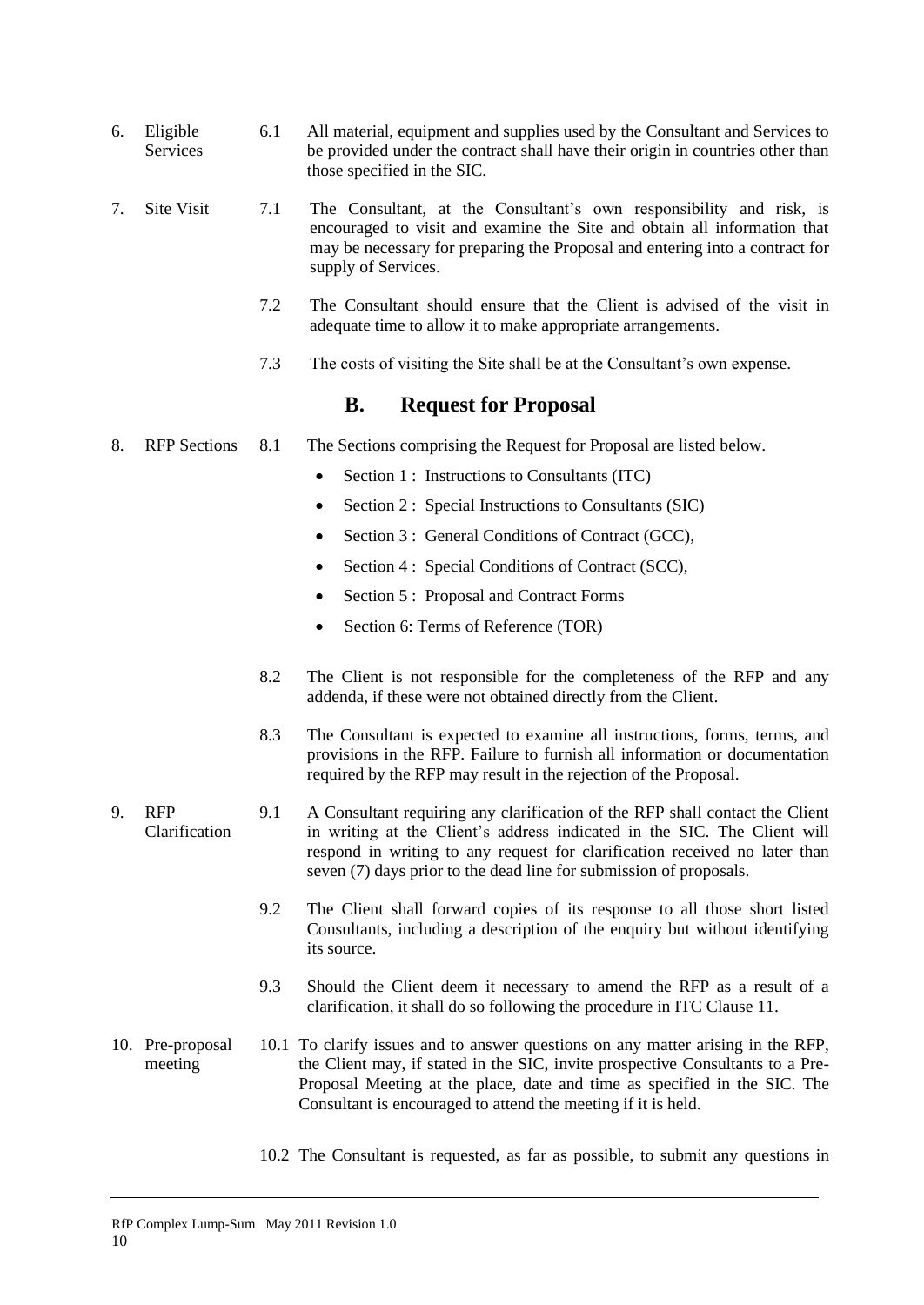writing, to reach the Client not later than one (1) week before the meeting.

- 10.3 Minutes of the pre-Proposal meeting, including the text of the questions raised and the responses given, together with any responses prepared after the meeting, will be transmitted without delay to all the short-listed Consultants not later than seven (7) days after the date of the meeting. Any modification to the RFP listed in ITC Clause 8.1 that may become necessary as a result of the pre-Proposal meeting shall be made by the Client exclusively through the issue of an Addendum pursuant to ITC Clause 11 and not through the minutes of the pre-Proposal meeting.
- <span id="page-14-0"></span>11. RFP Amendment 11.1 At any time prior to the deadline for submission of Proposals, the Client, for any reason on its own initiative or in response to a clarification request in writing from a Consultant, may amend the RFP by issuing an amendment.
	- 11.2 Any amendment issued shall become an integral part of the RFP and shall be communicated in writing to all the short-listed Consultants.
	- 11.3 To give a prospective Consultant reasonable time in which to take any amendment into account in preparing its Proposal, the Client may, at its discretion, extend the deadline for the submission of Proposals, pursuant to ITC Sub-Clause 28.3.

# **C. Proposal Preparation**

- <span id="page-14-2"></span><span id="page-14-1"></span>12. Proposal: Only one 12.1 A short listed Consultant, including its affiliate(s), may submit only one (1) Proposal. If a Consultant submits or participates in more than one (1) Proposal, all such proposals shall be rejected. However, this does not limit the participation of the same Sub-Consultant, including individuals, to more than one proposal.
- <span id="page-14-3"></span>13. Proposal: Preparation **Costs** 13.1 The Consultant shall bear all costs associated with the preparation and submission of its Proposal, and the Client shall not be responsible or liable for those costs, regardless of the conduct or outcome of the procurement process.
- <span id="page-14-4"></span>14. Proposal: Language 14.1 The Proposal, as well as all correspondences and documents relating to the Proposal and subsequent Contract shall be written in the English language. Supporting documents and printed literature furnished by the Consultant may be in another language provided they are accompanied by an accurate translation of the relevant passages in the English language, in which case, for purposes of interpretation of the Proposal, such translation shall govern.
	- 14.2 The Consultant shall bear all costs of translation to the governing language and all risks of the accuracy of such translation.

#### <span id="page-14-5"></span>15. Proposal: **Documents** 15.1 The Proposal prepared by the Consultant shall comprise the following:

- (a) Technical Proposal;
- (b) Financial Proposal;
- (c) documentary evidence establishing the Consultant's eligibility; and
- (d) any other document required as stated in the SIC.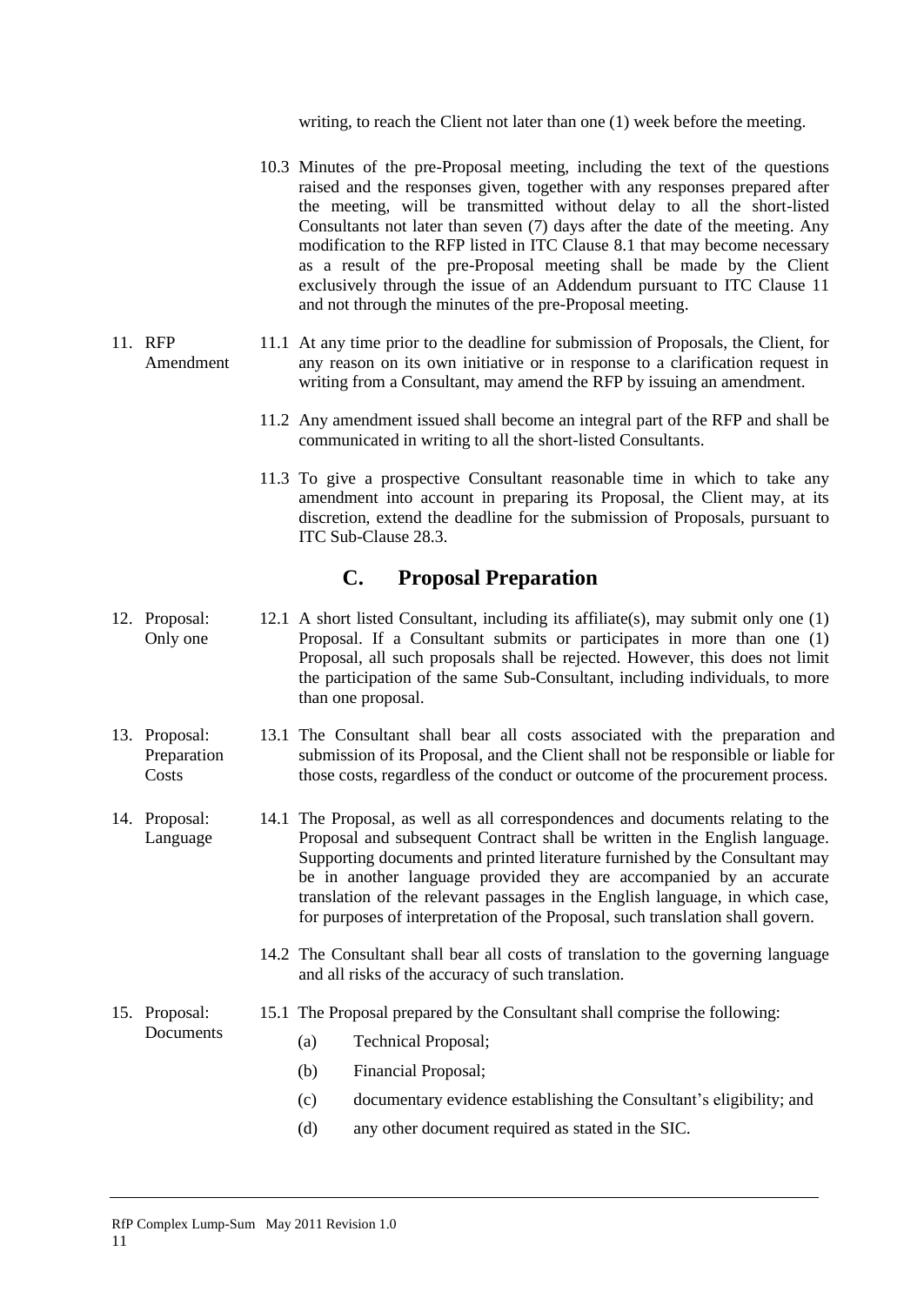- <span id="page-15-0"></span>16. Proposal: Preparation 16.1 In preparing its Proposal, the Consultant shall examine in detail the documents comprising the RFP. Material deficiencies in providing the information requested may result in rejection of a proposal.
	- 16.2 The Consultant shall prepare the Technical Proposal in accordance with ITC Clauses 17 and 18 using the forms furnished in Section 5A: Technical Proposal; Standard Forms.
	- 16.3 The Consultant shall submit the Financial Proposal in accordance with ITC Clause 19 and using the forms furnished in Section 5B: Financial Proposal; Standard Forms.
	- 16.4 All the forms mentioned in ITC Sub-Clauses 16.2 and 16.3 shall be completed without any material changes and alterations to its format, filling in all blank spaces with the information requested, failing which the Proposal may be rejected as being incomplete.
- <span id="page-15-1"></span>17. Technical Proposal Preparation 17.1 If a Consultant considers that it does not have all the expertise required for the assignment, it may obtain that expertise by associating with other Consultants or entities in a joint venture or sub consultancy as appropriate. Association among the short listed Consultants at the time of submission of a proposal is not permitted, and the Client shall disqualify such proposal. Association of other Consultants (not short listed) in a joint venture at the time of submission of a proposal is only permitted with the prior permission of the Client, which must be obtained prior to the submission of a proposal. A short listed Consultant associating another firm as sub consultant at the time of submission of proposal will not require prior permission of the Client. For such cases, the Proposal shall be submitted in the name of the short listed Consultant. For such sub-consultancy (etc), the Proposal should include a covering letter signed by an authorized representative of the Consultant with full authority to make legally binding contractual (and financial) commitments on behalf of the Consultant, plus a copy of the agreement(s) with the sub-Consultant(s). Sub-consultancies (etc) shall in no event relieve the short listed Consultant from any of its obligations, duties, responsibility or liability under the Contract
	- 17.2 For QBS, QCBS or Least Cost Selection based assignments, the estimated number of Professional staff-months is indicated in the SIC; however the available budget shall not be disclosed. The proposal shall be based on the number of Professional staff-months estimated by the Consultant.
	- 17.3 For Selection under a Fixed Budget, the available budget is given in the SIC, and the Financial Proposal shall not exceed this budget, while the estimated number of Professional staff-months normally is not be disclosed.
	- 17.4 Proposed professional staff shall have at least the qualification experience indicated in the SIC, preferably working under conditions similar to Nigeria. It is desirable that the majority of the key professional staff proposed be permanent employees of the Consultant or has an extended and stable working relationship with it.
	- 17.5 Alternative experts shall not be proposed, and only one curriculum vita (CV) may be submitted for each position.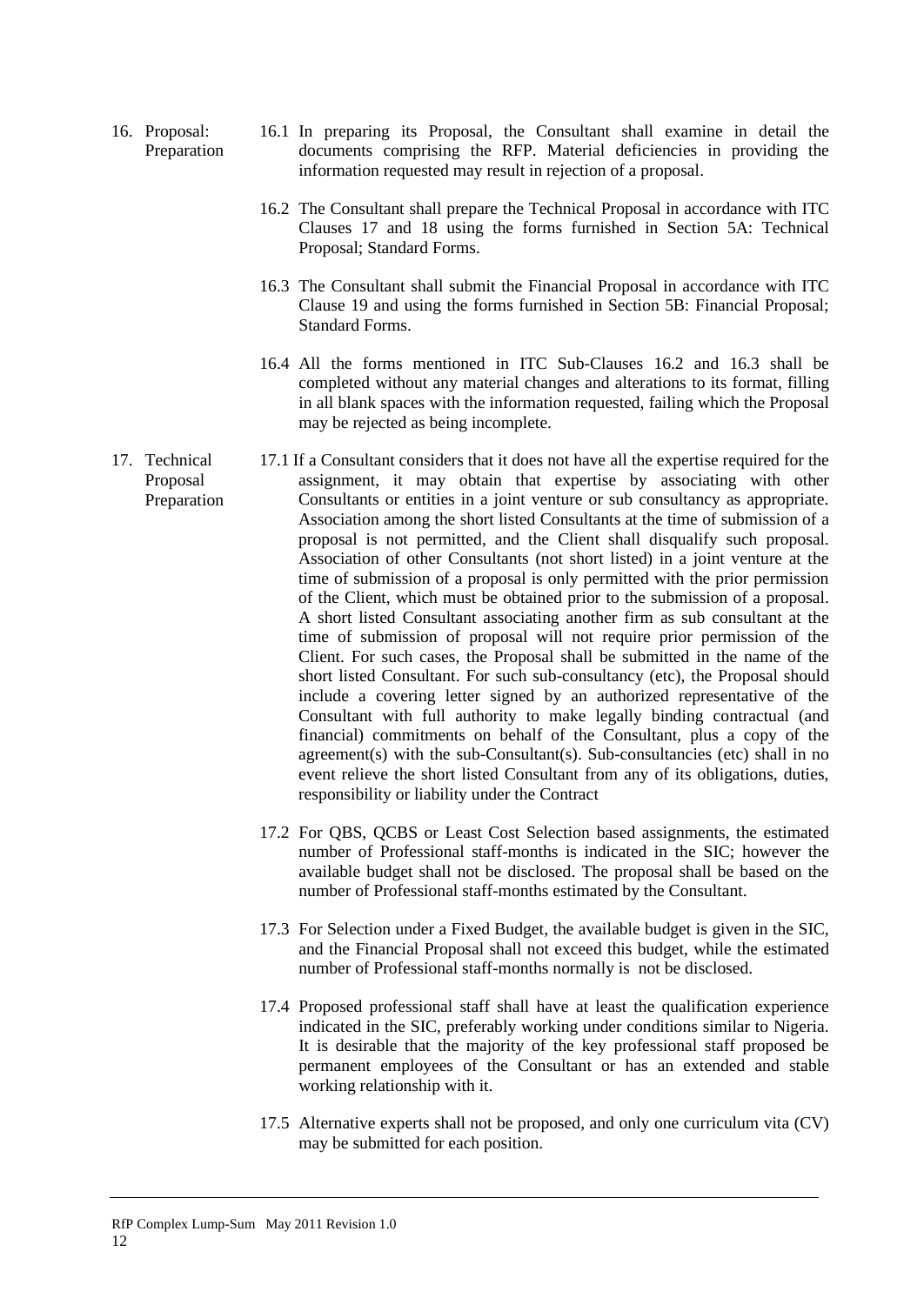17.6 Reports to be submitted by the Consultants as part of the assignment shall be in the English language.

<span id="page-16-0"></span>18. Technical Proposal: Format and **Content** 

- 18.1 The Technical Proposal shall provide the following information using the attached Standard Forms (Section 5A):
	- a) Form 5A1: Technical Proposal Submission Form in the format of a letter, duly signed by an authorised signatory of the Consultant;
	- b) Form 5A2: giving a brief description of the Consultant's organization and an outline of recent experience of the Consultant and, in the case of an association by each partner, on assignments of a similar nature. For each assignment, the outline should indicate the names of Sub-Consultants / Professional staff / experts who participated, duration of the assignment, contract amount, and the Consultant's involvement. Information should be provided only for those assignments for which the Consultant was legally contracted by the Client as a corporation or as one of the major firms within an association. Assignments completed by individual Professional staff/experts working privately or through other consulting firms cannot be claimed as the experience of the Consultant, or that of the Consultant's associates, but can be claimed by the Professional staff/experts themselves in their CVs. Consultants should be prepared to substantiate the claimed experience if so requested by the Client;
	- c) Form 5A3: indicating comments and suggestions that the Consultant may have on the Terms of Reference to improve performance in carrying out the assignment, any requirements for counterpart staff and facilities including: administrative support, office space, local transportation, equipment, or data, to be provided by the Client;
	- d) Form 5A4: indicating the approach, methodology and work plan for performing the assignment covering the following subjects: technical approach and methodology, work plan, and organization and staffing schedule. The work plan should be consistent with the Work Schedule (Form 5A5) and should be in the form of a bar chart showing the timing proposed for each activity;
	- e) Form 5A6: being the list of the proposed Professional staff team by area of expertise, the position that would be assigned to each staff team member, and their tasks;
	- f) Form 5A7: being the Estimates of the staff input (staff*-*months of professionals) needed to carry out the assignment. The staff-months input should be indicated separately for head office and field activities;
	- g) Form 5A8: being the CVs of the Professional staff signed by the respective staff member and by the authorized representative submitting the proposal;
	- h) Plus, a detailed description of the proposed methodology, staffing, and monitoring of training, if the SIC specifies training as a major component of the assignment; and
	- i) Any additional information that might be requested in the SIC.
- 18.2 The Technical Proposal shall not include any financial information.
- <span id="page-16-1"></span>19. Financial Proposal Format and 19.1 The Financial Proposal shall provide the following information using the attached Standard Forms (Section 5B):

13

(a) Form 5B1: Financial Proposal Submission Form in the format of a letter,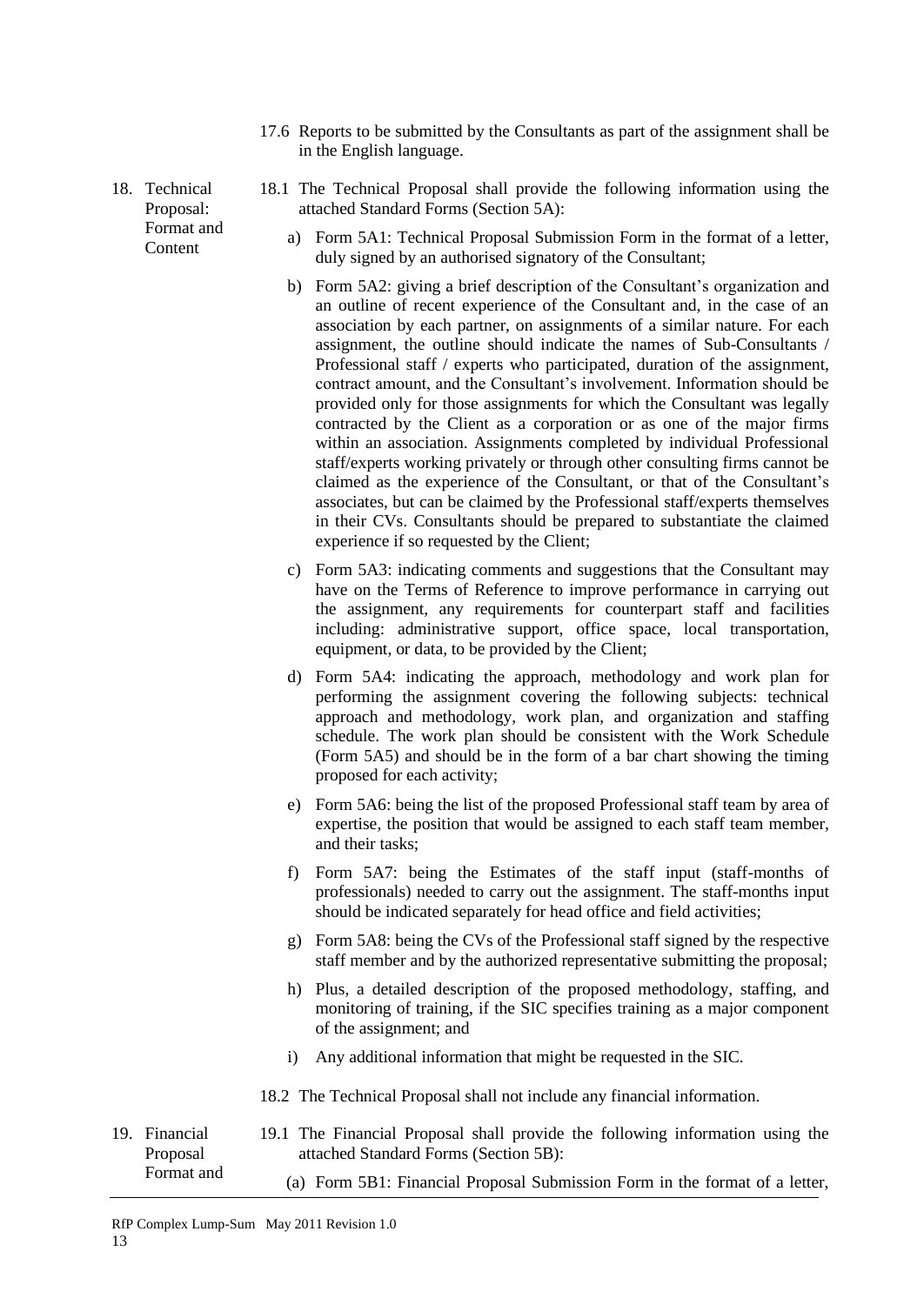<span id="page-17-5"></span><span id="page-17-4"></span><span id="page-17-3"></span><span id="page-17-2"></span><span id="page-17-1"></span><span id="page-17-0"></span>

| Content                      | duly signed by an authorised signatory of the Consultant. Commissions<br>and gratuities, if any, paid or to be paid by Consultants and related to the<br>assignment will be listed in the form;                                                                                                                                                                                                                    |
|------------------------------|--------------------------------------------------------------------------------------------------------------------------------------------------------------------------------------------------------------------------------------------------------------------------------------------------------------------------------------------------------------------------------------------------------------------|
|                              | (b) Form 5B2: being the Summary of Costs against staff remuneration, other<br>expenses, and the taxes;                                                                                                                                                                                                                                                                                                             |
|                              | (c) Form 5B3: being the breakdown of costs against staff remuneration;                                                                                                                                                                                                                                                                                                                                             |
|                              | (d) Form 5B4: being the breakdown of costs against other expenses. A sample<br>list is provided in the SIC; and                                                                                                                                                                                                                                                                                                    |
|                              | (e) Form 5B5: being the estimate of the local taxes, duties, fees, levies and<br>other charges under the applicable law, on the Consultants, sub-<br>Consultants and their personnel.                                                                                                                                                                                                                              |
|                              | If appropriate, all these costs should be broken down by activity.                                                                                                                                                                                                                                                                                                                                                 |
| 20. Taxes                    | 20.1 The Consultant is subject to local taxes on amounts payable by the Client as<br>per the Applicable Law. It is the responsibility of the Consultant to be<br>familiar with the relevant laws in Nigeria, and to determine the taxes<br>amounts to be paid.                                                                                                                                                     |
| 21. Client Inputs            | The Client shall:<br>21.1                                                                                                                                                                                                                                                                                                                                                                                          |
|                              | (a) provide at no cost to the Consultant the inputs and facilities specified in<br>the SIC;                                                                                                                                                                                                                                                                                                                        |
|                              | (b) make available to the Consultant, relevant project data and reports at<br>the time of issuing the RFP; and                                                                                                                                                                                                                                                                                                     |
|                              | (c) Assist the Consultant in obtaining relevant project data and reports<br>from other related departments/divisions, which will be required by the<br>Consultant to perform the assignment.                                                                                                                                                                                                                       |
| 22. Alternative<br>Proposals | 22.1 Alternative proposals shall not be considered.                                                                                                                                                                                                                                                                                                                                                                |
| 23. Proposal<br>Prices       | 23.1 The Consultant shall indicate on the Financial Proposal the total Lump Sum<br>Price of the Services it proposes to provide under the contract, and a<br>breakdown of the lump-sum price in accordance with the format provided in<br>Section 5                                                                                                                                                                |
| 24. Proposal<br>Currency     | 24.1 All prices shall be quoted in Naira.                                                                                                                                                                                                                                                                                                                                                                          |
| 25. Proposal<br>Validity     | 25.1 Proposals shall remain valid for the period specified in the SIC after the<br>Proposal submission deadline date prescribed by the Client.                                                                                                                                                                                                                                                                     |
|                              | 25.2 Consultants shall maintain the availability of Professional staff/experts<br>nominated in the Proposal during the Proposal validity period. The Client<br>will make its best effort to complete negotiations of a contract with the top<br>ranked candidate within this period.                                                                                                                               |
|                              | 25.3 In exceptional circumstances, prior to the expiration of the Proposal validity<br>period, the Client may request Consultants to extend the period of validity of<br>their Proposals. The request and the responses shall be made in writing. If a<br>Consultant does not respond or refuse the request, its Proposal shall no<br>longer be considered in the evaluation proceedings. A Consultant agreeing to |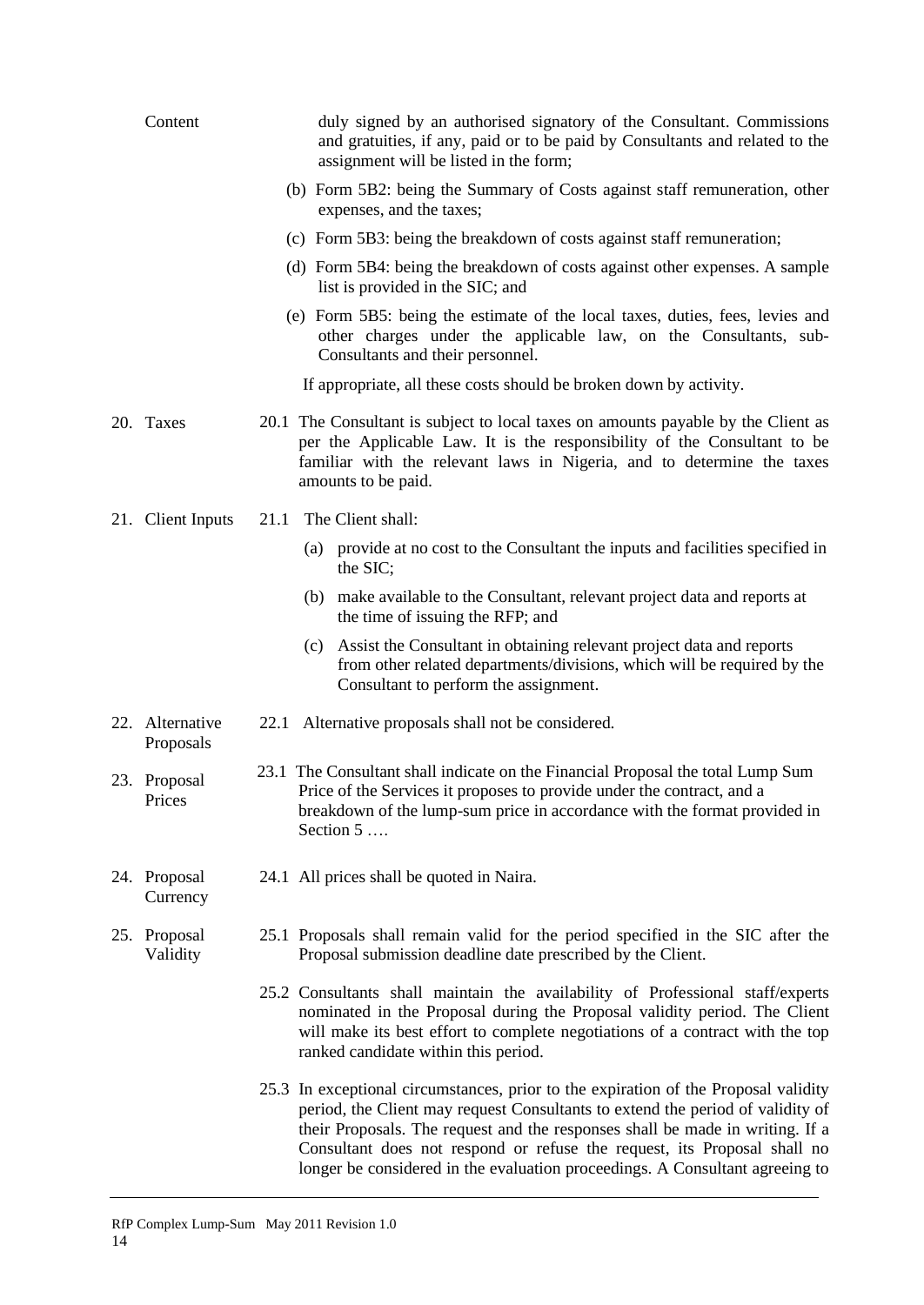the request will not be required or permitted to modify its Proposal.

- <span id="page-18-0"></span>26. Proposal Format and Signing 26.1 The Consultant shall prepare one (1) original of the Technical Proposal as described in ITC Sub-Clause 18.1 and one (1) original of the Financial Proposal as described in ITC Sub-Clause 19.1 and clearly mark them "ORIGINAL".
	- 26.2 The Consultant shall prepare the number of copies as specified in the SIC of each Technical Proposal and clearly mark them "COPY". In the event of any discrepancy between the original and the copies, the original shall prevail.
	- 26.3 The original and all copies of the Technical and Financial Proposals shall be typed or written in indelible ink and shall be signed by a person duly authorized to bind the Consultant to the Contract. The name and position held by each person signing the authorization must be typed or printed below the signature.
	- 26.4 All pages of the Proposals except for un-amended printed literature shall be signed or initialed by the person signing the Proposals.

# **D. Proposal Submission**

- <span id="page-18-2"></span><span id="page-18-1"></span>27. Proposal: Sealing and Marking 27.1 The Consultant shall enclose the original and each copy of the Technical Proposal in separate sealed envelopes, duly marking the envelopes as "TECHNICAL PROPOSAL" and "ORIGINAL" and "COPY, as appropriate." These envelopes containing the original and the copies shall then be enclosed in one single envelope duly marking the envelope as "TECHNICAL PROPOSAL".
	- 27.2 The Consultant shall enclose the original of the Financial Proposal in one single separate sealed envelope, duly marking the envelope as "FINANCIAL PROPOSAL" and with a warning "DO NOT OPEN WITH THE TECHNICAL PROPOSAL."
	- 27.3 The two envelopes shall then be enclosed in one single outer envelope. The inner and outer envelopes shall:
		- (a) bear the name and address of the Consultant;
		- (b) be addressed to the Client at the address specified in the SIC;
		- (c) bear the name of the Proposal as specified in the SIC; and
		- (d) bear a statement "DO NOT OPEN BEFORE …." The date for opening as specified in the SIC.
	- 27.4 If all envelopes are not sealed and marked as required, the Client will assume no responsibility for the misplacement, or premature opening of the Proposal.
	- 27.5 If the Financial Proposal is not submitted in a separate sealed envelope duly marked as indicated above, this may constitute grounds for declaring the Proposal non-responsive.
- <span id="page-18-3"></span>28. Proposal: Submission 28.1 Proposals must be received by the Client at the address specified under ITC Sub-Clause 27.3 no later than the date indicated in the SIC.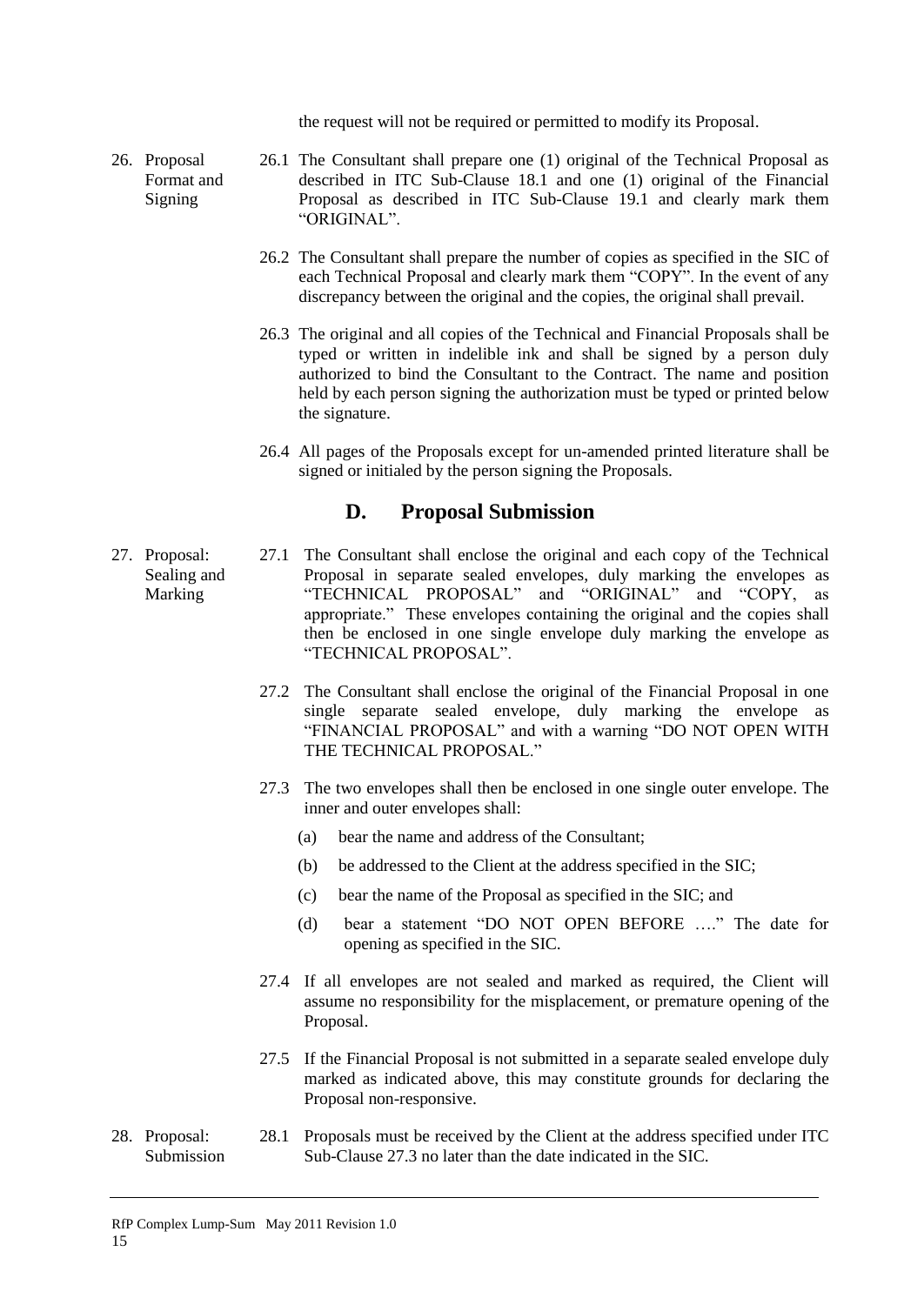## Deadline

- 28.2 The Proposal may be hand delivered or posted by registered mail or sent by courier. The Client shall, on request, provide the Consultant with a receipt showing the date and time when its Proposal was received.
- 28.3 The Client may, at its discretion, extend the deadline for the submission of Proposals by amending the RFP in accordance with ITC Clause 11, in which case all rights and obligations of the Client and Consultants previously subject to the deadline shall thereafter be subject to the deadline as extended.
- <span id="page-19-0"></span>29. Proposal Submitted Late 29.1 Any Proposal received by the Client after the deadline for submission of Proposals, in accordance with ITC Clause 28 shall be declared late, will be rejected, and returned unopened to the Consultant.
- <span id="page-19-1"></span>30. Proposal Modification, **Substitution** or Withdrawal 30.1 A Consultant may modify, substitute, or withdraw its Proposal after it has been submitted by sending a written notice, duly signed by an authorized representative, and shall include a copy of the authorization in accordance with ITC Sub-Clause 26.3, (except that no copies of the withdrawal notice are required). The corresponding substitution or modification of the Proposal must accompany the respective written notice. All notices must be:
	- (a) submitted in accordance with ITC Clause 27 (except that withdrawal notices do not require copies), and in addition, the respective envelopes shall be clearly marked "MODIFICATION," "SUBSTITUTION," or "WITHDRAWAL;" and
	- (b) received by the Client prior to the deadline prescribed for submission of Proposals, in accordance with ITC Clause 28.
	- 30.2 Proposals requested to be withdrawn in accordance with ITC Sub-Clause 30.1 shall be returned unopened to the Consultants.
	- 30.3 No Proposal may be modified, substituted, or withdrawn after the deadline for submission of Proposals specified in ITC Clause 28.

# **E. Proposal Opening and Evaluation**

<span id="page-19-3"></span><span id="page-19-2"></span>31. Technical Proposal Opening 31.1 There shall be no public opening of the Technical Proposals, however the Client shall open all Technical Proposals received shortly after the deadline and at the place specified in the SIC. The Consultants may obtain from the Client the list of Consultant's who have submitted proposals by the deadline.

- 31.2 The Client shall not open the Financial Proposals at this stage and shall keep these sealed and securely stored until these are opened at the time and manner specified in ITC Clause 37.
- 31.3 No Proposal shall be rejected at Proposal opening, except for late Proposals, which shall be returned unopened to the Consultant pursuant to ITC Clause 29.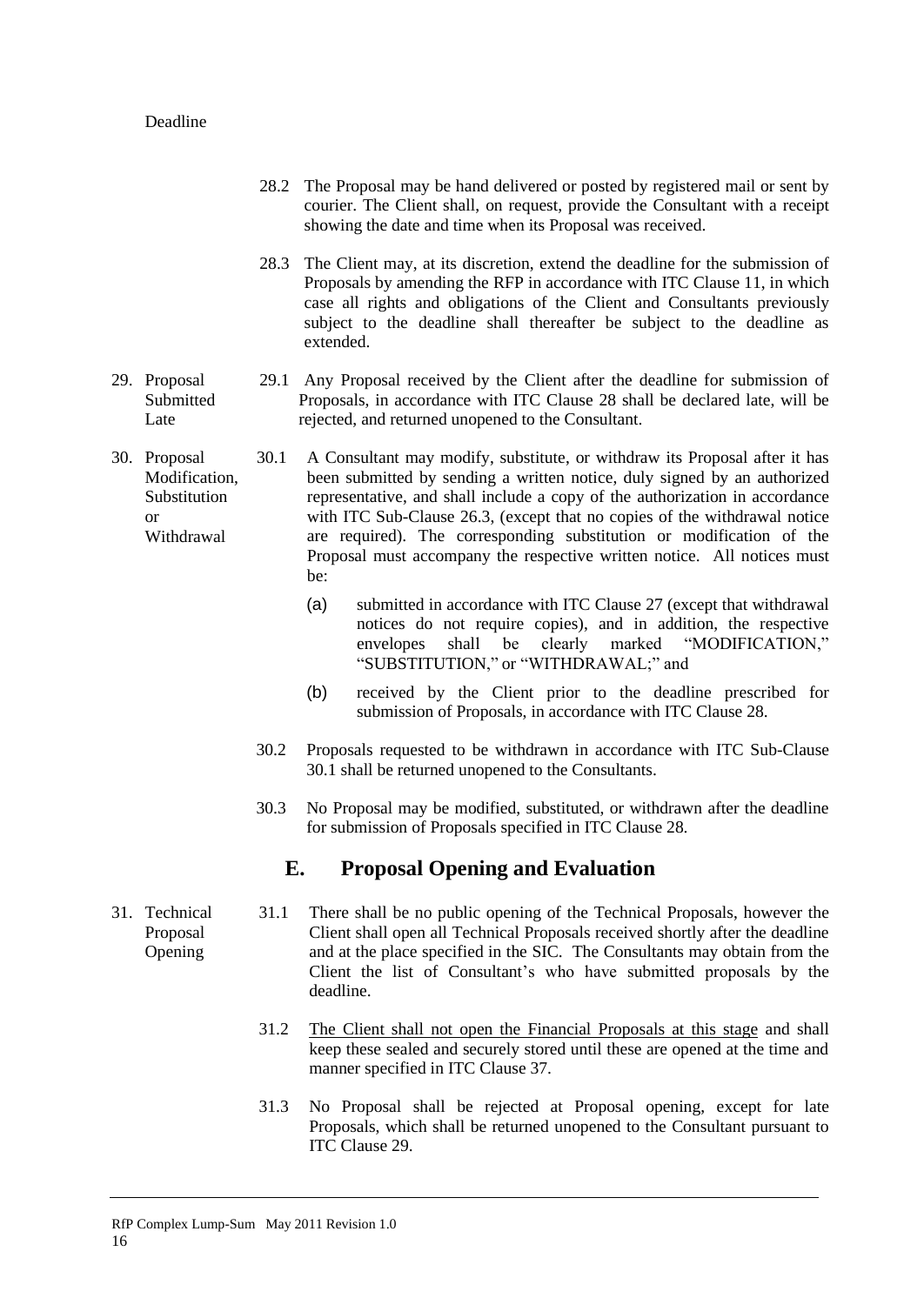- 32. Confidentiality 32.1 Information relating to evaluation of Proposals and recommendations concerning awards shall not be disclosed to the Consultants who submitted the Proposals or to other persons not officially concerned with the process, until the winning firm has been notified that it has been awarded the Contract. The undue use by any Consultant of confidential information related to the process may result in the rejection of its Proposal and may be subject to the provisions of the Government's antifraud and corruption policy.
	- 32.2 Evaluators of Technical Proposals shall have no access to the Financial Proposals until the technical evaluation is concluded and approved by the relevant authority.
- <span id="page-20-0"></span>33. Contacting the Client 34.1 Following the opening of the Technical Proposals, and until the contract is signed, no Consultant shall make any unsolicited communication to the Client.
	- 34.2 Any effort by a Consultant to influence the Client in its decisions on the examination, evaluation, and comparison of either the Technical or Financial Proposals or contract award may result in the rejection of its Proposal.
- <span id="page-20-1"></span>34. Examination of Conflict of Interest **Situation** 35.1 During the evaluation of the Technical Proposals, the Client shall ascertain that no new COI situations have arisen since the Consultant was shortlisted. If the Client identifies a COI at this stage, it shall determine whether the specific conflict is substantive and take action by reducing the scope of work of the assignment or rejecting the Technical Proposal.
- <span id="page-20-2"></span>35. Proposal: Technical Evaluation 36.1 The Proposals Evaluation Committee (PEC) as a whole and each of its members individually shall evaluate and rank the Technical Proposals on the basis of their responsiveness to the Terms of Reference, applying the evaluation criteria, sub criteria, and points system specified in ITC Sub-Clause 36.2.
	- 36.2 Technical Proposals shall be evaluated and ranked on the basis of their responsiveness to the Terms of Reference, applying the evaluation criteria, sub criteria, and point system specified in the SIC. Each responsive Technical Proposal will be given a technical score (St). A Technical Proposal shall be rejected if it does not respond to important aspects of the RFP, and particularly the Terms of Reference or if it fails to achieve the minimum technical score indicated in the SIC.
	- 36.3 Innovativeness will be appreciated, including workable suggestions that could improve the quality/effectiveness of the assignment. In this regard, unless the Consultant clearly states otherwise, it will be assumed by the Client that work associated with implementation of any such improvements are included in the inputs shown on the Consultant's staffing schedule.
	- 36.4 Higher ratings will be given to experts from the short-listed consultants and their associates, if any, who are full-time employees. A full-time employee is a person who has been employed by the firm continuously for a period of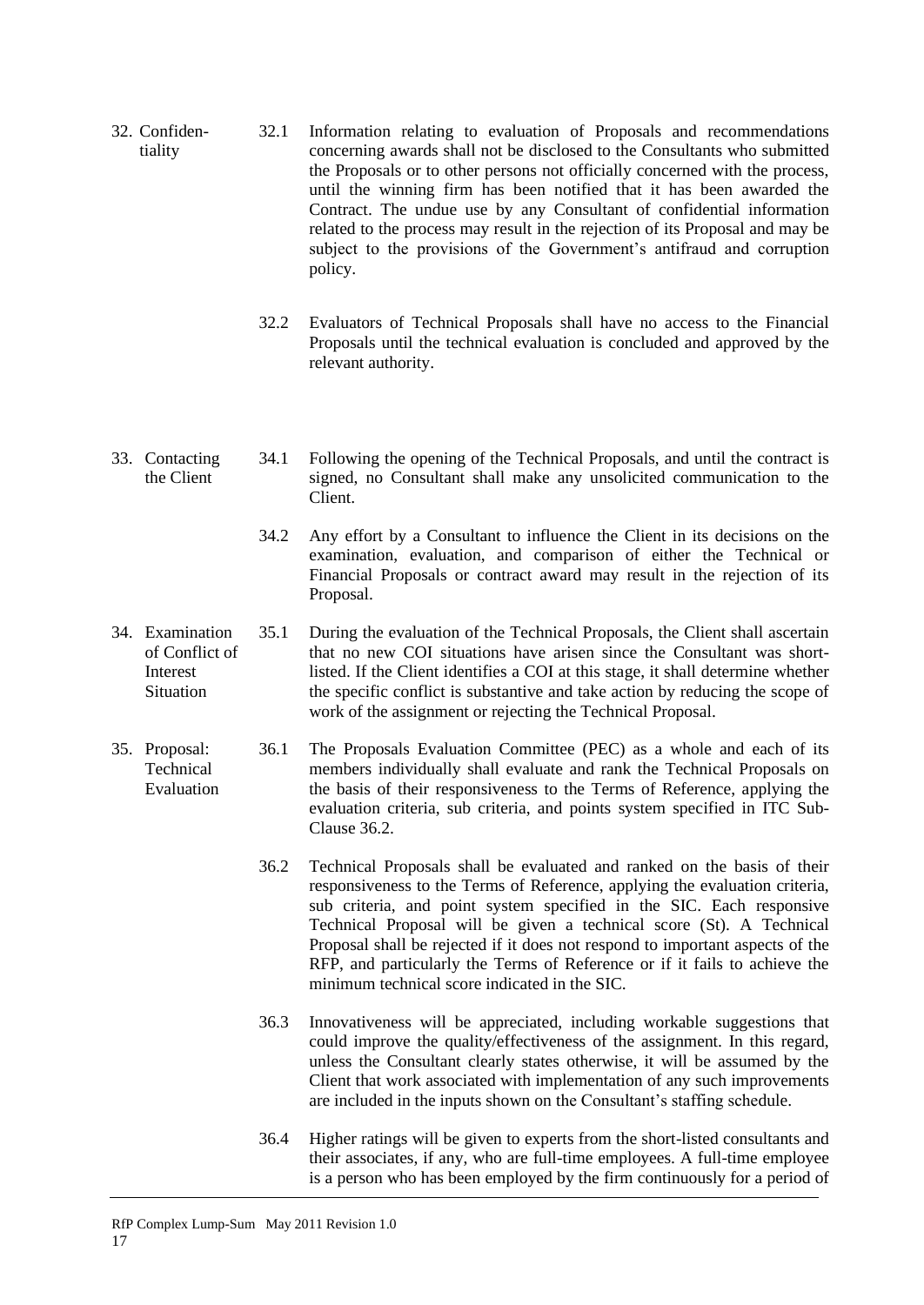more than twelve (12) months prior to the date when the proposal is submitted.

- <span id="page-21-0"></span>36. Financial Proposal Opening 37.1 In the case of QCBS, FBS and LCS, after the technical evaluation is completed, the Client shall notify in writing, those Consultants that have secured the minimum qualifying mark, indicating the date, time and location for opening the Financial Proposals. The opening date shall usually not be less than one (1) week after such notification.
	- 37.2 In the case of QBS, Selection Based on Consultant's Qualifications, and Single-Source Selection*,* the highest ranked firm or firm selected on a single-source basis is invited to negotiate its proposal and the contract on the basis of the Technical Proposal and the Financial Proposal submitted in accordance with the instructions given in the SIC.
	- 37.3 In the case of QCBS, FBS and LCS, the Client shall simultaneously notify those Consultants whose Technical Proposals did not meet the minimum qualifying mark or were considered non-responsive to the RFP, indicating that their Financial Proposals will be returned unopened after completion of the selection process.
	- 37.4 Except in the case of QBS, Financial Proposals shall be opened publicly in the presence of the Consultants' representatives who choose to attend. Those representatives who attend shall sign an attendance sheet. Each Financial Proposal will then be inspected to confirm that it has remained sealed and unopened. The name of the Consultants, the technical scores, and the proposed prices shall be read aloud and recorded when the Financial Proposals are opened. The Client shall prepare minutes of the public opening and these shall be furnished, upon request, to Consultants who's Financial Proposals were opened.
- <span id="page-21-1"></span>37. Proposal: Financial Evaluation 38.1 The Proposal Evaluation Committee (PEC) will review the detailed content of each Financial Proposal. During the review, the committee and any Client staff and others involved in the evaluation process, will not be permitted to seek clarification or additional information from any Consultant who has submitted a Financial Proposal.

18

- 38.2 Financial Proposals will be reviewed to ensure these are complete (i.e. whether Consultants have cost all items of the corresponding Technical Proposal; if not, the Client will cost them and add their cost to the offered price) and correct any computational errors. The evaluation shall exclude all local taxes, duties and other charges imposed under the Applicable Law.
- 38.3 In case of QCBS, the lowest evaluated Financial Proposal (Fm) will be given a financial score (Sf) of 100 points. The financial scores (Sf) of the other Financial Proposals will be computed as indicated in the SIC.

RfP Complex Lump-Sum May 2011 Revision 1.0 18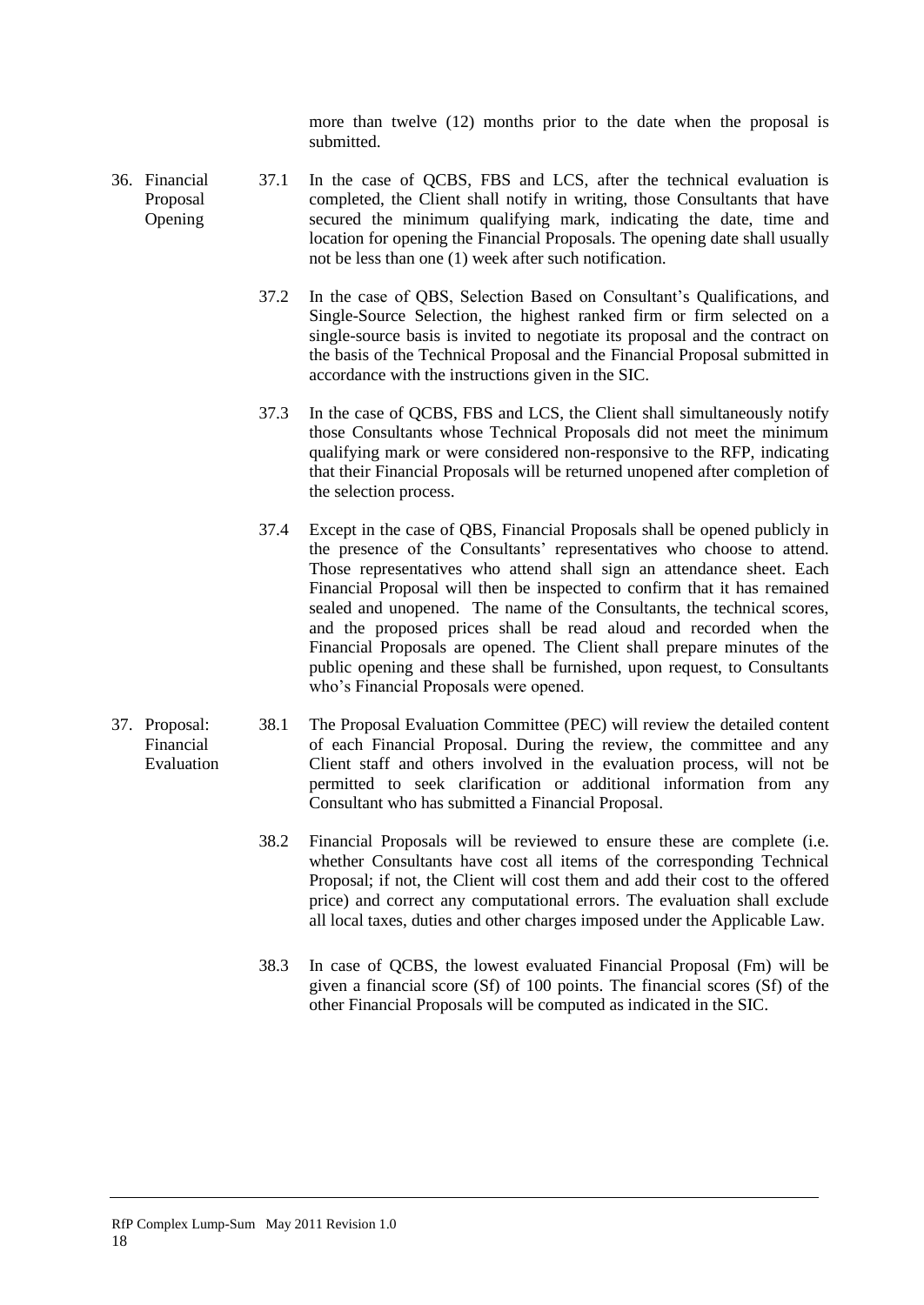<span id="page-22-0"></span>38. Correction of Arithmetical Errors

- 39.1 Arithmetical errors in the Financial Proposal shall be corrected on the following basis:
	- (a) if there is a discrepancy between the unit price and the total price that is obtained by multiplying the unit price and quantity, the unit price shall prevail and the total price shall be corrected, unless in the opinion of the Client there is an obvious misplacement of the decimal point in the unit price, in which case the total price as quoted shall govern and the unit price shall be corrected;
	- (b) if there is an error in a total corresponding to the addition or subtraction of subtotals, the subtotals shall prevail and the total shall be corrected; and
	- (c) if there is a discrepancy between words and figures, the amount in words shall prevail, unless the amount expressed in words is related to an arithmetic error, in which case the amount in figures shall prevail subject to (a) and (b) above.
	- 39.2 Where the consultant does not accept the correction of arithmetic errors, his (her) bid shall be rejected.
- <span id="page-22-1"></span>39. Proposal: Combined Evaluation 40.1 In QCBS the Proposals will be ranked according to their combined technical (St) and financial (Sf) scores using the weights (T = the weight given to the Technical Proposal;  $P =$  the weight given to the Financial Proposal;  $T + P = 1$ ) indicated in the SIC:  $S = St \times T\% + Sf \times P\%$ . The firm achieving the highest combined technical and financial score will be invited for negotiation under ITC Clauses 41 to 45.
	- 40.2 In the case of Fixed-Budget Selection, the Client will select the firm that submitted the highest ranked Technical Proposal with an evaluated price that is within the budget. Proposals that exceed the indicated budget will be rejected. The selected firm will be invited for negotiations under ITC Clauses 41 to 45.
	- 40.3 In the case of the Least-Cost Selection, the Client will select the lowest proposal ("evaluated" price) among those that passed the minimum technical score. The selected firm will be invited for negotiations under ITC Clauses 41 to 45.
- <span id="page-22-2"></span>40. Proposal: Negotiation 41.1 Negotiations will be held at the address indicated in the SIC. The invited Consultant will, as a prerequisite for attendance at the negotiations, confirm availability of all Professional staff/experts and satisfy such other prenegotiation requirements as the Client may specify.
- <span id="page-22-3"></span>41. Proposal Negotiation: Technical 42.1 Negotiations will include a discussion of the Technical Proposal, the proposed technical approach and methodology, work plan, and organization and staffing, and any suggestions made by the Consultant to improve the Terms of Reference. The Client and the Consultant will finalise the Terms of Reference, staffing schedule, work schedule, logistics, and reporting. These documents will then be incorporated in the Contract as "Description of Services". Special attention will be paid to clearly defining the inputs and facilities required from the Client to ensure satisfactory implementation of the assignment. The Client shall prepare minutes of negotiations that will be signed by the Client and the Consultant.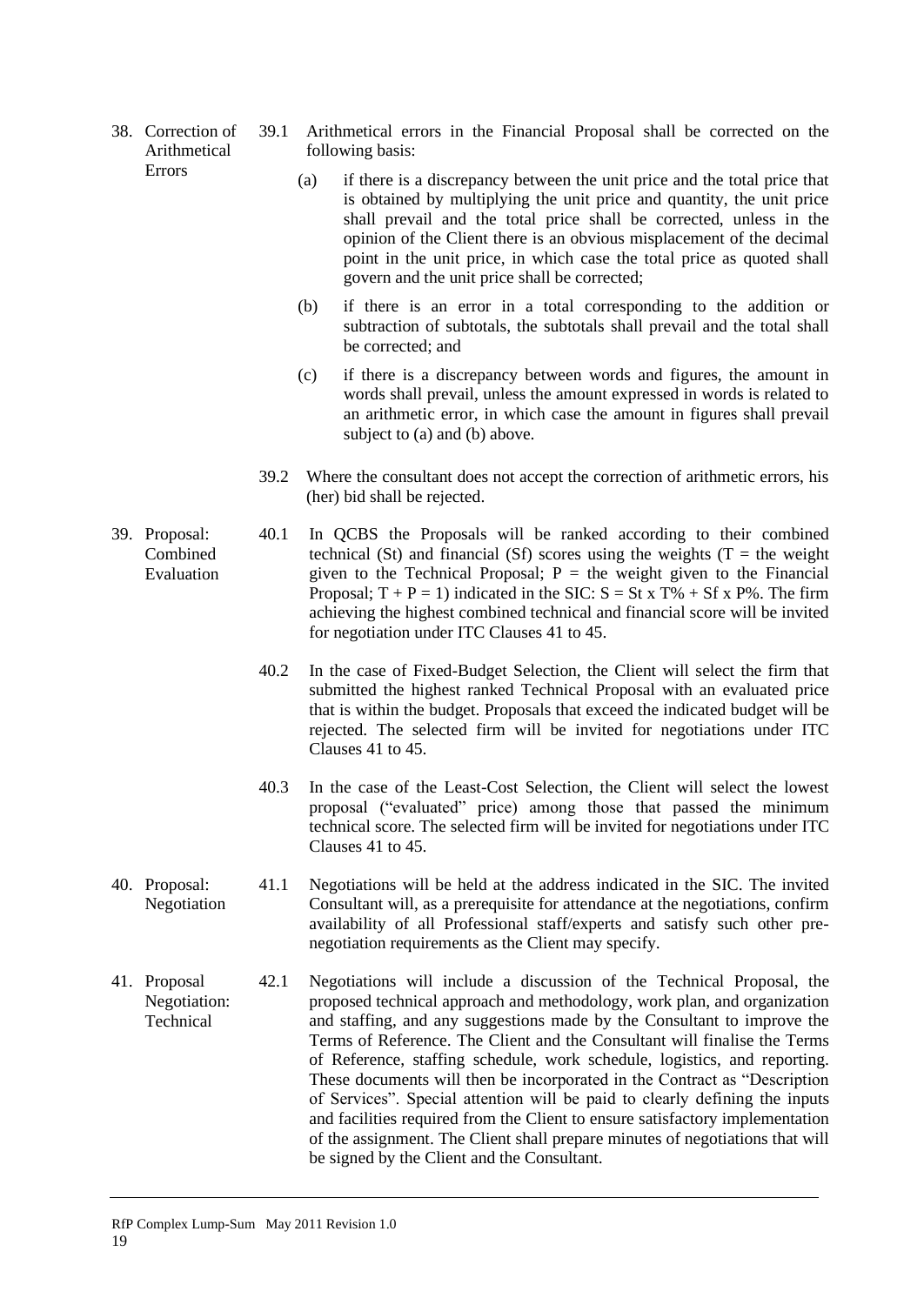- <span id="page-23-0"></span>42. Proposal Negotiation: Financial 43.1 The financial negotiations will reflect the agreed technical modifications in the cost of the services.
- <span id="page-23-1"></span>43. Availability of Professional staff/experts 44.1 Having selected the Consultant on the basis of, among other things, an evaluation of proposed Professional staff/experts; the Client expects to negotiate a Contract on the basis of the Professional staff/experts named in the Proposal. Before contract negotiations, the Client will require assurances that the Professional staff/experts will be actually available. The Client will not consider substitutions during contract negotiations unless both parties agree that undue delay in the selection process makes such substitution unavoidable or for reasons such as death or medical incapacity. If this is not the case and if it is established that Professional staff/experts were offered in the proposal without confirming their availability, the firm may be disqualified. Any proposed substitute shall have equivalent or better qualifications and experience than the original candidate.
- <span id="page-23-2"></span>44. Proposal Negotiations: Conclusion 45.1 Negotiations will conclude with a review of the draft Contract. To complete negotiations, the Client and the Consultant will initial the agreed Contract Agreement. If negotiations fail, the Client will invite the Consultant whose Proposal received the second highest score to negotiate a Contract, if this fails the Client shall negotiate with the remaining responsive Consultants in the order of their relative ranking, till a satisfactory contract agreement is reached, subject to the right of the Client to reject all proposals.

# **F. Contract Award**

- <span id="page-23-4"></span><span id="page-23-3"></span>45. Contract Award 46.1 After completing negotiations and after having received the approval to award the Contract, the Client shall award the Contract to the selected Consultant.
- <span id="page-23-5"></span>46. Advising Unsuccessful **Consultants** 47.1 After successful completion of Contract negotiation, the Client shall promptly notify the other Consultants that they were unsuccessful. The Client shall also return the unopened Financial Proposals, as the case may be, to the unsuccessful Consultants.
	- 47.2 The Client shall promptly respond in writing to any unsuccessful Consultant who requests the Client in writing to provide a brief statement of the reason (s) its proposal was not selected.
- <span id="page-23-6"></span>47. Commencemen t of Services The Consultant is expected to commence the assignment on the date and at the location specified in the SIC.
- <span id="page-23-7"></span>48. Consultants Right to Complain 49.1 Any short listed Consultant has the right to complain in accordance with Clause 31 of Procurement Regulations for the Use of Consultants Services.

20

49.2 The complaint shall firstly be processed through an administrative review following the procedures set out in the Regulations. The place and address for the first step in the submission of complaints to the Administrative Authority is provided in the SIC.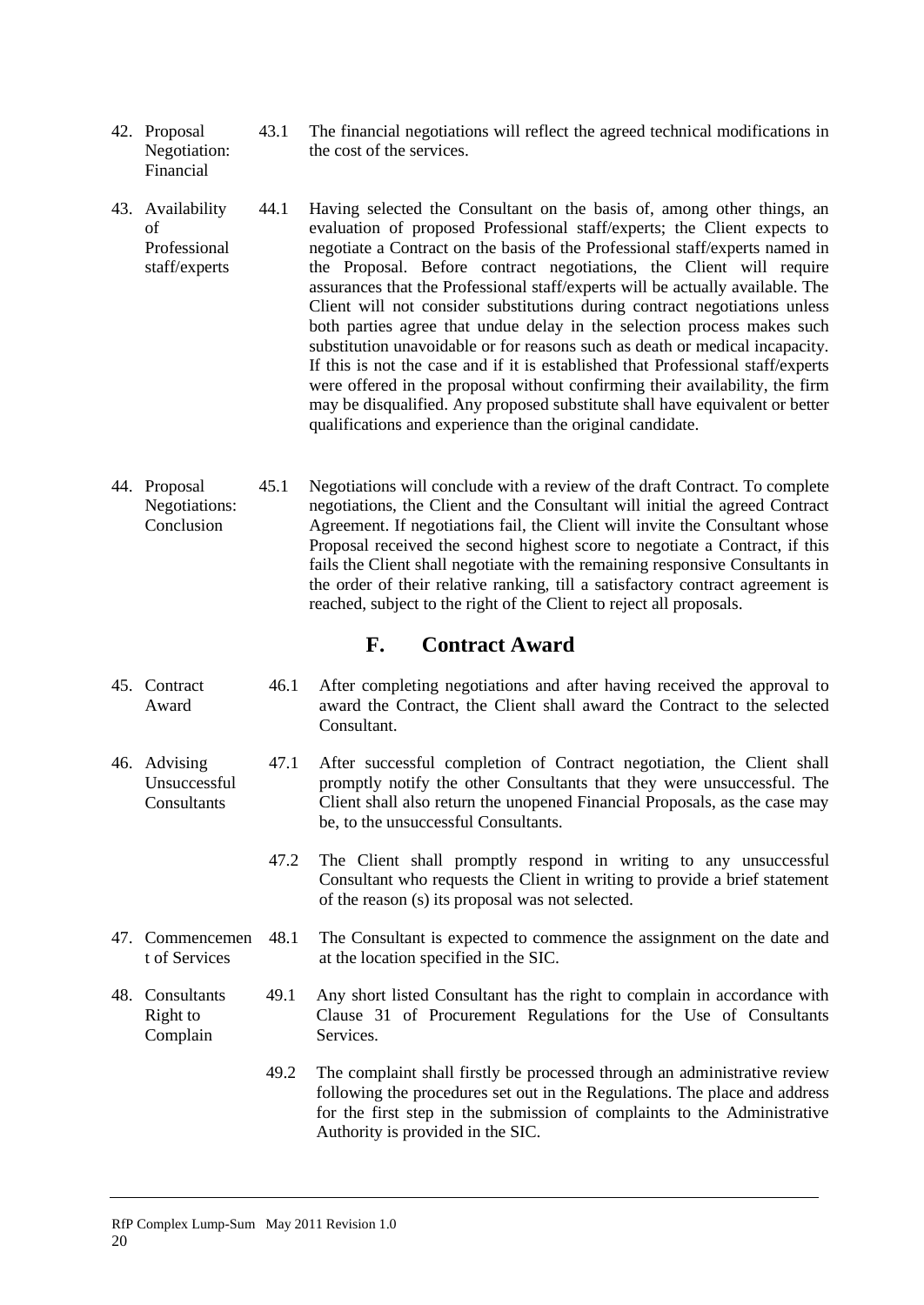- 49.3 If the Consultant considers that its complaint has not been dealt with equitably, it may, in accordance with Regulation 33, within ten working days submit an appeal to the Head of the BPP, who shall review the case and issue within 21 working days a decision in writing to the Consultant if its complaint is receivable and what corrective action has or will be taken or if its complaint is rejected, stating the reasons for the rejection.
- 49.4 If not satisfied with the outcome of the administrative review, the Consultant may appeal to the federal high court pursuant to paragraph 34 of the regulations.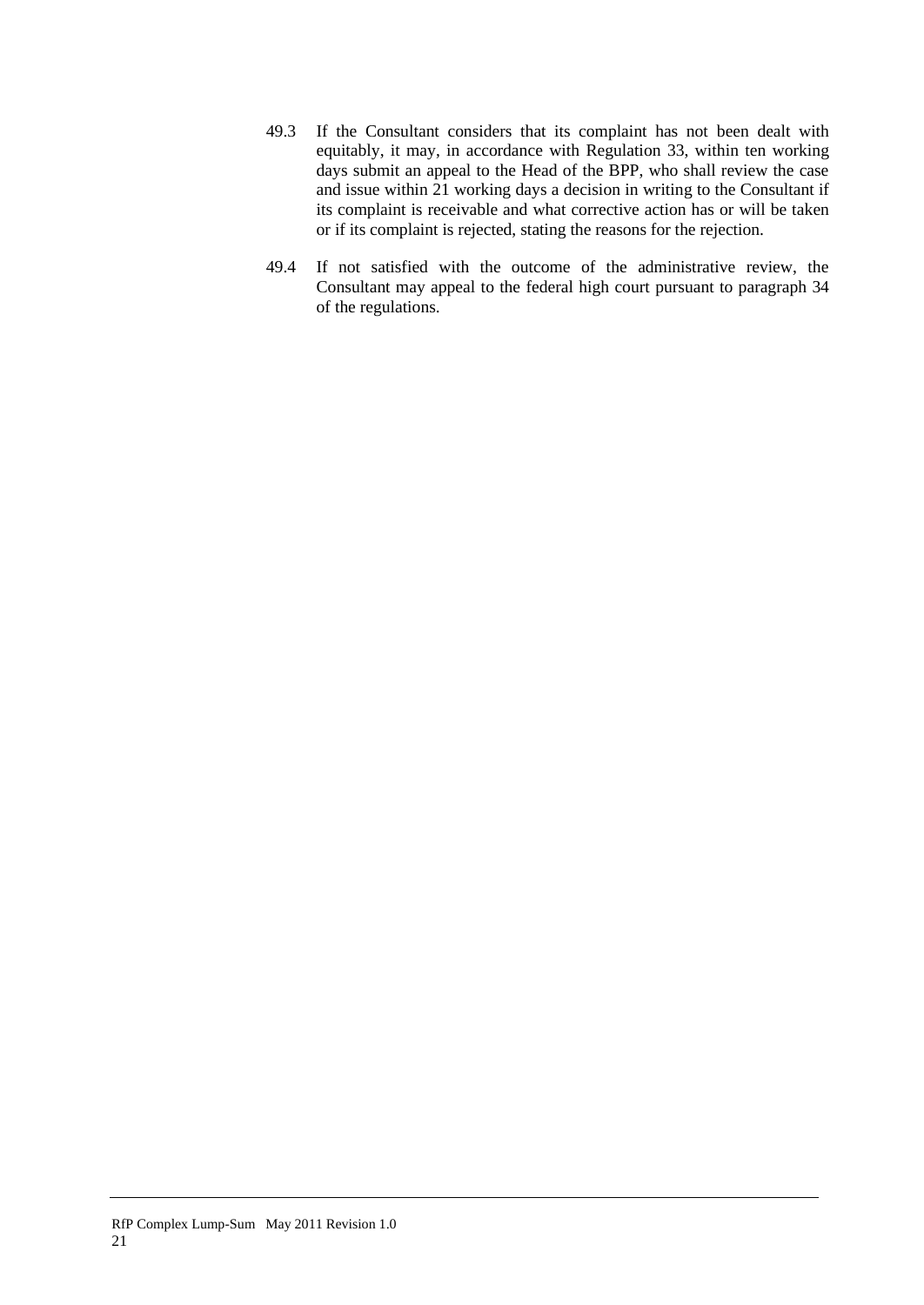# **Section 2. Special Instructions to Consultants**

<span id="page-25-0"></span>

| <b>ITC</b><br><b>Clause</b> | Amendments of, and Supplements to, Clauses in the Instruction to Consultants.                                                                                                                                                                                                                                                                             |  |  |
|-----------------------------|-----------------------------------------------------------------------------------------------------------------------------------------------------------------------------------------------------------------------------------------------------------------------------------------------------------------------------------------------------------|--|--|
| 1.1                         | The Client is: National Agency for the Control of AIDS (NACA)                                                                                                                                                                                                                                                                                             |  |  |
|                             | The identification of the Request for Proposal is: Engagement of Consultancy Firm for<br>the Oxygen Pipeline works in selected Hospitals                                                                                                                                                                                                                  |  |  |
|                             | The objectives and brief description of the Services are: Undertake a preliminary needs assessment<br>and provide evidence based guidance to form the basis of the scoping, sizing, standards,<br>components, product specifications, procurement, use and maintenance of oxygen piping and<br>manifold systems in selected hospitals across the country. |  |  |
|                             | The Method of selection is: Quality and Cost Based Selection Method.                                                                                                                                                                                                                                                                                      |  |  |
| 1.3                         | <b>Major work activities</b> to be dimensioned and reviewed within the context of the<br>selected hospitals include;                                                                                                                                                                                                                                      |  |  |
|                             | To check the Network in the existing Hospitals and verify the integrity of the<br>Network                                                                                                                                                                                                                                                                 |  |  |
|                             | To check wards that are not included in the Network<br>٠                                                                                                                                                                                                                                                                                                  |  |  |
|                             | To liaise with the Hospital Management on the critical area required to be piped.<br>٠<br>The piping will be 10 bed heads per 10 wards in each of the 44 facilities                                                                                                                                                                                       |  |  |
|                             | You are expected to come up with a design of the piping system of either Isolated or<br>٠<br>Integrated Central System.                                                                                                                                                                                                                                   |  |  |
|                             | You are expected to come up with a costed bill of Engineering measurement of the<br>٠<br>materials.                                                                                                                                                                                                                                                       |  |  |
|                             | You are expected to supervise the project from inception to the commissioning<br>٠                                                                                                                                                                                                                                                                        |  |  |
| 2.1                         | The source of Public Fund is Global Fund Grant 2021-2023                                                                                                                                                                                                                                                                                                  |  |  |
| 2.3                         | The name of the Development Partner is <i>The Global Fund to Fight AIDS</i> , <i>Tuberculosis and</i><br>Malaria                                                                                                                                                                                                                                          |  |  |
| 6.1                         | [Materials, equipments and supplies used by the Consultant are not permitted if they have<br>originated in None                                                                                                                                                                                                                                           |  |  |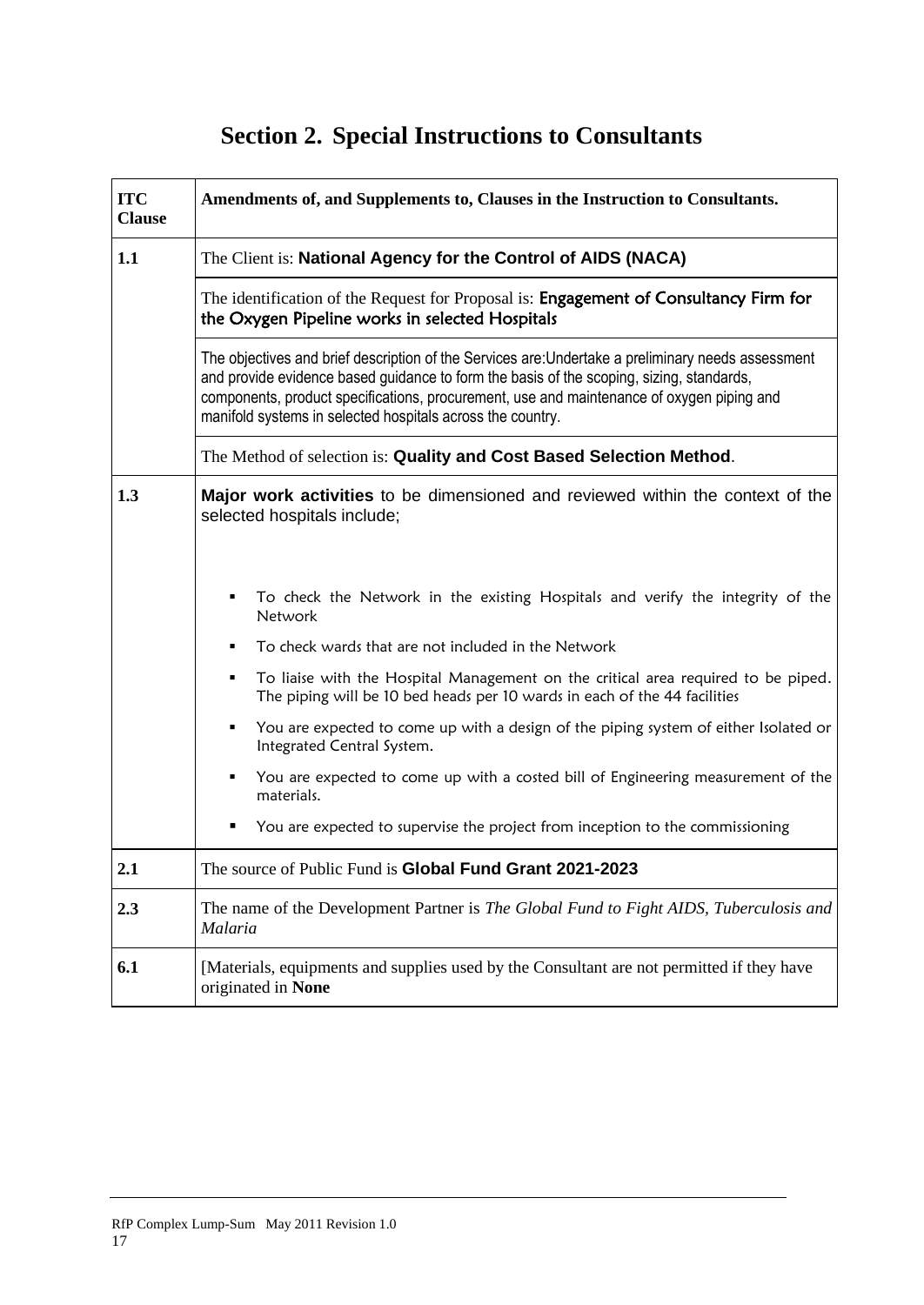| 9.1     | For clarification of Request for Proposals the Client 's address is:                                                                                                                                                                                                                                                                                                                                                                                                                                                                                                                                                                                                                                                                                                                                                                                                                                                                                                                                                                                                                                                                                                         |  |  |  |  |  |
|---------|------------------------------------------------------------------------------------------------------------------------------------------------------------------------------------------------------------------------------------------------------------------------------------------------------------------------------------------------------------------------------------------------------------------------------------------------------------------------------------------------------------------------------------------------------------------------------------------------------------------------------------------------------------------------------------------------------------------------------------------------------------------------------------------------------------------------------------------------------------------------------------------------------------------------------------------------------------------------------------------------------------------------------------------------------------------------------------------------------------------------------------------------------------------------------|--|--|--|--|--|
|         | Attention: Head Procurement and Supply Chain Management.                                                                                                                                                                                                                                                                                                                                                                                                                                                                                                                                                                                                                                                                                                                                                                                                                                                                                                                                                                                                                                                                                                                     |  |  |  |  |  |
|         | Address: National Agency for the Control of AIDS (NACA)                                                                                                                                                                                                                                                                                                                                                                                                                                                                                                                                                                                                                                                                                                                                                                                                                                                                                                                                                                                                                                                                                                                      |  |  |  |  |  |
|         | No 3, Ziguinchor Street, Wuse Zone 4, Abuja                                                                                                                                                                                                                                                                                                                                                                                                                                                                                                                                                                                                                                                                                                                                                                                                                                                                                                                                                                                                                                                                                                                                  |  |  |  |  |  |
|         | Telephone: +234-9-4613726                                                                                                                                                                                                                                                                                                                                                                                                                                                                                                                                                                                                                                                                                                                                                                                                                                                                                                                                                                                                                                                                                                                                                    |  |  |  |  |  |
|         | Facsimile number: +234-9-4613700                                                                                                                                                                                                                                                                                                                                                                                                                                                                                                                                                                                                                                                                                                                                                                                                                                                                                                                                                                                                                                                                                                                                             |  |  |  |  |  |
|         | Electronic mail address: info@naca.gov.ng                                                                                                                                                                                                                                                                                                                                                                                                                                                                                                                                                                                                                                                                                                                                                                                                                                                                                                                                                                                                                                                                                                                                    |  |  |  |  |  |
| 10.1    | A Pre-proposal Meeting will be held on Thursday 28th April 2022                                                                                                                                                                                                                                                                                                                                                                                                                                                                                                                                                                                                                                                                                                                                                                                                                                                                                                                                                                                                                                                                                                              |  |  |  |  |  |
| 15.1(d) | <b>GENRAL ELIGIBILITY CRITERIA</b>                                                                                                                                                                                                                                                                                                                                                                                                                                                                                                                                                                                                                                                                                                                                                                                                                                                                                                                                                                                                                                                                                                                                           |  |  |  |  |  |
|         | i.<br>Evidence of company registration (certificate of incorporation of the<br>company) including Forms CAC2 and CAC7.<br>ii. Company Audited Accounts for the last 3 years (2018, 2019 and 2020) Duly signed<br>and stamped by a registered auditor.Evidence of Company Income Tax<br>Clearance Certificate for the last three years (2019, 2020 and 2021).<br>Sworn Affidavit disclosing whether or not any officer of the relevant<br>iii.<br>committees of the National Agency for the Control of Aids or the Bureau of<br>Public Procurement is a former or present Director, shareholder or has any<br>pecuniary interest in the bidder and to confirm that all information<br>presented in its bid are true and correct in all particulars;<br>iv. The minimum validity period of the Tender should be a hundred and twenty<br>days (120) Days<br>v. Evidence of financial capability to execute the contract by submission of<br>Reference Letter from a reputable commercial bank in Nigeria, indicating<br>willingness to provide credit facility for the execution of the project when<br>needed.<br>vi. Company's Profile with the Curriculum Vitae of Key Staff |  |  |  |  |  |
|         | vii. Verifiable documentary evidence of at least three (3) similar jobs executed<br>in the last five (5) years including Letters of Awards, Valuation Certificates,<br>Job Completion Certificates and Photographs of the projects.                                                                                                                                                                                                                                                                                                                                                                                                                                                                                                                                                                                                                                                                                                                                                                                                                                                                                                                                          |  |  |  |  |  |
| 17.3    | The estimated number of professional staff-months required for the assignment is NA                                                                                                                                                                                                                                                                                                                                                                                                                                                                                                                                                                                                                                                                                                                                                                                                                                                                                                                                                                                                                                                                                          |  |  |  |  |  |
| 17.4    | In the case of Fixed Budget Selection, the Financial Proposal shall not exceed the available<br>budget of: NA                                                                                                                                                                                                                                                                                                                                                                                                                                                                                                                                                                                                                                                                                                                                                                                                                                                                                                                                                                                                                                                                |  |  |  |  |  |
| 17.5    | The minimum required qualification and experience of professional staff are as follows:<br>Professional Certification e.g COREN, QSRBN etc or/and its Equivalent                                                                                                                                                                                                                                                                                                                                                                                                                                                                                                                                                                                                                                                                                                                                                                                                                                                                                                                                                                                                             |  |  |  |  |  |
| 18.1(h) | Training is not a specific component of this assignment                                                                                                                                                                                                                                                                                                                                                                                                                                                                                                                                                                                                                                                                                                                                                                                                                                                                                                                                                                                                                                                                                                                      |  |  |  |  |  |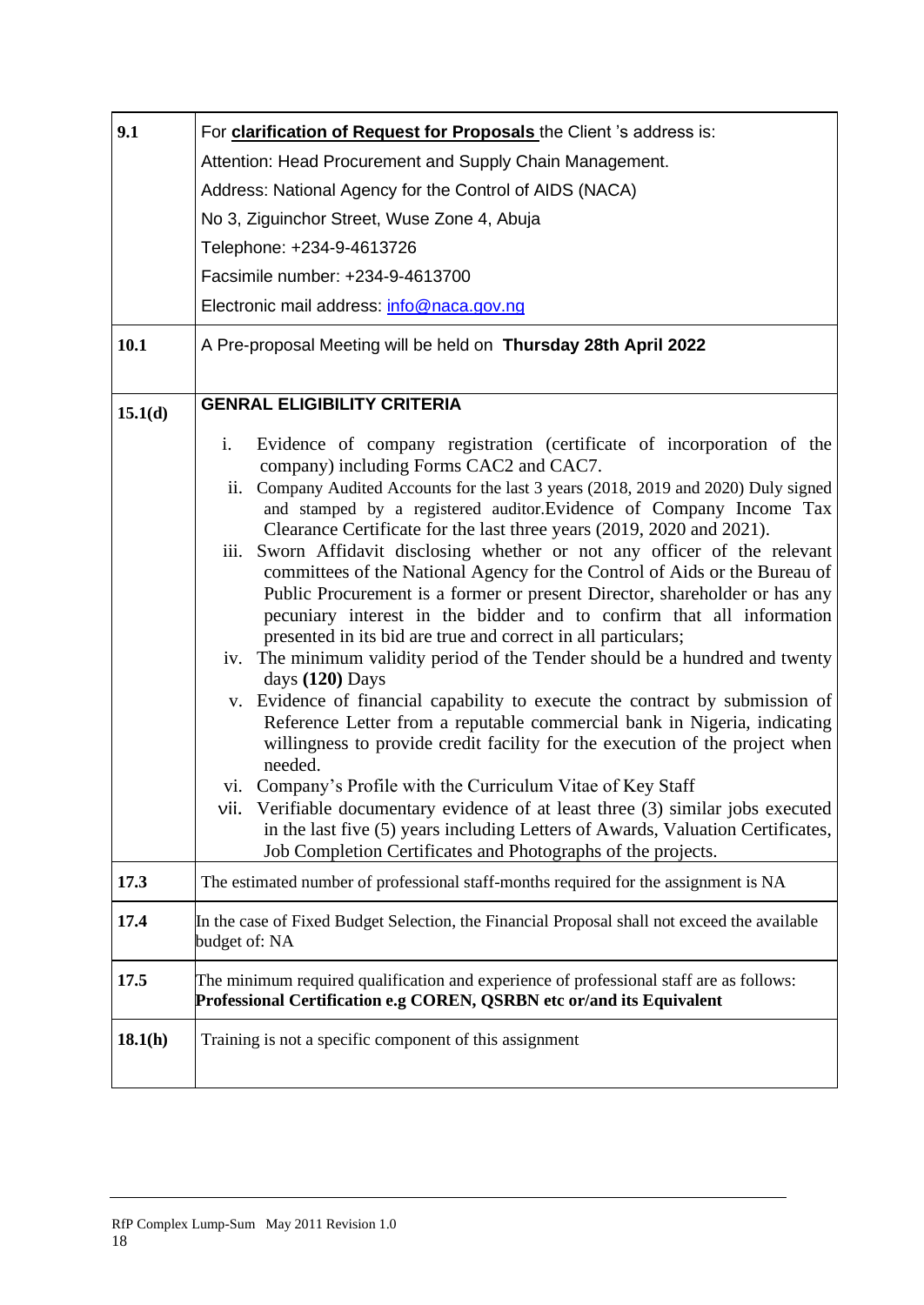| 18.1(i) | Additional information on the Technical Proposal includes:                                                                                                                                                                                                                                                                                                                                                                                                                                                                                                                                                                                                                                                                                                                                                                                                                                              |  |  |
|---------|---------------------------------------------------------------------------------------------------------------------------------------------------------------------------------------------------------------------------------------------------------------------------------------------------------------------------------------------------------------------------------------------------------------------------------------------------------------------------------------------------------------------------------------------------------------------------------------------------------------------------------------------------------------------------------------------------------------------------------------------------------------------------------------------------------------------------------------------------------------------------------------------------------|--|--|
|         | Comprehensive company profile showing the evidence of possessing technical staff<br>1)<br>relevant to the project of bidder's interest.                                                                                                                                                                                                                                                                                                                                                                                                                                                                                                                                                                                                                                                                                                                                                                 |  |  |
|         | The composition of the proposed team for the assignment, i.e. the name of the<br>a.<br>consultant, area of expertise, position within the team, and tasks assigned.                                                                                                                                                                                                                                                                                                                                                                                                                                                                                                                                                                                                                                                                                                                                     |  |  |
|         | The CVs of proposed staff should detail the work undertaken that best illustrates the<br>b.<br>capability to handle this assignment.                                                                                                                                                                                                                                                                                                                                                                                                                                                                                                                                                                                                                                                                                                                                                                    |  |  |
|         | Evidence of previous similar projects of similar scope and nature<br>2)                                                                                                                                                                                                                                                                                                                                                                                                                                                                                                                                                                                                                                                                                                                                                                                                                                 |  |  |
|         | At least 3 award letters and their completion certificates done by the company for<br>a.<br>reputable Organisation/Procuring Entity by submitting Award Letters, Completion<br>Certificates etc. Note that the award letters and completion certificate presented by<br>the bidder will be verified by NACA to ensure their authenticity.                                                                                                                                                                                                                                                                                                                                                                                                                                                                                                                                                               |  |  |
|         | The vendor should provide a brief description of the assignments. For each<br>assignment, the outline should indicate the names of Consultants/Professional<br>staff/experts who participated, duration of the assignment, contract amount, and the<br>Consultant's involvement. Information should be provided only for those<br>assignments for which the Consultant was legally contracted by the Client as a<br>corporation or as one of the major firms within an association. Assignments<br>completed by individual Professional staff/experts working privately or through<br>other consulting firms cannot be claimed as the experience of the Consultant, or<br>that of the Consultant's associates, but can be claimed by the Professional<br>staff/experts themselves in their CVs. Consultants should be prepared to<br>substantiate the claimed experience if so requested by the Client. |  |  |
| 19.1(d) | The other expenses shall be the following:                                                                                                                                                                                                                                                                                                                                                                                                                                                                                                                                                                                                                                                                                                                                                                                                                                                              |  |  |
|         | (1). Cost of locally procured items, office accommodations, camp facilities, camp<br>services, equipment rentals, utilities and communication charges, all if and to the<br>extent required for the purpose of the Services;                                                                                                                                                                                                                                                                                                                                                                                                                                                                                                                                                                                                                                                                            |  |  |
|         | (2). Cost of necessary travel, including transportation of the Personnel by the most appropriate<br>means of transport and the most direct practicable route;                                                                                                                                                                                                                                                                                                                                                                                                                                                                                                                                                                                                                                                                                                                                           |  |  |
|         | (3). Cost of communications such as the use of telephone and facsimile required for the<br>purpose of the Services;                                                                                                                                                                                                                                                                                                                                                                                                                                                                                                                                                                                                                                                                                                                                                                                     |  |  |
|         | (4). Cost, rental and freight of any instruments or equipment required to be provided by the<br>Consultant for the purposes of the Services;                                                                                                                                                                                                                                                                                                                                                                                                                                                                                                                                                                                                                                                                                                                                                            |  |  |
|         | (5). Cost of printing and dispatching of the Reports to be produced for the Services;                                                                                                                                                                                                                                                                                                                                                                                                                                                                                                                                                                                                                                                                                                                                                                                                                   |  |  |
|         | (6). The cost of training of the Client's personnel [This item should considered only if the<br>training is a major component of the assignment, and it is specified as such in the<br>TOR <sub>]</sub> ;                                                                                                                                                                                                                                                                                                                                                                                                                                                                                                                                                                                                                                                                                               |  |  |
|         | (7). Cost of any subcontract required for the Services in the TOR;                                                                                                                                                                                                                                                                                                                                                                                                                                                                                                                                                                                                                                                                                                                                                                                                                                      |  |  |
|         | (8). Other allowances where applicable and provisional or fixed sums (if any); and                                                                                                                                                                                                                                                                                                                                                                                                                                                                                                                                                                                                                                                                                                                                                                                                                      |  |  |
|         | (9). Cost of such further items required for purposes of the Services not covered in the<br>foregoing.                                                                                                                                                                                                                                                                                                                                                                                                                                                                                                                                                                                                                                                                                                                                                                                                  |  |  |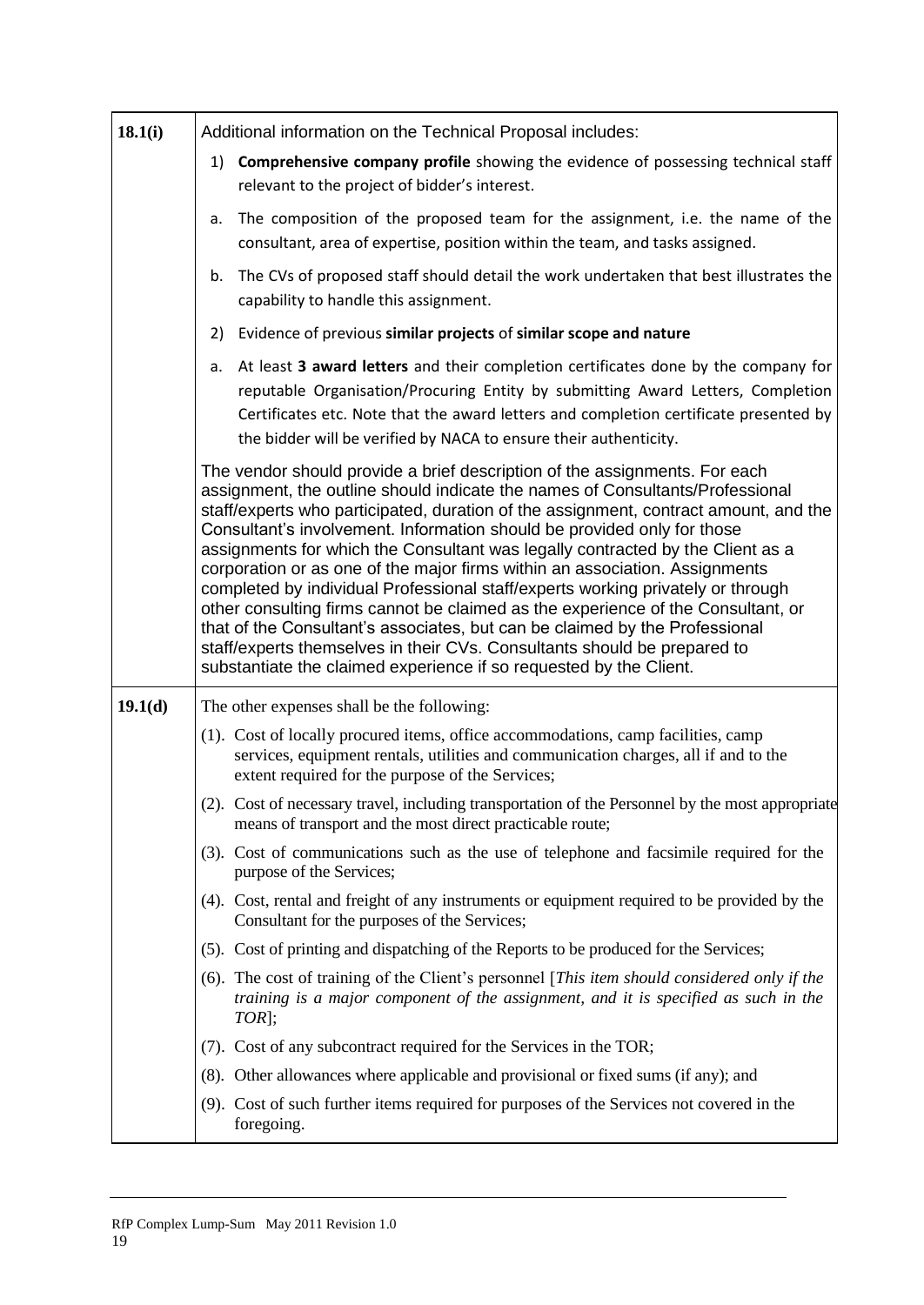| 20.                                | The consultancy is subject to applicable Nigerian taxes as contained in the all<br>applicable tax laws. Note that all Global Fund procurement are VAT Exempted                                                                                                                        |               |  |  |  |
|------------------------------------|---------------------------------------------------------------------------------------------------------------------------------------------------------------------------------------------------------------------------------------------------------------------------------------|---------------|--|--|--|
| 21.1(a)                            | The Client will provide the following inputs and facilities:                                                                                                                                                                                                                          |               |  |  |  |
|                                    | Details of the selected hospitals where the assignment will be carried out.                                                                                                                                                                                                           |               |  |  |  |
| 25.1                               | Proposals must remain valid for $[120 \t ]$ days after the submission date.                                                                                                                                                                                                           |               |  |  |  |
| 26.2                               | The Consultant must submit one original for both the Technical Proposal and the<br>Financial Proposal in separate envelops and 1 copy each of the Financial and<br>Technical Proposal. Please note that a cover letter must accompany both the<br>Technical and Financial submission. |               |  |  |  |
| 27.3(b)                            | The Proposal submission address is:                                                                                                                                                                                                                                                   |               |  |  |  |
| and 28.1                           | <b>Head of Procurement</b><br><b>Address: National Agency for the Control of AIDS (NACA)</b>                                                                                                                                                                                          |               |  |  |  |
|                                    | No 3, Ziguinchor Street, Wuse Zone 4, Abuja                                                                                                                                                                                                                                           |               |  |  |  |
|                                    | Proposals must be submitted no later than the following : 12 Noon on Monday $30th$ May<br>2022                                                                                                                                                                                        |               |  |  |  |
| 36.2                               | The number of points to be given under each of the evaluation criteria are:                                                                                                                                                                                                           |               |  |  |  |
|                                    | Criteria, sub-criteria                                                                                                                                                                                                                                                                | <b>Points</b> |  |  |  |
|                                    | Specific experience of the Consultant relevant to the assignment. 15<br>(i)                                                                                                                                                                                                           |               |  |  |  |
|                                    | (ii) Adequacy of the proposed work plan and methodology in responding to the terms<br>of Reference.                                                                                                                                                                                   |               |  |  |  |
|                                    | (a) work plan                                                                                                                                                                                                                                                                         | 10            |  |  |  |
|                                    | (b) Methodology                                                                                                                                                                                                                                                                       | 30            |  |  |  |
| (c) Organization and staffing<br>5 |                                                                                                                                                                                                                                                                                       |               |  |  |  |
|                                    | 45<br>Total points for criterion 2:                                                                                                                                                                                                                                                   |               |  |  |  |
|                                    | (iii) Professional staff qualifications and competence for the assignment                                                                                                                                                                                                             |               |  |  |  |
|                                    | (a) Team Leader:- Master Degree in Engineering or Quantity Surveyor 10<br>or Equivalent with proof of knowledge on the assignment in question                                                                                                                                         |               |  |  |  |
|                                    | (b) Professional 1- Quantity Surveyor:- Bachelor Degree in Quantity 10<br>Surveyor or equivalent in a related field, with a a minimum experience<br>of 3 years experience in similar assignment                                                                                       |               |  |  |  |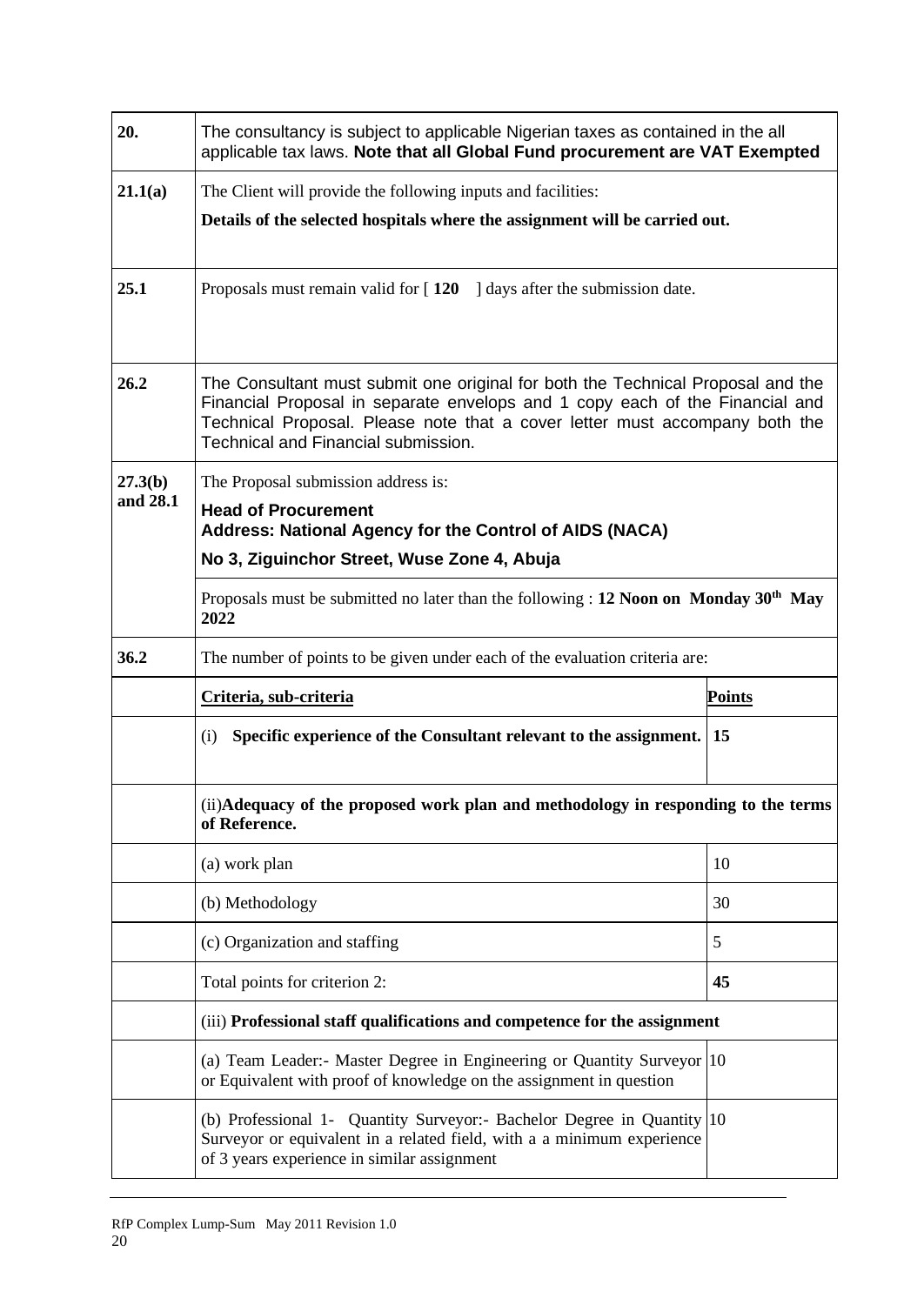|      | $(c)$ Professional 2: Mechanical Engineer:- Bachelor Degree in $ 5$<br>mechanical engineering with a minimum of 3 years' experience in a<br>related field.                              |                                                                         |    |
|------|-----------------------------------------------------------------------------------------------------------------------------------------------------------------------------------------|-------------------------------------------------------------------------|----|
|      | above) and evidence of experience in oxygen pipeline works                                                                                                                              | (d) Experienced Technician 1: must have basic education (o level $\&$ 5 |    |
|      | Total points for criterion 3:                                                                                                                                                           |                                                                         | 30 |
|      | The number of points to be assigned to each of the above position or<br>discipline shall be determined considering the following three sub<br>criteria and relevant percentage weights. |                                                                         |    |
|      | <b>General Qualifications</b>                                                                                                                                                           | 30%                                                                     |    |
|      | Professional Certification                                                                                                                                                              | 30%                                                                     |    |
|      | <b>Experience in Assignment</b>                                                                                                                                                         | 40%                                                                     |    |
|      | Total Weight:                                                                                                                                                                           | 100%                                                                    |    |
|      | (iv) Availability of Administrative Structure                                                                                                                                           |                                                                         | 10 |
|      | <b>TOTAL POINTS</b>                                                                                                                                                                     | <b>100</b>                                                              |    |
|      | The minimum Technical Score St required to pass is [70] Points.                                                                                                                         |                                                                         |    |
| 37.2 | Evaluation method to be applied is QCBS. Both technical and financial proposals<br>are relevant and weights given to the technical and financial scores are shown<br>under 40.1 below.  |                                                                         |    |
| 38.3 | The formula for determining the financial scores is the following:                                                                                                                      |                                                                         |    |
|      | $Sf = 100$ x Fm / F, in which Sf is the financial score, Fm is the lowest price and F the price<br>of the proposal under consideration.                                                 |                                                                         |    |
| 40.1 | The weights given to the Technical and Financial Proposals are:                                                                                                                         |                                                                         |    |
|      | $T = 0.8$                                                                                                                                                                               |                                                                         |    |
|      | $P = 0.2$                                                                                                                                                                               |                                                                         |    |
| 41.1 | The address for contract negotiations is                                                                                                                                                |                                                                         |    |
|      | <b>Procurement Unit, NACA</b><br>Address: National Agency for the Control of AIDS (NACA)                                                                                                |                                                                         |    |
|      | No 3, Ziguinchor Street, Wuse Zone 4, Abuja                                                                                                                                             |                                                                         |    |
| 48.1 | The assignment is expected to commence NA                                                                                                                                               |                                                                         |    |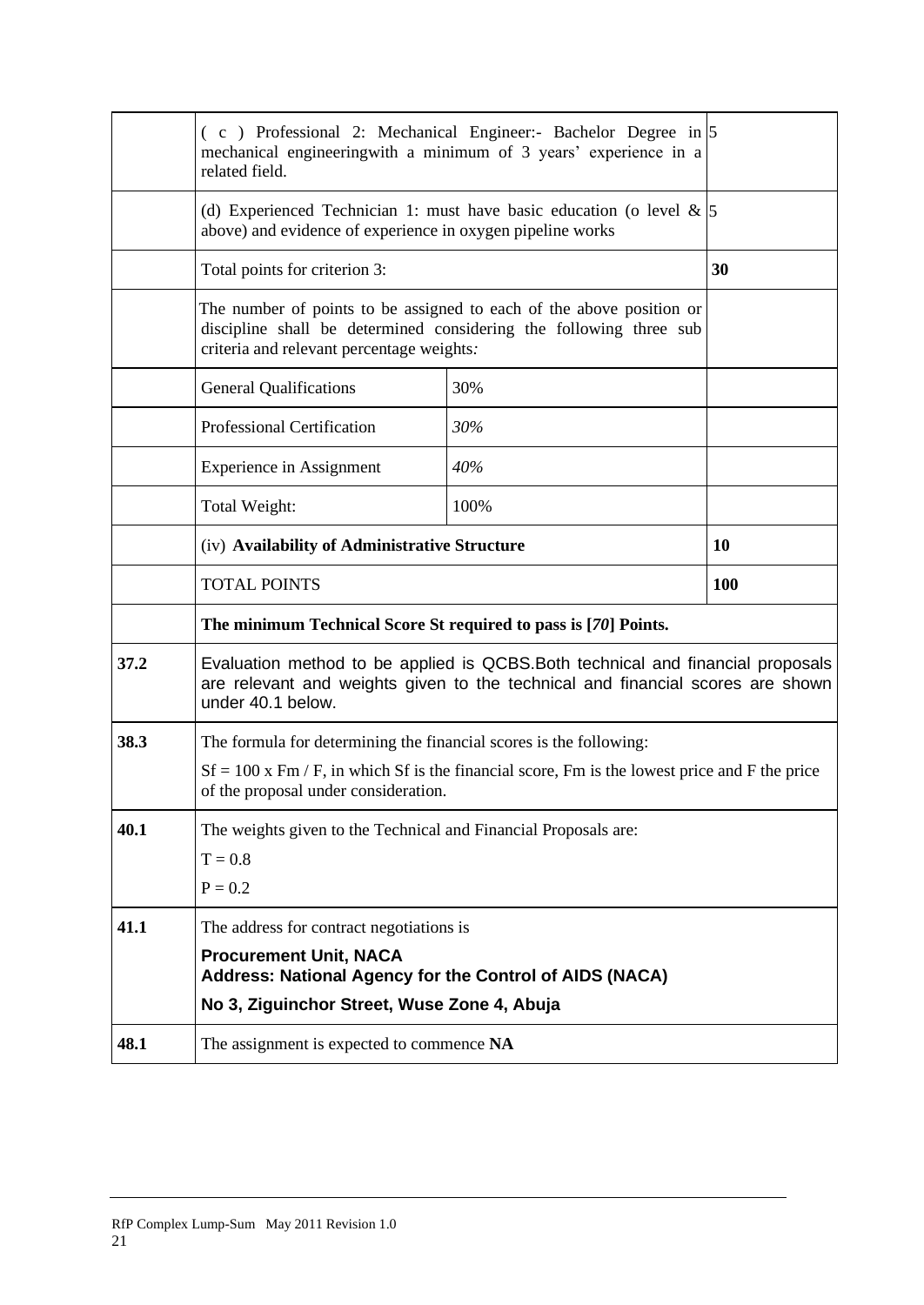| 49.2 | The name and address of the office where complaints to the Procuring Entity are to be<br>submitted is                |  |  |  |
|------|----------------------------------------------------------------------------------------------------------------------|--|--|--|
|      | <b>Head, Procurement Unit and Supply Chain Management</b><br>Address: National Agency for the Control of AIDS (NACA) |  |  |  |
|      | No 3, Ziguinchor Street, Wuse Zone 4, Abuja                                                                          |  |  |  |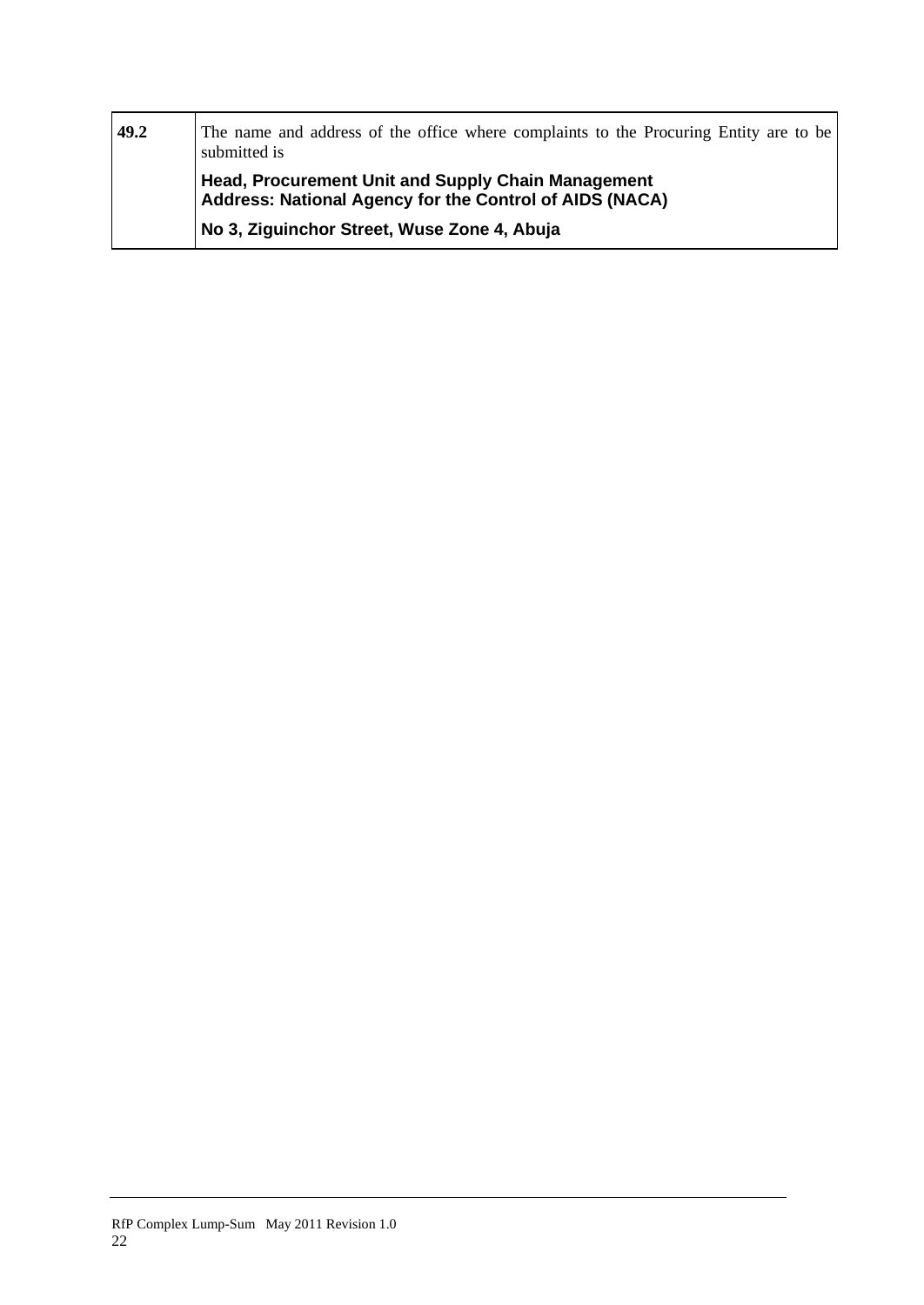# <span id="page-31-0"></span>**Section 3. General Conditions of Contract**

# **A. General**

<span id="page-31-2"></span><span id="page-31-1"></span>

| 1. | Definitions | The following words and expressions shall have the meanings hereby     |
|----|-------------|------------------------------------------------------------------------|
|    |             | assigned to them. Boldface type is used to identify the defined terms: |

- (a) The **"Client"** is the party named in the SCC who engages the Consultant to perform the Services.
- (b) **"Completion"** means the fulfilment of the Services by the Consultant in accordance with the terms and conditions set forth in the Contract.
- (c) The **"Completion Date"** is the date of actual completion of the fulfilment of the Services.
- (d) The "**Consultant**" is the organisation whose proposal to perform the Services has been accepted by the Client and is named as such in the SCC and the Contract Agreement.
- (e) **"Contract Agreement"** means the Agreement entered into between the Client and the Consultant together with the Contract Documents.
- (f) **"Contract Documents"** means the documents listed in the Agreement, including any amendments thereto, that is these General Conditions of Contract (GCC), the Special Conditions of Contract (SCC), and the Appendices.
- (g) **"Day"** means calendar day.
- (h) **"Effective Date"** means the date on which this Contract **comes** into force and effect pursuant to GCC Clause 18.
- (i) **"GCC"** mean the General Conditions of Contract.
- (j) **"Government"** means the Federal Government of Nigeria.
- (k) The **"Intended Completion Date**" is the date on which it is intended that the Consultant shall complete the Services as specified in the SCC.
- (l) **"Member"** means any of the entities that make up a joint venture when the Consultant consists of a joint venture; and **"Members"** means all these entities.
- (m) **"Month**" means calendar month
- (n) **"Party"** means the Client or the Consultant, as the case may be, and **"Parties"** means both of them. Third party means any party other than Client as Consultant.
- (o) **"Personnel"** means professionals and support staff provided by the Consultant or by any Sub-Consultant and assigned to perform the Services or any part t; and "Key Personnel" means the Personnel referred to in GCC Sub Clause 24.1.
- (p) **other expenses"** means all assignment-related costs other than Consultant's remuneration.
- (q) **"Remuneration"** means all costs related to payments of fees to the Consultant for the time spent by the professional and other staff on assignment related activities.
- (r) **"SCC"** means the Special Conditions of Contract by which the GCC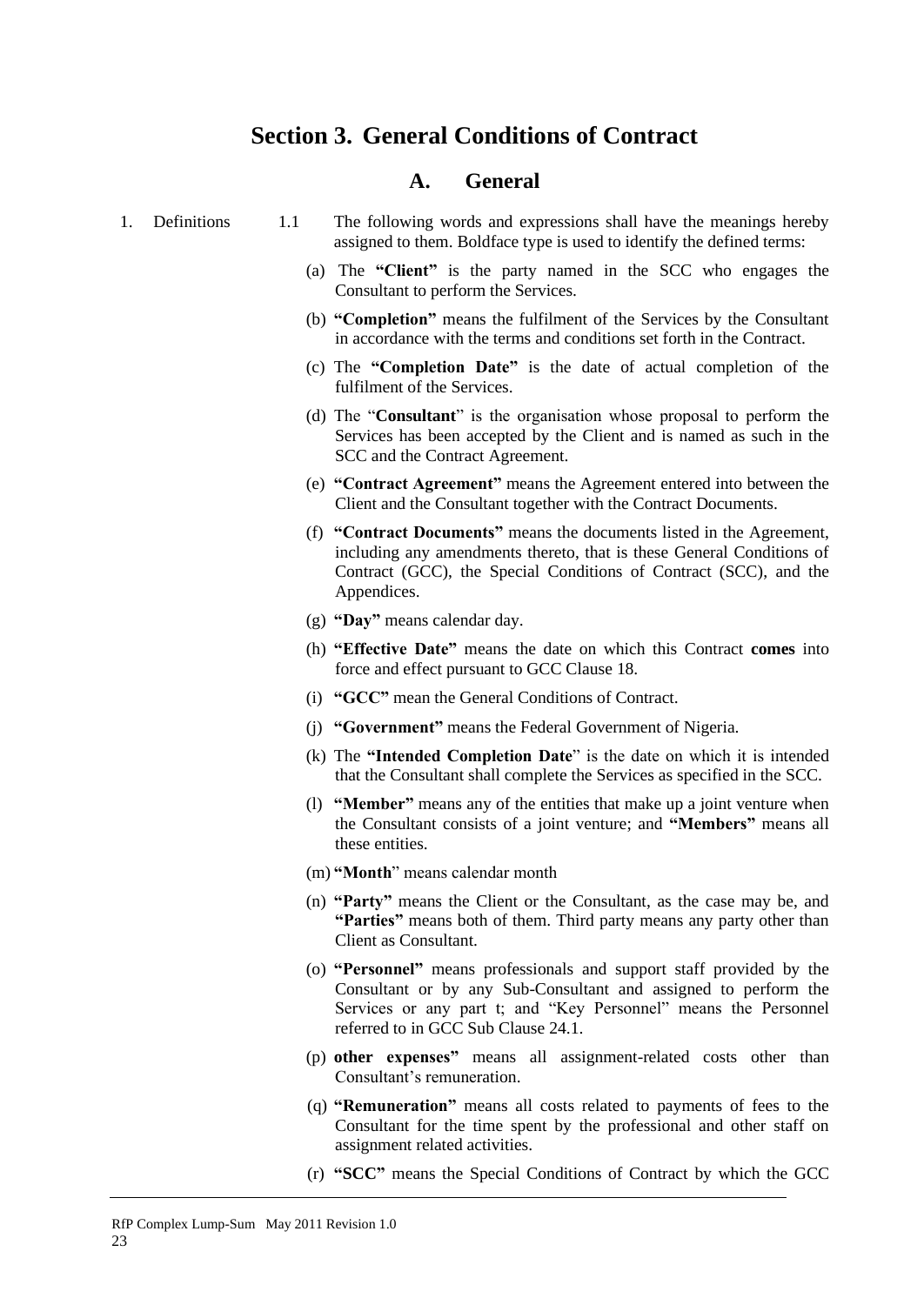may be amended or supplemented.

- (s) **"Services"** means the work to be performed by the Consultant pursuant to this Contract, as described in Appendices 1 to 7 of the Contract Agreement.
- (t) **"Sub-Consultant"** means any person or entity to whom/which the Consultant subcontracts any part of the Services.
- (u) **"Third Party"** means any person or entity other than the Government, the Client, the Consultant or a Sub-Consultant.
- (v) **"Writing"** means any hand-written, type-written, or printed communication including telex, cable and facsimile transmission.
- <span id="page-32-0"></span>2. Contract **Documents** 2.1 Subject to the order of precedence set forth in the Agreement, all documents forming the Contract (and all parts) are intended to be correlative, complementary, and mutually explanatory.

Fraudulent, Collusive or Coercive Practices 3.1 The Government requires that Clients, as well as Consultants shall observe the highest standard of ethics during the implementation of procurement proceedings and the execution of contracts under public funds.

- 3.2 In pursuance of this requirement, the Client shall:
	- (a) exclude the Consultant from participation in the procurement proceedings concerned or reject a proposal for award; and
	- (b) declare the Consultant ineligible, either indefinitely or for a stated period of time, from participation in procurement proceedings under public funds;

if it at any time determines that the Consultant has, directly or through an agent, engaged in corrupt, fraudulent, collusive or coercive practices in competing for, or in executing, a contract under public funds.

- 3.3 Should any corrupt or fraudulent practice of any kind referred to in GCC Sub-Clause 3.4 come to the knowledge of the Client, it shall, in the first place, allow the Consultant to provide an explanation and shall take actions as stated in GCC Sub-Clause 3.2 only when a satisfactory explanation is not received. Such exclusion and the reasons therefore, shall be recorded in the record of the procurement proceedings and promptly communicated to the Consultant concerned. Any communications between the Consultant and the Client related to matters of alleged fraud or corruption shall be in writing.
- 3.4 The Government defines, for the purposes of this provision, the terms set forth below as follows:
	- (a)*"corrupt practice"* means offering, giving, or promising to give, directly or indirectly, to any officer or employee of a Procuring Entity or other governmental/private authority or any individual a gratuity in any form, an employment or any other thing or service of value, as an inducement with respect to an act or decision of, or method followed by, a Procuring Entity in connection with the procurement proceeding;

24

<span id="page-32-1"></span>3. Corrupt,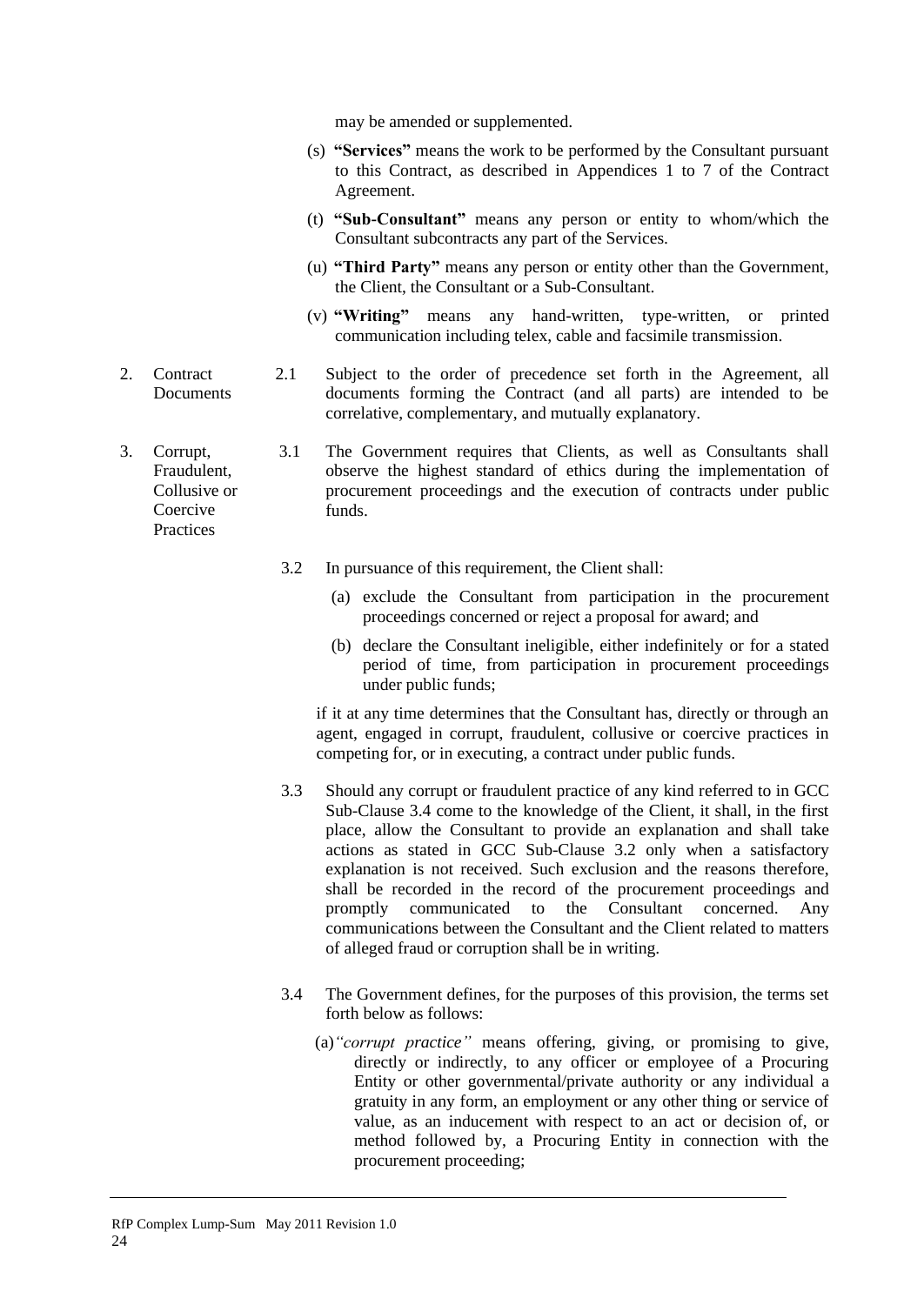- (b) *"fraudulent practice"* means a misrepresentation or omission of facts in order to influence a procurement proceedings or the execution of a contract to the detriment of the Client,
- (c)*"collusive practice"* means a scheme or arrangement among two and more Consultants with or without the knowledge of the Client (prior to or after proposal submission) designed to establish proposal prices at artificial, non-competitive levels and to deprive the Client of the benefits of free, open and genuine competition; and
- (d) *"coercive practice"* means harming or threatening to harm, directly or indirectly, persons or their property to influence the procurement proceedings, or affect the execution of a contract.
- 3.5 The Government requires that the Client's personnel have an equal obligation not to solicit, ask for and/or use coercive methods to obtain personal benefits in connection with the said proceedings.
- <span id="page-33-0"></span>4. Interpretation 4.1 In interpreting the General Conditions of Contract, singular also means plural, male also means female or neuter, and the other way around. Headings in the General Conditions of Contract shall not be deemed part t or be taken into consideration in the interpretation or construction t or of the Contract. Words have their normal meaning under the English language unless specifically defined.

# 4.2 Entire Agreement

(a) The Contract constitutes the entire agreement between the Client and the Consultant and supersedes all communications, negotiations and agreements (whether written or oral) of parties with respect thereto made prior to the date of Contract Agreement.

# 4.3 Amendment

(a) No amendment or other variation of the Contract shall be valid unless it is in writing, is dated, expressly refers to the Contract, and is signed by a duly authorized representative of each party thereto.

# 4.4 Non-waiver

- (a) Subject to GCC Sub-Clause 4.4(b) below, no relaxation, forbearance, delay, or indulgence by either party in enforcing any of the terms and conditions of the Contract or the granting of time by either party to the other shall prejudice, affect, or restrict the rights of that party under the Contract, neither shall any waiver by either party of any breach of Contract operate as waiver of any subsequent or continuing breach of Contract.
- (b) Any waiver of a party's rights, powers, or remedies under the Contract must be in writing, dated, and signed by an authorized representative of the party granting such waiver, and must specify the right and the extent to which it is being waived.

# 4.5 Severability

(a) If any provision or condition of the Contract is prohibited or rendered invalid or unenforceable, such prohibition, invalidity or unenforceability shall not affect the validity or enforceability of any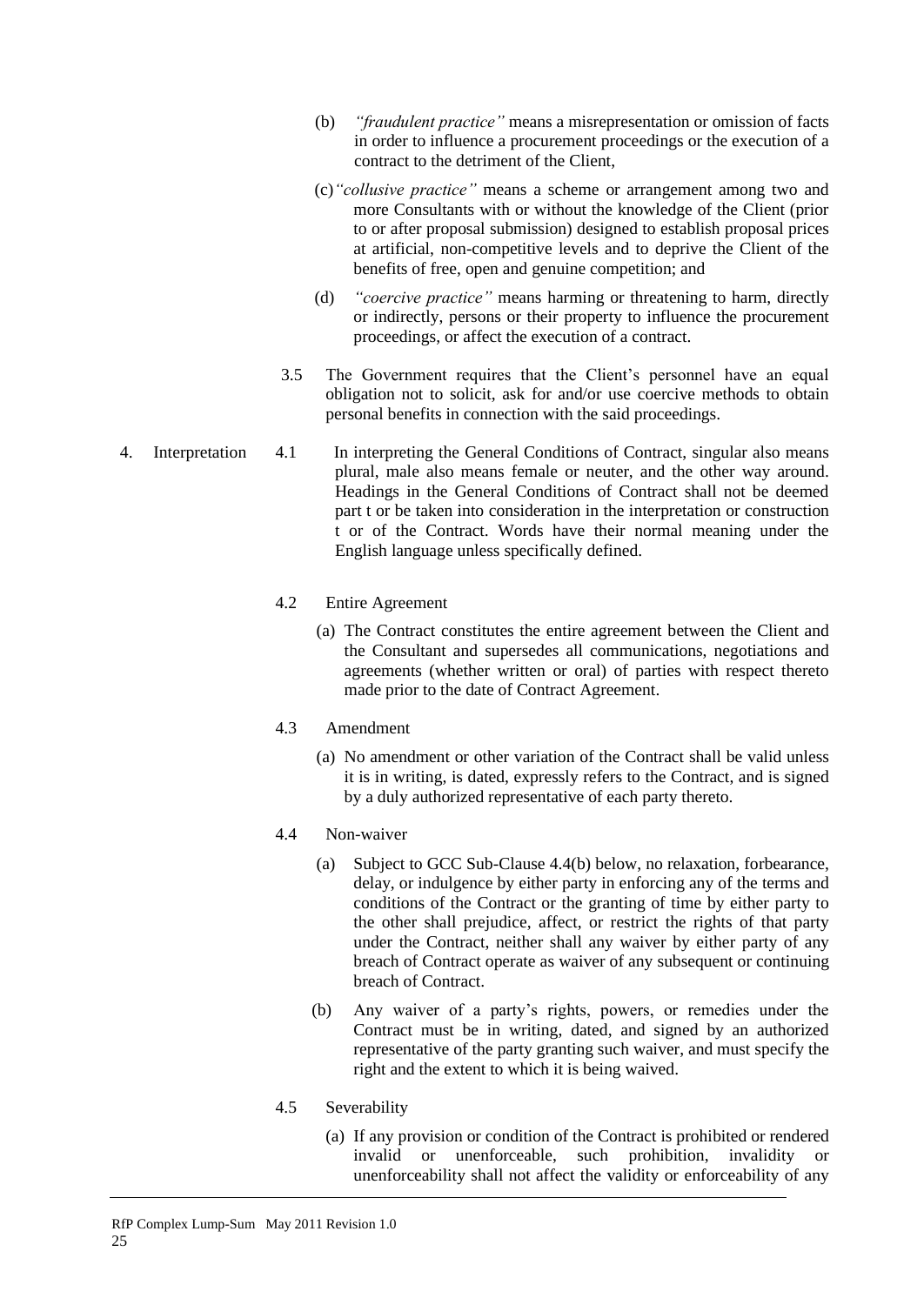<span id="page-34-6"></span><span id="page-34-5"></span><span id="page-34-4"></span><span id="page-34-3"></span><span id="page-34-2"></span><span id="page-34-1"></span><span id="page-34-0"></span>

|    |                                                                      |      | other provisions and conditions of the Contract.                                                                                                                                                                                                                                                                                                                                                                                                                                                                                                                               |
|----|----------------------------------------------------------------------|------|--------------------------------------------------------------------------------------------------------------------------------------------------------------------------------------------------------------------------------------------------------------------------------------------------------------------------------------------------------------------------------------------------------------------------------------------------------------------------------------------------------------------------------------------------------------------------------|
|    |                                                                      | 4.6  | Phased completion                                                                                                                                                                                                                                                                                                                                                                                                                                                                                                                                                              |
|    |                                                                      |      | (a) If phased completion is specified in the SCC, references in the GCC<br>to the Services, the Completion Date, and the Intended Completion<br>Date apply to any Phase of the Services (other than references to the<br>Completion Date and Intended Completion Date for the whole of the<br>Services).                                                                                                                                                                                                                                                                       |
| 5. | Documents<br>Forming the<br>Contract and<br>Priority of<br>Documents | 5.1  | The following documents forming the contract shall be interpreted in the<br>following order of priority:                                                                                                                                                                                                                                                                                                                                                                                                                                                                       |
|    |                                                                      |      | (a) The Contract Agreement;                                                                                                                                                                                                                                                                                                                                                                                                                                                                                                                                                    |
|    |                                                                      |      | (b) The Special Conditions of Contract (SCC);                                                                                                                                                                                                                                                                                                                                                                                                                                                                                                                                  |
|    |                                                                      |      | (c) The General Conditions of Contract (GCC),                                                                                                                                                                                                                                                                                                                                                                                                                                                                                                                                  |
|    |                                                                      |      | (d) The Appendices $(1 \text{ to } 7)$ .                                                                                                                                                                                                                                                                                                                                                                                                                                                                                                                                       |
| 6. | Eligibility                                                          | 6.1  | The Consultant and its Sub-Consultants shall have the nationality of a<br>country, other than those specified in the SCC.                                                                                                                                                                                                                                                                                                                                                                                                                                                      |
|    |                                                                      | 6.2  | [All materials, equipment, plant, and supplies used by the Consultant and<br>services supplied under the Contract shall have their origin in the<br>countries, except those specified in the SCC.]                                                                                                                                                                                                                                                                                                                                                                             |
| 7. | Governing<br>Language                                                | 7.1  | The Contract as well as all correspondence and documents relating to the<br>Contract exchanged between the Consultant and the Client shall be<br>written in the English language. Supporting documents and printed<br>literature that are part of the Contract may be in another language<br>provided these are accompanied by an accurate translation of the relevant<br>passages in English, in which case, for purposes of interpretation of the<br>Contract, this translation shall govern.                                                                                |
|    |                                                                      | 7.2  | The Consultant shall bear all costs of translation to the governing<br>language and all risks of the accuracy of such translation.                                                                                                                                                                                                                                                                                                                                                                                                                                             |
| 8. | Applicable<br>Law                                                    | 8.1  | The Contract shall be governed by and interpreted in accordance with the<br>laws of the Federal Republic of Nigeria.                                                                                                                                                                                                                                                                                                                                                                                                                                                           |
| 9. | Contractual<br>Ethics                                                | 9.1  | No fees, gratuities, rebates, gifts, commissions or other payments, other<br>than those shown in the proposal or the contract, shall have been given or<br>received in connection with the selection process or in the contract<br>execution.                                                                                                                                                                                                                                                                                                                                  |
|    | 10. Joint Venture,<br>Consortium or<br>Association<br>(IVCA)         | 10.1 | If the Consultant is a joint venture, consortium, or association, (this does<br>not include sub consultancy) all of the parties shall sign the Contract<br>Agreement and be jointly and severally liable to the Client for the<br>fulfilment of the provisions of the Contract and shall designate one party<br>to act as a Member-in-Charge with authority to bind the joint venture,<br>consortium, or association. The composition or the constitution of the<br>joint venture, consortium, or association shall not be altered without the<br>prior consent of the Client. |
|    | 11. Communicatio                                                     | 11.1 | Communications between Parties (notice, request or consent required or<br>permitted to be given or made by one party to the other) pursuant to the                                                                                                                                                                                                                                                                                                                                                                                                                             |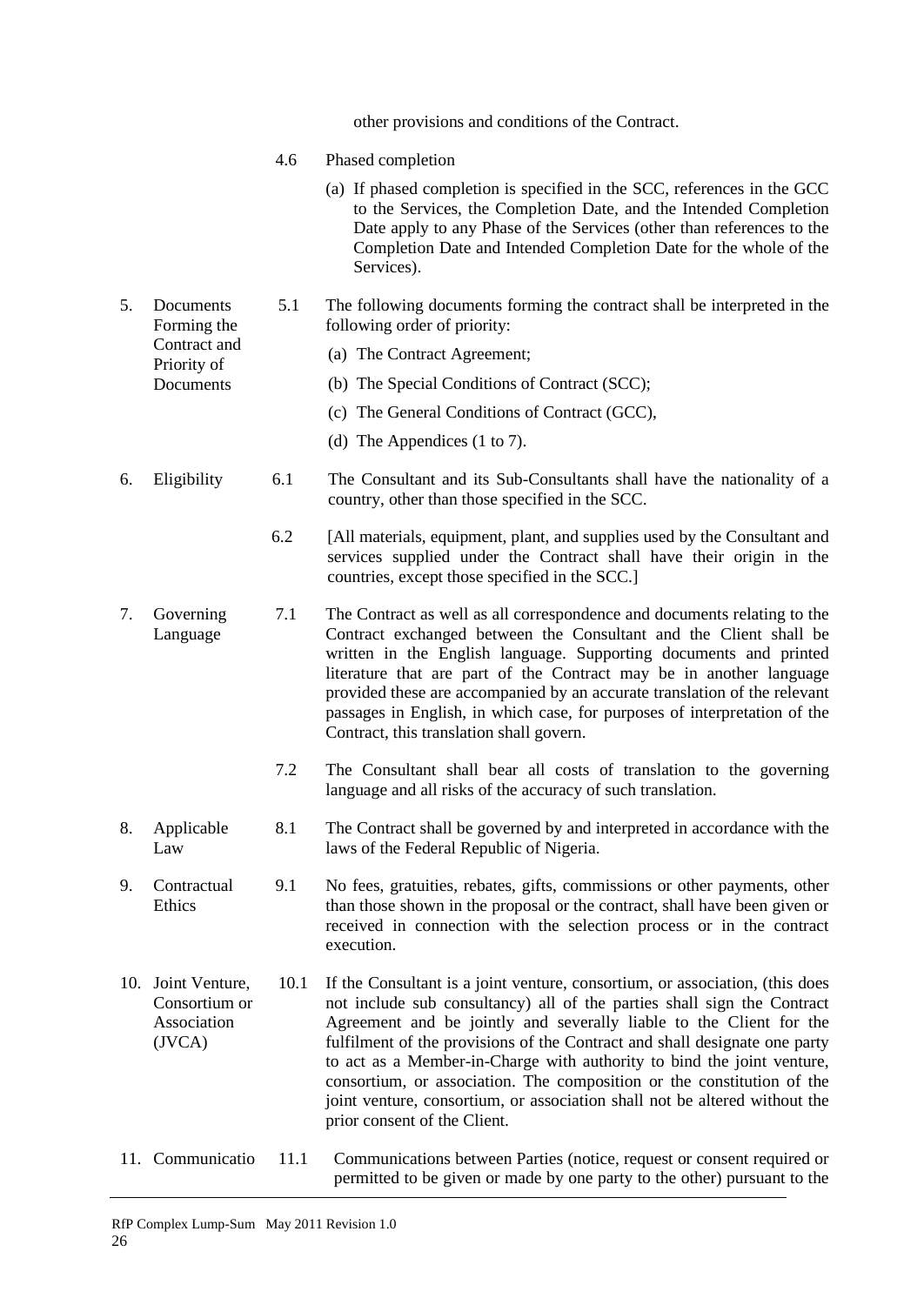<span id="page-35-2"></span><span id="page-35-1"></span><span id="page-35-0"></span>

| ns and Notices                                                            |      | Contract shall be in writing to the address specified in the SCC.                                                                                                                                                                                                                                                                                                                                               |  |
|---------------------------------------------------------------------------|------|-----------------------------------------------------------------------------------------------------------------------------------------------------------------------------------------------------------------------------------------------------------------------------------------------------------------------------------------------------------------------------------------------------------------|--|
|                                                                           | 11.2 | A notice shall be effective when delivered or on the notice's effective<br>date, whichever is later.                                                                                                                                                                                                                                                                                                            |  |
|                                                                           | 11.3 | A Party may change its address for notice hereunder by giving the other<br>Party notice of such change to the address.                                                                                                                                                                                                                                                                                          |  |
| 12. Assignment                                                            | 12.1 | Neither the Client nor the Consultant shall assign, in whole or in part,<br>their obligations under this Contract.                                                                                                                                                                                                                                                                                              |  |
| 13. Relation<br>between the<br>Parties                                    | 13.1 | Nothing contained herein shall be construed as establishing a relation of<br>master and servant or of principal and agent as between the Client and<br>the Consultant. The Consultant, subject to this Contract, has complete<br>charge of Personnel and Sub-Consultants, if any, performing the<br>Services and shall be fully responsible for the Services performed by<br>them or on their behalf hereunder. |  |
| 14. Site                                                                  | 14.1 | The Services shall be performed at such locations as are specified in<br>Appendix 1, to the Contract and, where the location of a particular task<br>is not so specified, at such locations as the Client may approve.                                                                                                                                                                                          |  |
| 15. Authority of<br>Member in<br>Charge                                   | 15.1 | In case the Consultant consists of a JV of more than one entity, the<br>Members hereby authorize the entity specified in the SCC to act on their<br>behalf in exercising all the Consultant's rights and obligations towards<br>the Client under this Contract, including without limitation the receiving<br>of instructions and payments from the Client.                                                     |  |
| 16. Authorized<br>Representative<br>S                                     | 16.1 | Any action required or permitted to be taken, and any document<br>required or permitted to be executed under this Contract by the Client or<br>the Consultant may be taken or executed by the officials specified in the<br>SCC.                                                                                                                                                                                |  |
| 17. Taxes and<br>Duties                                                   | 17.1 | The Consultant, Sub-Consultants and Personnel shall pay such taxes,<br>duties, fees and other impositions as may be levied under the Governing<br>Law, the amount of which is deemed to have been included in the<br>Contract Price.                                                                                                                                                                            |  |
| <b>B.</b><br><b>Commencement, Completion and Modification of Contract</b> |      |                                                                                                                                                                                                                                                                                                                                                                                                                 |  |
| 18. Effectiveness of<br>Contract                                          | 18.1 | The Contract shall come into force and effect on the date (the<br>"Effective Date") of the Client's notice to the Consultant instructing                                                                                                                                                                                                                                                                        |  |

- <span id="page-35-7"></span><span id="page-35-6"></span><span id="page-35-5"></span><span id="page-35-4"></span><span id="page-35-3"></span>the Consultant to begin carrying out the Services. This notice shall confirm that the effectiveness conditions, if any, listed in the SCC have been met. 19. Termination of 19.1 If the Contract has not become effective within such time period after
- <span id="page-35-8"></span>Contract for Failure to Become Effective the date of the Contract signed by the Parties as specified in the SCC, either Party may, by not less than twenty-one (21) days written notice to the other Party, declare this Contract to be null and void, and in the event of such a declaration by either Party, neither Party shall have any claim against the other Party with respect hereto.
- <span id="page-35-9"></span>20. Commencement of Services 20.1 The Consultant shall begin carrying out the Services not later than the number of days after the Effective Date as specified in the SCC.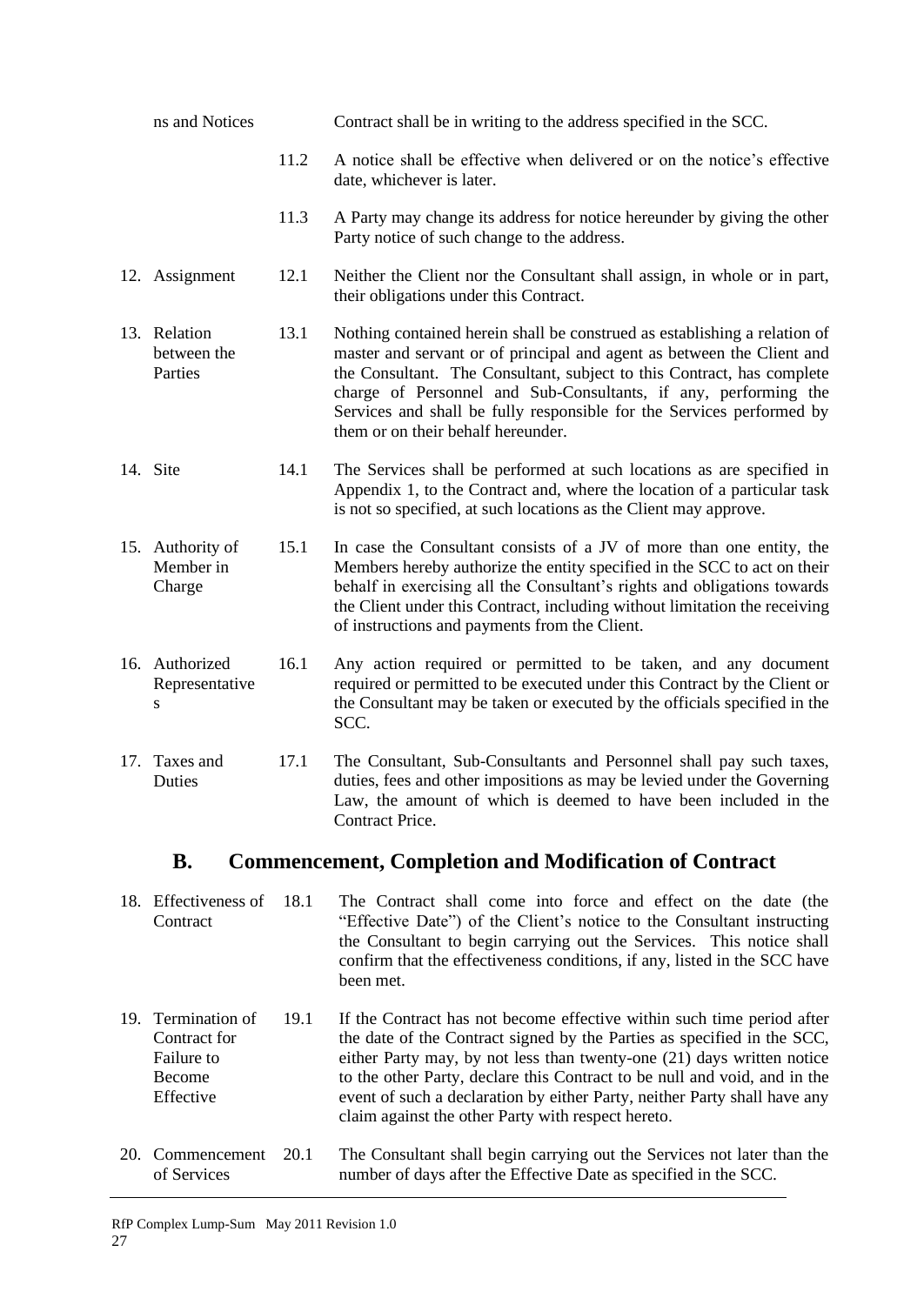- 21. Expiration of **Contract** 21.1 Unless terminated earlier pursuant to GCC Clauses 63 to 66, this Contract shall expire at the end of such time period after the Effective Date as specified in the SCC.
- 22. Modifications or Variations 22.1 Any modification or variation of the terms and conditions of the Contract, including any modification or variation of the Scope of the Services, may only be made by written agreement between the Parties. Pursuant to GCC Sub-Clause 49.2, however, each Party shall give due consideration to any proposals for modification or variation made by the other Party.

### **C. Consultant's Personnel and Sub-Consultants**

- 23. General 23.1 The Consultant shall employ and provide such qualified and experienced Personnel and Sub Consultants as are required to carry out the Services.
- 24. Description of Personnel 24.1 The title, agreed job description, minimum qualification and estimated period of engagement in the carrying out of the Services of each of the Consultant's Key Personnel are described in Appendix 3, to the contract if any of the Key Personnel has already been approved by the Client, his/her name is listed as well.
- 25. Approval of Personnel 25.1 The Client hereby approves the Key Personnel and Sub Consultants listed by title as well as by name in Appendix 3 to the contract. In respect of other Personnel that the Consultant proposes to use in the carrying out of the Services, the Consultant shall submit to the Client for review and approval a copy of their Curricula Vitae (CVs). If the Client does not object in writing (stating the reasons for the objection) within twenty-one (21) days from the date of receipt of such CVs, such Personnel shall be deemed approved by the Client.
- 26. Removal and/or Replacement of Personnel 26.1 Except as the Client may otherwise agree, no changes shall be made in the Personnel. If, for any reason beyond the reasonable control of the Consultant, it becomes necessary to replace any of the Personnel, the Consultant shall forthwith provide as a replacement a person of equivalent or better qualifications acceptable to the Client.

#### 26.2 If the Client

- (a) finds that any of the Personnel has committed serious misconduct or has been charged with having committed a criminal action; or
- (b) has reasonable cause to be dissatisfied with the performance of any of the Personnel,

then the Consultant shall, at the Client's written request specifying the grounds therefore, forthwith provide as a replacement a person with equal or better qualifications and experience and acceptable to the Client.

27. Project Manager 27.1 If specified in the SCC, the Consultant shall ensure that at all times during the Consultant's performance of the Services a Project Manager, acceptable to the Client, shall take charge of the operations of the personnel and performance of such Services.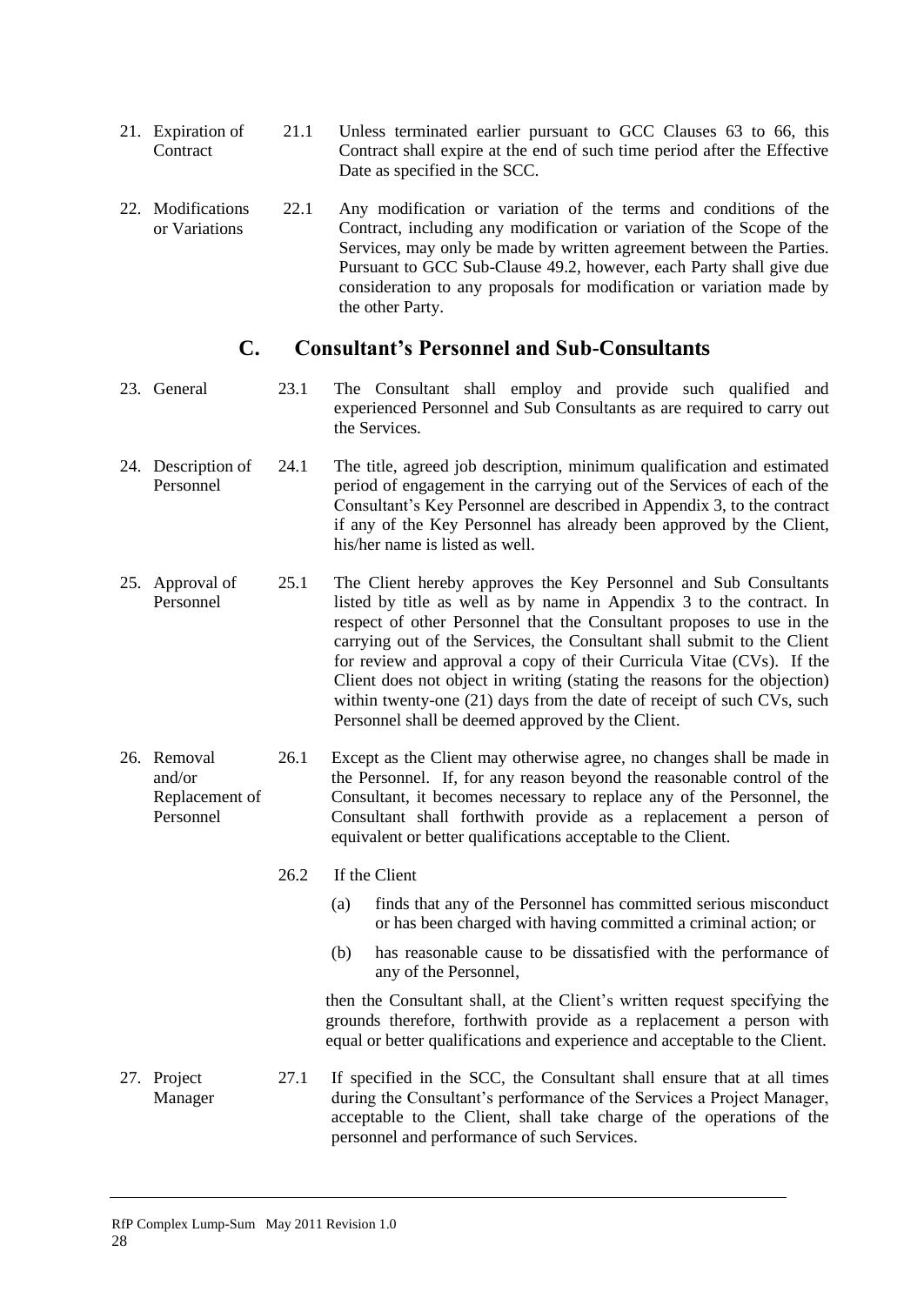### **D. Obligations of the Consultant**

- 28. Standard of Performance 28.1 The Consultant shall perform the Services and carry out its obligations hereunder with all due diligence, efficiency and economy, in accordance with generally accepted professional standards and practices, and shall observe sound management practices, and employ appropriate technology and safe and effective equipment, machinery, materials and methods. The Consultant shall always act, in respect of any matter relating to this Contract or to the Services, as faithful advisers to the Client, and shall at all times support and safeguard the Client's legitimate interests in any dealings with Sub Consultants or Third Parties.
- 29. Law Governing Services 29.1 The Consultant shall perform the Services in accordance with the Applicable Law and shall take all practicable steps to ensure that any Sub Consultants, as well as the Personnel of the Consultant and any Sub Consultants, comply with the Applicable Law.
- 30. Conflict of **Interests** 30.1 The Consultant shall hold the Client's interests paramount, without any consideration for future work, and strictly avoid conflict with other assignments or their own corporate interests.
- 31. Consultant Not to Benefit from Com-missions, **Discounts** 31.1 The remuneration of the Consultant pursuant to GCC Clauses 49 to 51 shall constitute the Consultant's sole remuneration in connection with this Contract and, subject to GCC Clause 33 , the Consultant shall not accept for their own benefit any trade commission, discount or similar payment in connection with activities pursuant to this Contract or in the discharge of their obligations hereunder, and the Consultant shall use their best efforts to ensure that any Sub Consultants, as well as the Personnel and agents of either of them, similarly shall not receive any such additional remuneration.
	- 31.2 Furthermore, if the Consultant, as part of the Services, has the responsibility of advising the Client on the procurement of goods, works or services, the Consultant shall at all times exercise such responsibility in the best interest of the Client. Any discounts or commissions obtained by the Consultant in the exercise of such procurement responsibility shall be for the account of the Client.
- 32. Consultant and Affiliates not to Engage in **Certain** Activities 32.1 The Consultant agrees that, during the term of this Contract and after its termination, the Consultant and any entity affiliated with the Consultant, as well as any Sub-Consultant and any entity affiliated with such Sub-Consultant, shall be disqualified from providing goods, works or services (other than consulting services) for any project resulting from or closely related to the Services.
- 33. Prohibition of Conflicting Activities 33.1 The Consultant shall not engage, and shall cause their Personnel as well as their Sub-Consultants and their Personnel not to engage, either directly or indirectly, in any business or professional activities in Nigeria that would conflict with the activities assigned to them under this Contract.
- 34. Confidentiality 34.1 Except with the prior written consent of the Client, the Consultant and the Personnel shall not at any time communicate to any person or entity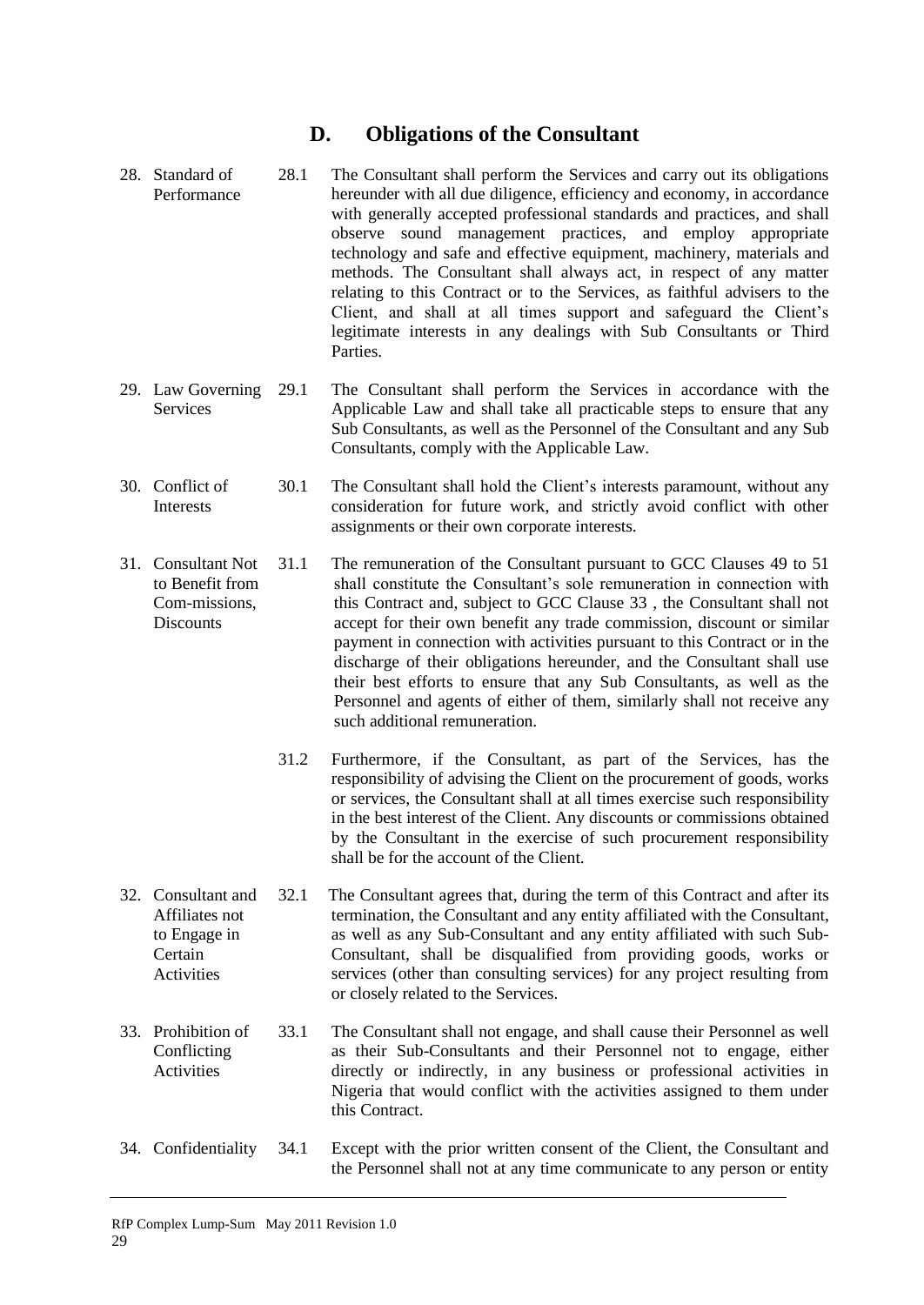any confidential information acquired in the course of the Services, nor shall the Consultant and the Personnel make public the recommendations formulated in the course of, or as a result of, the Services. For purposes of this section, "confidential information" means any information or knowledge acquired by the Consultant and/or their Personnel arising out of, or in connection with, the performance of the Services under this Contract that is not otherwise available to the public.

- 35. Liability of the Consultant 35.0 The Consultant shall be responsible for, and shall indemnify the Client, in respect of loss of or damage to equipment and materials furnished by the Client, or purchased by the Consultant in whole or in part with funds provided by the Client.
	- 35.1 The Consultant undertakes full responsibility in respect of life, health, and accidents for the Personnel.
	- 35.2 The Consultant shall indemnify the Client from and against any and all claims, liabilities, obligations, losses, damages, penalties, actions, judgment, suits, proceedings, demands, costs, expenses and disbursements of whatsoever nature that may be imposed on, incurred by or asserted against the Client during or in connection in the Services by reason of:
		- a. infringement or alleged infringement by the Consultant of any patent or other protected right; or
		- b. plagiarism or alleged plagiarism by the Consultant.
	- 35.3 The Consultant shall ensure that all goods and services (including without limitation all computer hardware, software and systems) procured by the Consultant out of funds provided or reimbursed by the Client or used by the Consultant in the carrying out of the Services do not violate or infringe any industrial property or intellectual property right or claim of any third party.
	- 35.4 The Consultant shall indemnify, protect and defend at their own expense the Client, and its agents and employees from and against any and all actions, claims, losses or damages arising out of Consultant's failure to exercise the skill and care required under GCC Clause 29 provided:
		- a. that the Consultant is notified of such actions, claims, losses or damages not later than the number of months after conclusion of the Services indicated in the SCC;
		- b. that the ceiling on the Consultant's liability under GCC Clause 29 shall be limited to the amount indicated in the SCC, except that such ceiling shall not apply to actions, claims, losses or damages caused by Consultant's gross negligence or reckless conduct; and
		- c. that the Consultant's liability under GCC Clause 29 shall be limited to actions, claims, losses or damages directly caused by such failure to exercise the said skill and care, and shall not include liability for any actions, claims, losses or damages arising out of occurrences incidental or indirectly consequential to such failure.
	- 35.5 In addition to any liability the Consultant may have under GCC Clause 29, the Consultant shall, at their own cost and expense, upon request of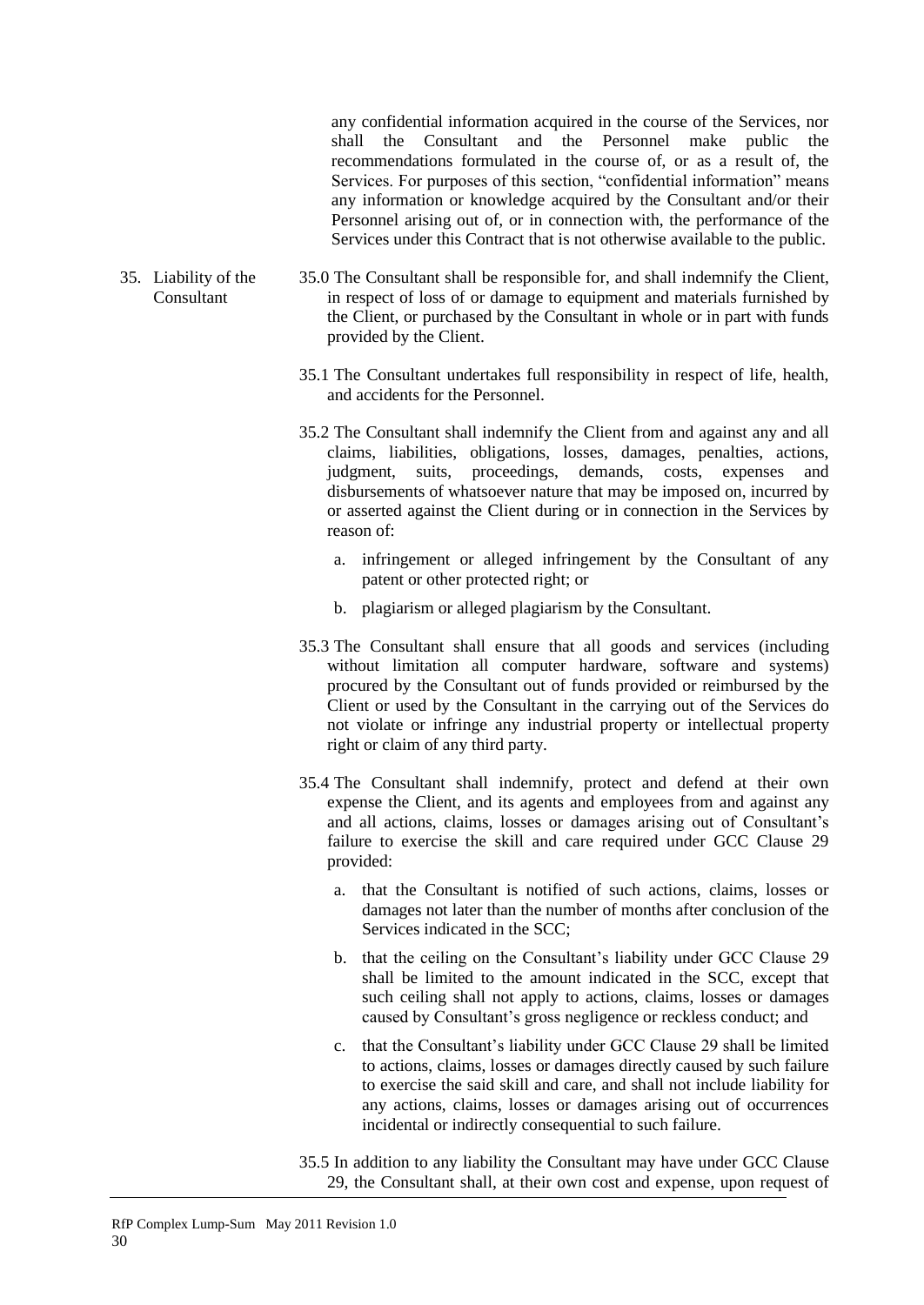Client, re-perform the Services in the event of Consultant's failure to exercise the skill and care required under GCC Clause 29.

- 35.6 Notwithstanding the provisions of paragraph (a) of this GCC Clause 36, the Consultant shall have no liability whatsoever for actions, claims, losses or damages occasioned by: (i) Client's overriding a decision or recommendation of the Consultant or requiring the Consultant to implement a decision or recommendation with which Consultant do not agree; or (ii) the improper execution of the Consultant's instructions by agents, employees or independent contractors of the Client.
- 36. Insurance to be 36.1 The Consultant
	- (a) shall take out and maintain, and shall cause any Sub-Consultants to take out and maintain, at their (or the Sub-Consultants', as the case may be) own cost, but on terms and conditions approved by the Client, insurance against the risks, and for the coverage specified in the SCC, and
	- (b) at the Client's request, shall provide evidence to the Client showing that such insurance has been taken out and maintained and that the current premiums therefore have been paid.

### 37.1 The Consultant shall

- (a) keep accurate and systematic accounts and records in respect of the Services hereunder, in accordance with internationally accepted accounting principles and in such form and detail as will clearly identify all relevant costs and the bases for these costs;
- (b) periodically permit the Client or its designated representative or the development partner's representative (when applicable), and up to two (2) years from the expiration or termination of this Contract, to inspect the same and make copies thereof as well as to have them audited by auditors appointed by the Client, if so required by the Client as the case may be.
- 37.2 The Consultant shall furnish the Client such information relating to the Services as the Client may from time to time reasonably request.
- 38.1 The Consultant shall obtain the Client's prior approval in writing before taking any of the following actions:
	- (a) Any change or addition to the Personnel listed in Appendix 3 to the Contract;
	- (b) Any sub-contract work relating to the Services to an extent and with such specialists and entities as may be approved; and
	- (c) Any other action that may be specified in the SCC.
	- 38.2 Notwithstanding any approval under Sub-Clause 39.1(b), the Consultant shall remain fully liable for the performance of Services by the Sub-Consultant and its personnel and retain full responsibility for the Services. In the event that any Sub-Consultant is found by the Client to be incompetent or incapable in discharging assigned duties, the Client may request and the Consultant shall provide a replacement, with qualifications and experience acceptable to the Client, or to resume the

31

taken out by the Consultant

37. Accounting, Inspection and Auditing

38. Consultant's Actions Requiring Client's Prior Approval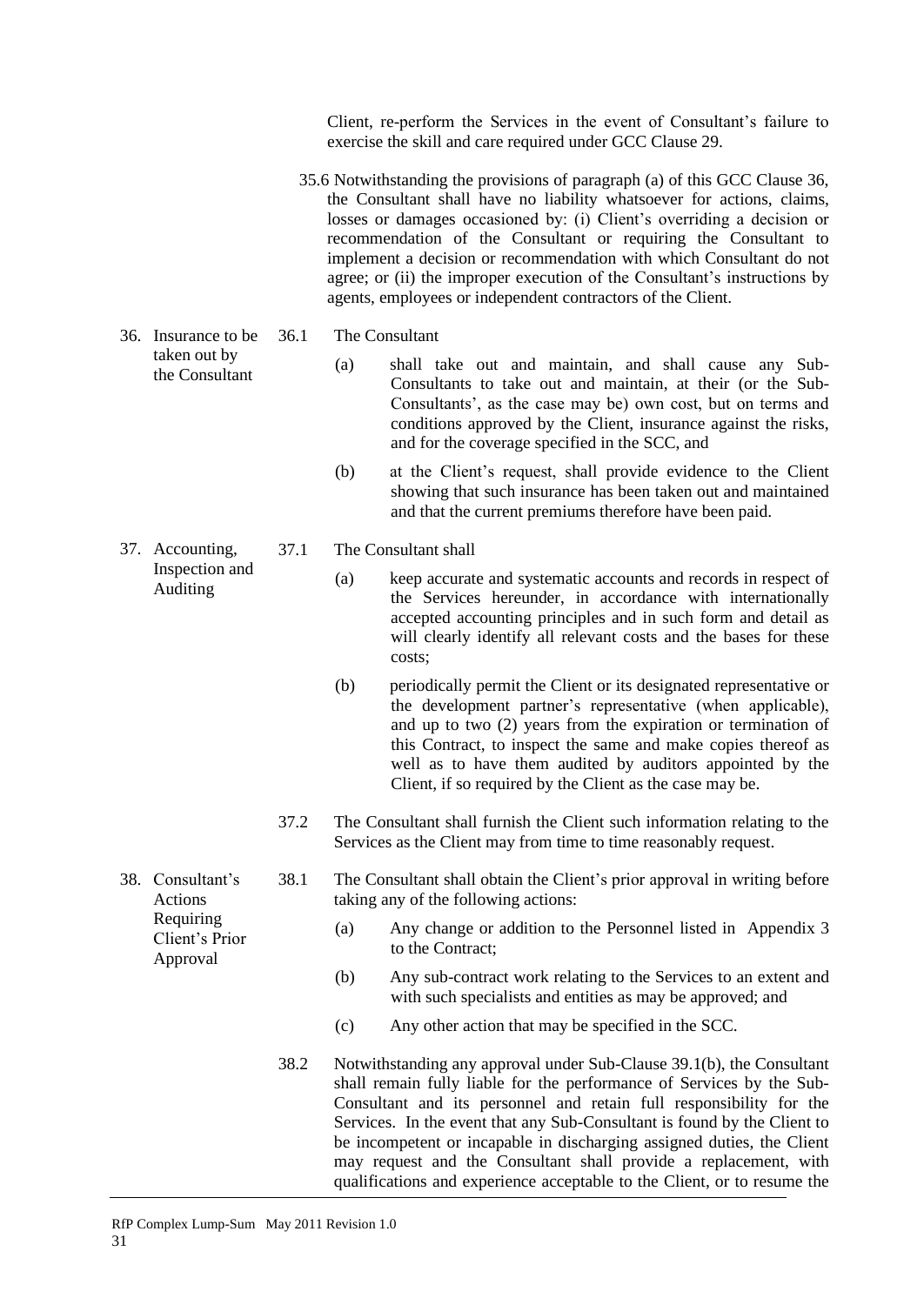performance of the Services itself.

- 39. Reporting **Obligations** 39.1 The Consultant shall submit to the Client the reports and documents specified in Appendix 2 to the Contract hereto, in the form, in the numbers and within the time periods set forth in the said Appendix 2. Final reports shall be delivered in CD ROM in addition to the hard copies specified in the said Appendix.
- 40. Proprietary Rights on **Documents** Prepared by the Consultant 40.1 All plans, maps, diagrams, drawings, specifications, designs, statistics, reports, other documents, data and software compiled or prepared by the Consultant for the Client under this Contract shall become and remain the property of the Client, and the Consultant shall, not later than upon termination or expiration of this Contract, deliver all such documents to the Client, together with a detailed inventory thereof. The Consultant may retain a copy of such documents and software, and use such software for their own use with the prior written approval of the Client. If license agreements are necessary or appropriate between the Consultant and third parties for purposes of the development of any such computer programs, the Consultant shall obtain the Client's prior written approval to such agreements, and the Client shall be entitled, at its sole discretion, to require recovering the expenses related to the development of the program(s) concerned. Other restrictions about the future use of these documents and software, if any, shall be specified in the SCC. Consideration: seek legal advice
- 41. Proprietary Rights on Equipment and **Materials** Furnished by the Client. 41.1 Equipment, tools and materials made available to the Consultant by the Client, or purchased by the Consultant wholly or partly with funds provided by the Client, shall be the property of the Client and shall be marked accordingly. Upon termination or expiration of this Contract, the Consultant shall make available to the Client an inventory of such equipment and materials and shall dispose of such equipment and materials in accordance with the Client's instructions. While in possession of such equipment and materials, the Consultant, unless otherwise instructed by the Client in writing, shall insure them at the expense of the Client in an amount equal to their full replacement value.

### **E. Obligations of the Client**

- 42.1 The Client shall use its best efforts to ensure that the Government shall:
	- (a) Provide the Consultant, Sub-Consultants and Personnel with documents as shall be necessary to enable the Consultant, Sub-Consultants or Personnel to perform the Services;
	- (b) issue to officials, agents and representatives of the Government all such instructions as may be necessary or appropriate for the prompt and effective implementation of the Services;
	- (c) assist the Consultant in obtaining necessary licenses and permits needed to carry out the services; and
	- (d) provide to the Consultant, Sub-Consultants and Personnel any such other assistance as may be specified in the SCC.
- 43. Access to Land 43.1 The Client warrants that the Consultant shall have, free of charge,

32

42. Assistance and Exemptions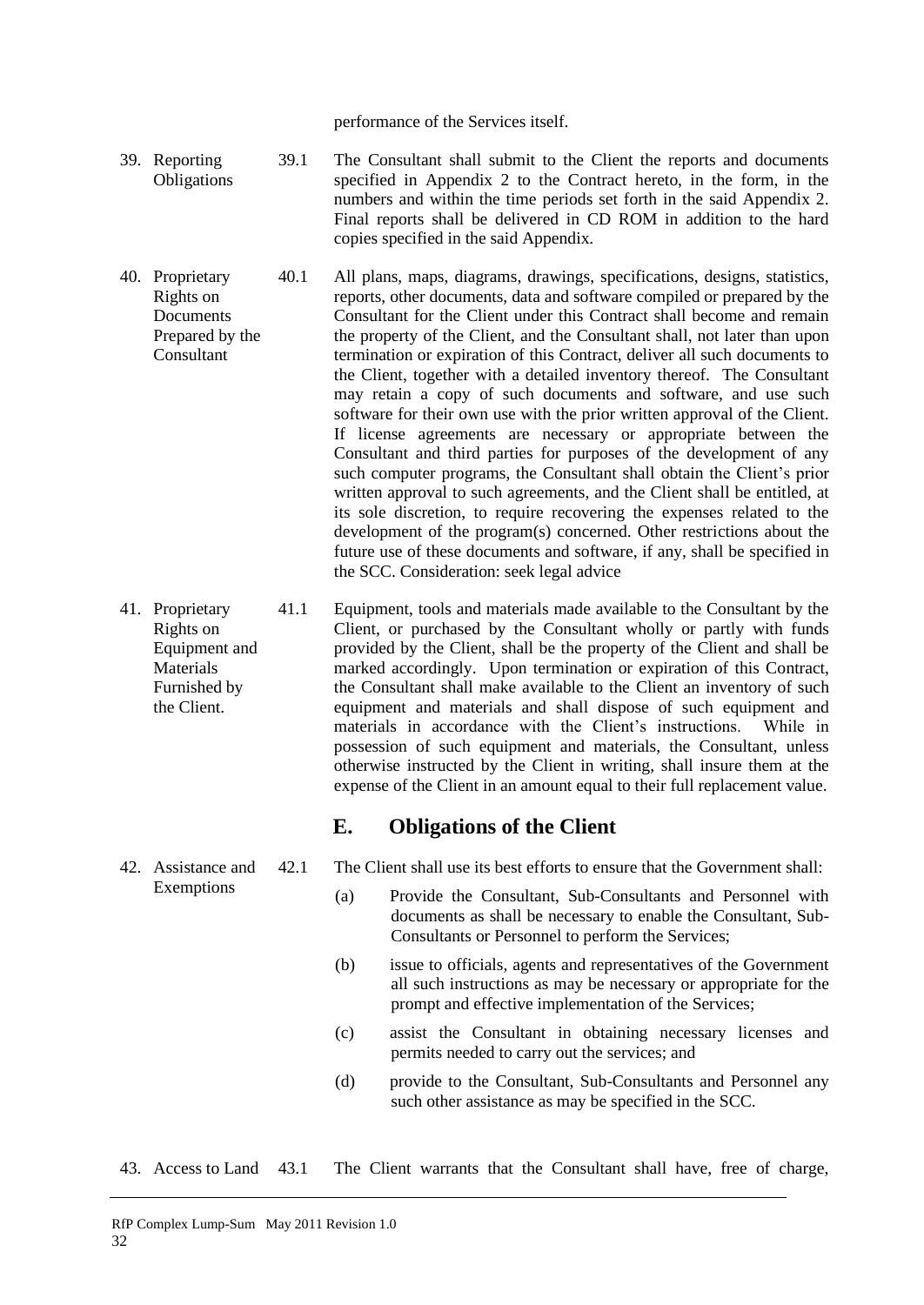unimpeded access to all land in respect of which access is required for the performance of the Services. The Consultant shall, however, be responsible for any damage to such land or any property thereon resulting from such access, and will indemnify the Consultant and each of the Personnel in respect of liability for any such damage, unless such damage is caused by the default or negligence of the Consultant or any Sub Consultant or the Personnel of either of them. 44. Change in the Applicable Law Related to Taxes and **Duties** 44.1 If, after the date of signing of the Contract, and during the performance of the Contract, there is any change in the Applicable Law with respect to taxes and duties which increases or decreases the cost incurred by the Consultant in performing the Services, then the amounts otherwise payable to the Consultant under this Contract shall be increased or decreased accordingly by agreement between the Parties hereto, and corresponding adjustments shall be made to the ceiling amount specified in GCC Sub Clause 49.2. 45. Services, Facilities and Property of the Client 45.1 The Client shall make available to the Consultant and the Personnel, for the purposes of the Services and free of any charge, the services, facilities and property described in Appendix 5A to the contract at the times and in the manner specified in said Appendix 5A. 45.2 In case that such services, facilities and property shall not be made available to the Consultant as and when specified in Appendix 5A to the contract, the Parties shall agree on (i) any time extension that it may be appropriate to grant to the Consultant for the performance of the Services, (ii) the manner in which the Consultant shall procure any such services, facilities and property from other sources, and (iii) the additional payments, if any, to be made to the Consultant as a result thereof pursuant to GCC Sub Clause 49.3. 46. Payment 46.1 In consideration of the Services performed by the Consultant under this Contract, the Client shall make to the Consultant such payments and in such manner as is provided by GCC Clauses 49 to 55. 47. Counterpart Personnel 47.1 The Client shall make available to the Consultant free of charge such professional and support counterpart personnel, to be nominated by the Client with the Consultant's advice, if specified in Appendix 5B to the contract. 47.2 If counterpart personnel are not provided by the Client to the Consultant as and when specified in Appendix 5B, the Client and the Consultant shall agree on (a) how the affected part of the Services shall be carried out, and (b) the additional payments, if any, to be made by the Client to the Consultant as a result thereof pursuant to GCC Sub-Clause 49.3. 47.3 Professional and support counterpart personnel, excluding Client's liaison personnel, shall work under the exclusive direction of the Consultant. If any member of the counterpart personnel fails to perform adequately any work assigned to such member by the Consultant that is consistent with the position occupied by such member, the Consultant may request the replacement of such member, and the Client shall not unreasonably refuse to act upon such request.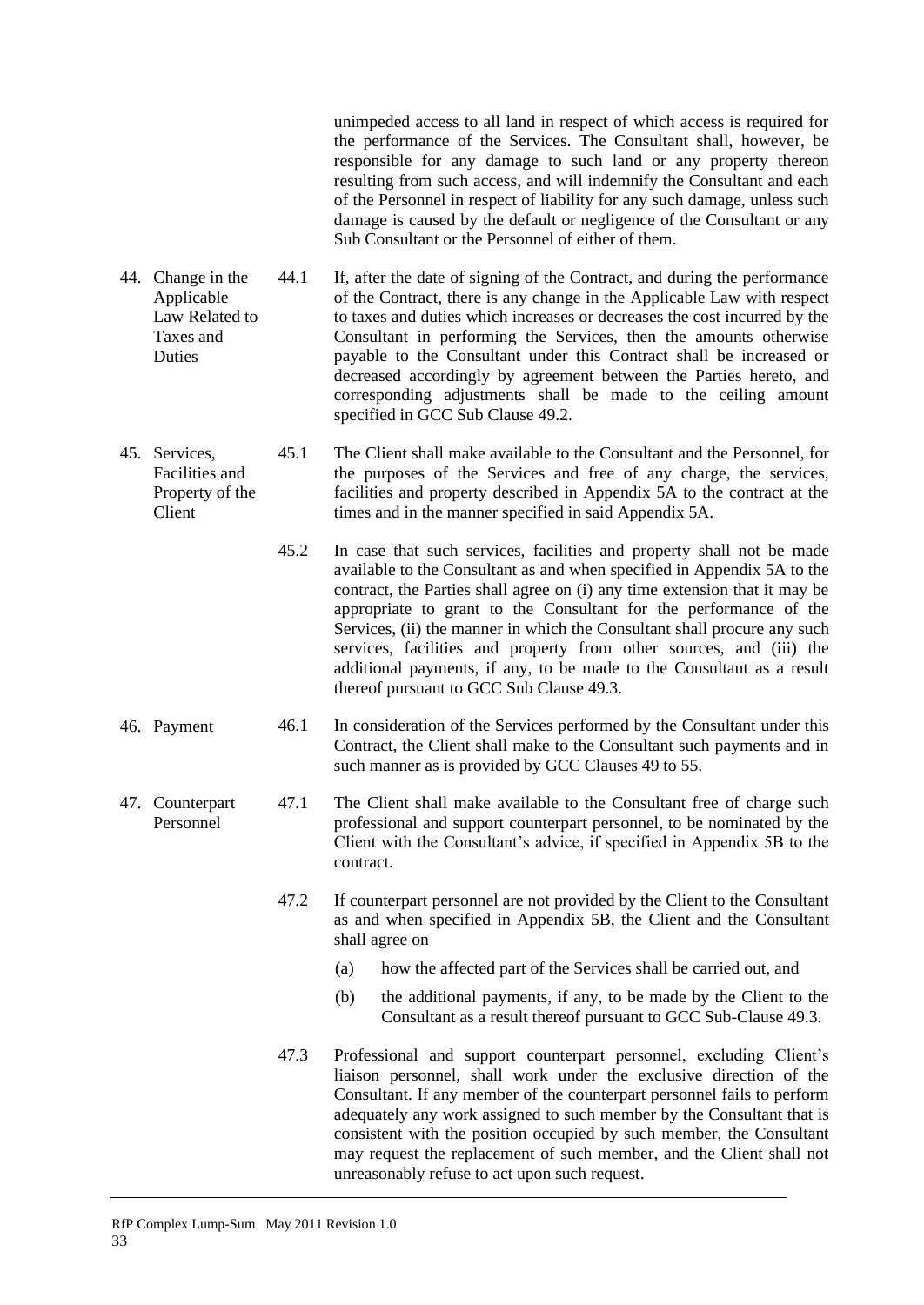#### 48. Cost of Services: 48.1 The cost of the Services is set forth in Appendix 6 to the contract. 48.2 Except as may be otherwise agreed under GCC Clause 22, payments under this Contract shall not exceed the amount specified in the SCC. 49. Payments: General 49.1 All payments under this Contract shall be made to the account of the Consultant specified in the SCC. 49.2 With the exception of the final payment under GCC Clause 55, payments do not constitute acceptance of the Services nor relieve the Consultant of any obligations hereunder. 50. Lump-Sum Remuneration 50.1 Subject to the ceiling specified in GCC Sub-Clause 49.2, the Client shall pay to the Consultant total remuneration which shall be a fixed lump-sum including all staff costs, sub-consultants costs, reimbursables, and all other costs incurred by the Consultant in carrying out the Services described in Appendix 1. The contract price may only be increased above the amounts stated in GCC Sub-Clause 49.2, if the Parties have agreed to additional payments in accordance with GCC Sub-Clause 22.1. 51. Modes of Payment 51.1 Payments in respect of the Services shall be made as specified in GCC Clauses from 53 to 55. 52. Advance Payment 52.1 If so specified in the SCC, an Advance Payment shall be made to the Consultant, of the amount and within the number of days after the Effective Date as specified in the SCC. If the advance payment exceeds ten percent (10%) of the contract price, then the advance payment shall be made against the provision of a Bank Guarantee by the Consultant which shall: (a) remain effective until the Advance Payment has been fully offset; and (b) be in the format as shown in Appendix 7. 52.2 The Advance Payment will be offset by the Client in a way specified in the SCC. 53. Interim Fragments 53.1 Payment will be made according to the payment schedule stated in the payments SCC subject to the provision of advance payment stated in GCC Clause 53. Any other payment shall be made after the conditions listed in the SCC for such payment have been met, and the Consultant has submitted an invoice to the Client specifying the amount due. 53.2 The Client shall pay the Consultant within forty five (45) days after the receipt by the Client of the invoices with supporting documents. Only such portion of a statement that is not satisfactorily supported may be

**F. Payments to the Consultants**

53.3 Should any discrepancy be found to exist between actual payment and costs authorized to be incurred by the Consultant, the Client may add or subtract the difference from any subsequent payments. Interest at the

34

withheld from payment.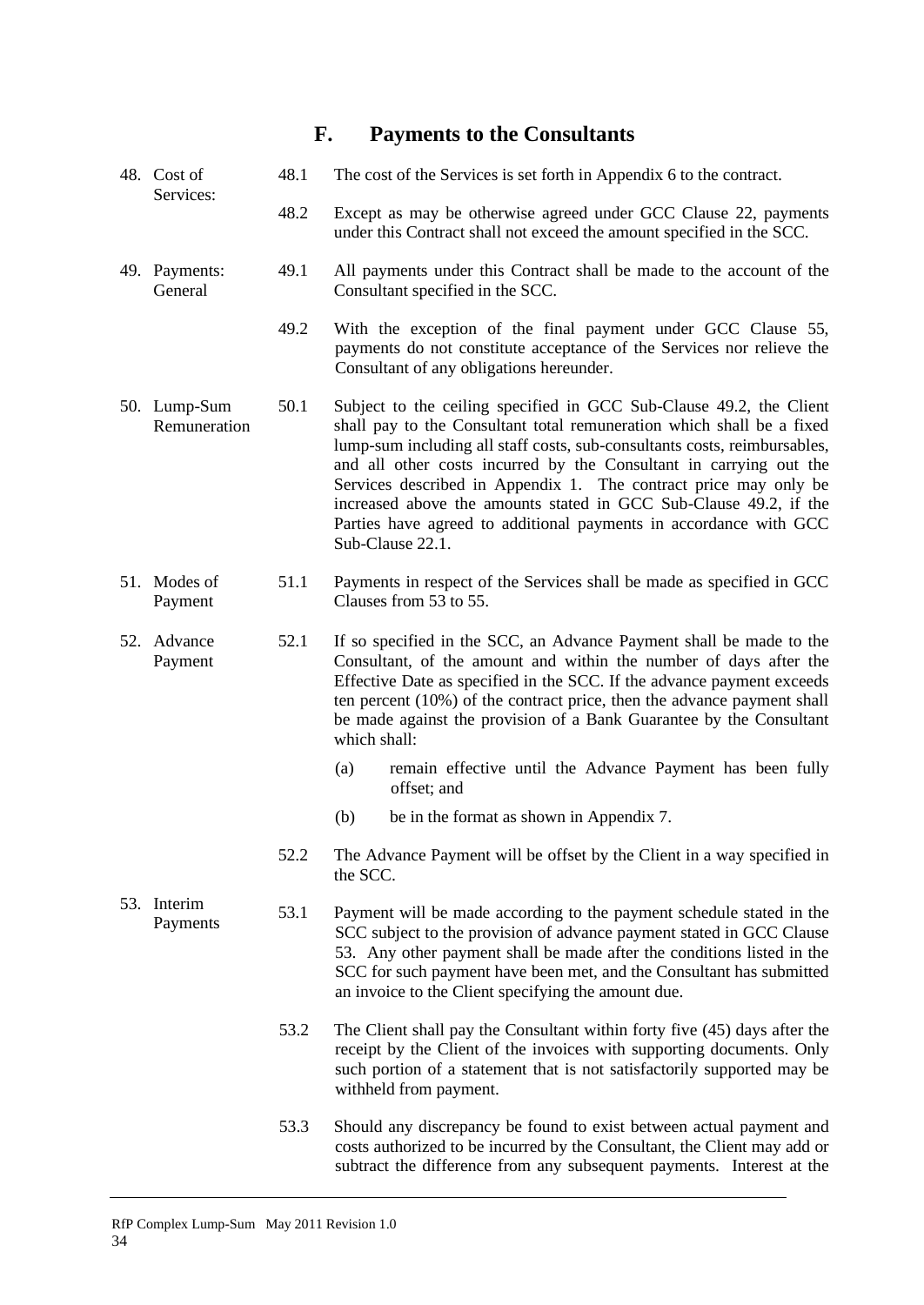annual rate specified in the SCC shall become payable as from the above due date on any amount due by, but not paid on, such due date.

- 54. Final Payment 54.1 The final payment under this Clause shall be made only after the final report and a final statement, identified as such, shall have been submitted by the Consultant and approved as satisfactory by the Client. The Services shall be deemed completed and finally accepted by the Client and the final report and final statement shall be deemed approved by the Client as satisfactory sixty (60) days after receipt of the final report and final statement by the Client unless the Client, within such sixty (60) day period, gives written notice to the Consultant specifying in detail deficiencies in the Services, the final report or final statement. The Consultant shall thereupon promptly make any necessary corrections, and thereafter the foregoing process shall be repeated until such time as the final report and the final statement have been approved by the Client.
- 55. Suspension of Payments 55.1 The Client may, by written notice of suspension to the Consultant, suspend all or part of the payments to the Consultant hereunder if the Consultant fails to perform any of its obligations under this Contract, including the carrying out of the Services, provided that such notice of suspension:
	- (a) shall specify the nature of the failure, and
	- (b) shall request the Consultant to remedy such failure within a period not exceeding thirty (30) days after receipt by the Consultant of such notice of suspension.

### **G. Time Control**

- 56. The Services to be Completed by the Intended Completion Date 56.1 The Consultant shall carry out the Services in accordance with the Programme submitted by the Consultant, as updated with the approval of the Client and complete them by the Intended Completion Date.
- 57. Early Warning 57.1 If at any time during performance of the Contract, the Consultant or its Sub-Consultants should encounter events, circumstances conditions that may adversely affect the quality of the work, increase the cost of Services or delay the execution of the Services, the Consultant shall promptly notify the Client in writing of the delay, its likely duration, and its cause. As soon as practicable after receipt of the Consultant's notice, the Client shall evaluate the situation, and the Consultant shall cooperate with the Client in making and considering proposals for how the effect of such an event or circumstance can be avoided or reduced.
- 58. Extension of the Intended **Completion** Date 58.1 In the event the Consultant is unable to complete the assignment by the Intended Completion Date it may request the Client to extend the Intended Completion Date giving reasons thereof. The Client shall extend the Intended Completion Date if the reasons given by the Consultant are found acceptable. The Client shall, however, decide by how much to extend the Intended Completion Date.
- 59. Progress 59.1 The Client and the Consultant shall arrange progress meetings at regular intervals to review the progress of works. The meeting may review the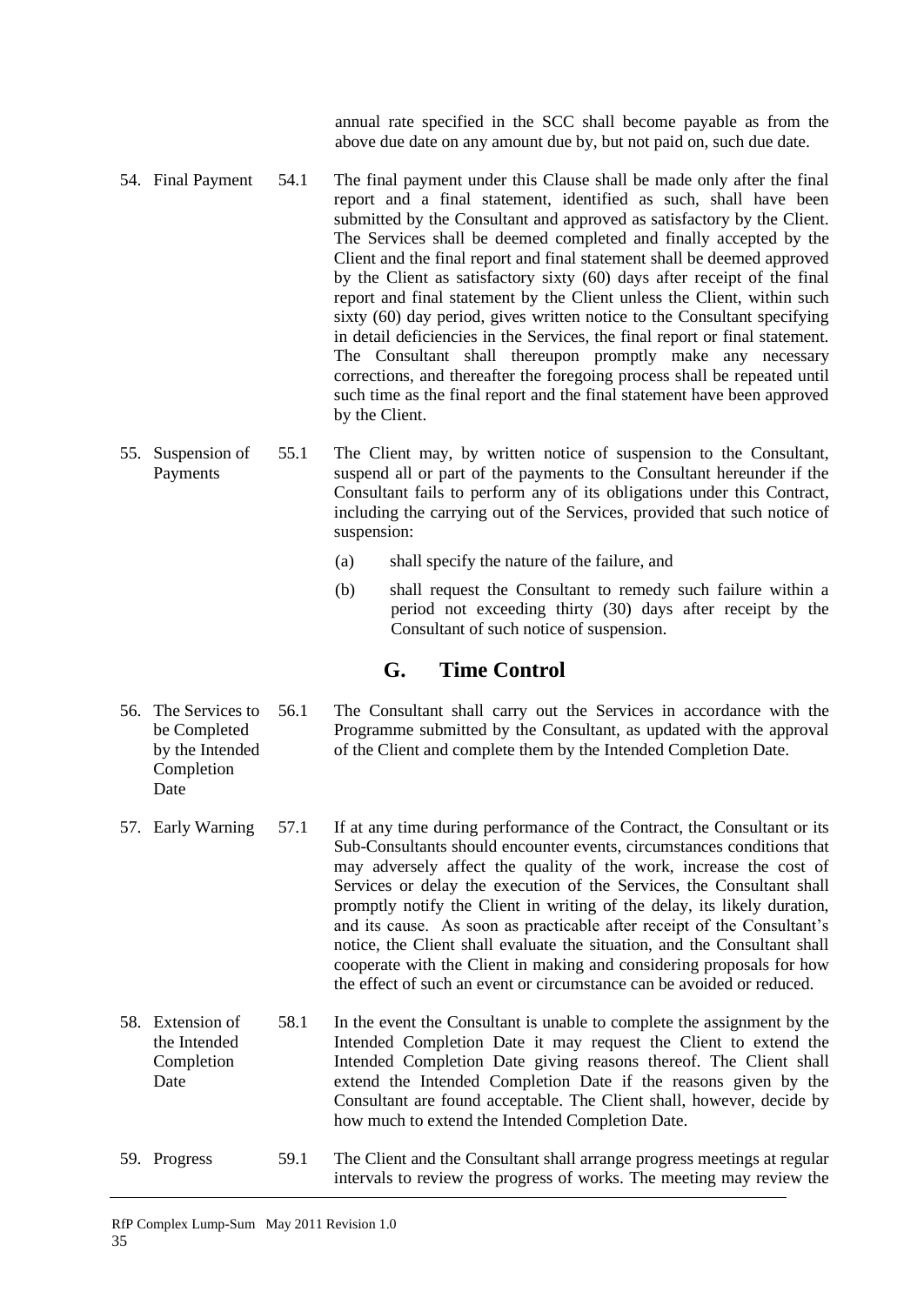Meetings plans for dealing with matters raised in accordance with the early warning procedure.

> 59.2 The Client shall record the business of progress meetings and provide copies of the record to those attending the meeting and to the Consultant for action.

### **H. Good Faith and Fairness in Operation**

- 60. Good Faith 60.1 The Parties undertake to act in good faith with respect to each other's rights under this Contract and to adopt all reasonable measures to ensure the realization of the objectives of this Contract.
- 61. Fairness in Operation 61.1 The Parties recognize that it is impractical in the Contract to provide for every contingency which may arise during the life of the Contract, and the Parties hereby agree that it is their intention that this Contract shall operate fairly as between them, and without detriment to the interest of either of them, and that, if during the term of this Contract either Party believes that this Contract is operating unfairly, the Parties will use their best efforts to agree on such action as may be necessary to remove the cause or causes of such unfairness, but no failure to agree on any action pursuant to this Clause shall give rise to a dispute subject to arbitration in accordance with GCC Clause 74.

### **I. Termination and Settlement of Disputes**

- 62. Termination for Default 62.1 The Client or the Consultant, without prejudice to any other remedy for breach of Contract, by notice of default sent to the other party, may terminate the Contract in whole or in part if the other party causes a fundamental breach of contract. In such an occurrence one party shall give not less than thirty (30) days' written notice of termination to the other party.
	- 62.2 Fundamental breaches of the contract shall include but shall not be limited to, the following:
		- (a) If the Consultant fails to remedy a failure in the performance of their obligations hereunder, as specified in a notice of suspension pursuant to GCC Clause 56, within thirty (30) days of receipt of such notice of suspension or within such further period as the Client may have subsequently approved in writing;
		- (b) If the Consultant submits to the Client a statement which has a material effect on the rights, obligations or interests of the Client and which the Consultant knows to be false;
		- (c) If the Consultant, in the judgment of the Client, has engaged in corrupt or fraudulent practices in competing for or in executing this Contract;
		- (d) If the Consultant or the Client fails to comply with any final decision reached as a result of arbitration proceedings pursuant to GCC Sub-Clause 74.2;
		- (e) If the Client fails to pay any money due to the Consultant pursuant to this Contract and not subject to dispute pursuant to GCC Sub-Clause 74.2 within forty-five (45) days after receiving written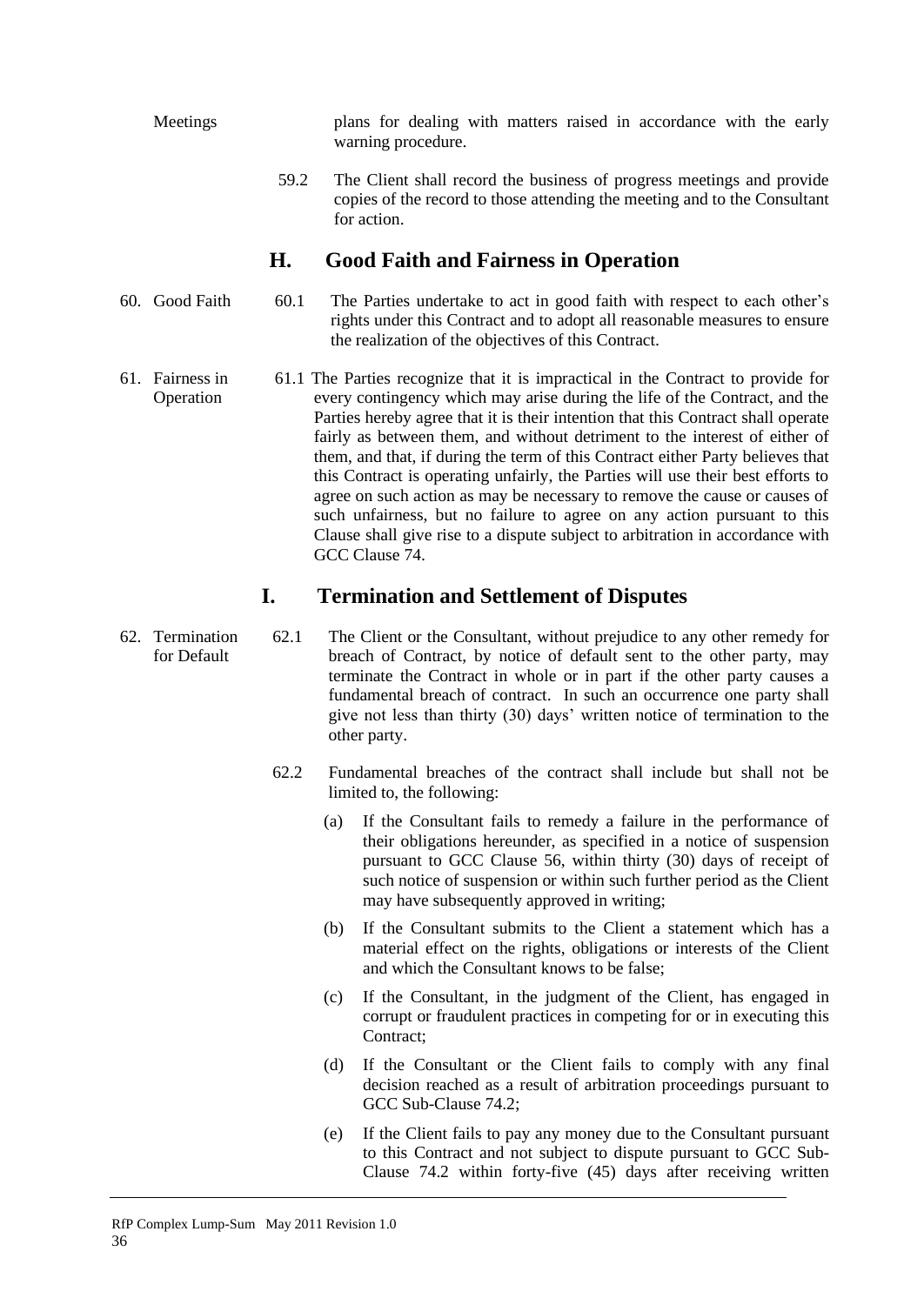notice from the Consultant that such payment is overdue; or

- (f) If the Client is in material breach of its obligations pursuant to this Contract and has not remedied the same within forty-five (45) days (or such longer period as the Consultant may have subsequently approved in writing) following the receipt by the Client of the Consultant's notice specifying such breach.
- 63. Termination for Insolvency 63.1 The Client and the Consultant may at any time terminate the Contract by giving notice to the other party if:
	- (a) the Client becomes bankrupt or otherwise insolvent;
	- (b) the Consultant becomes (or, if the Consultant consist of more than one entity, if any of its Members becomes) insolvent or bankrupt or enter into any agreements with their creditors for relief of debt or take advantage of any law for the benefit of debtors or go into liquidation or receivership whether compulsory or voluntary; or
	- (c) in such event, termination will be without compensation to any party, provided that such termination will not prejudice or affect any right of action or remedy that has accrued or will accrue thereafter to the other party.
- 64. Termination for Convenience 64.1 The Client, by notice sent to the Consultant, may in its sole discretion and for any reason whatsoever, terminate the Contract, in whole or in part, at any time for its convenience. The notice of termination shall specify that termination is for the Client's convenience, the extent to which performance of the Consultant under the Contract is terminated, and the date upon which such termination becomes effective.
- 65. Termination because of Force Majeure 65.1 The Client and the Consultant may at any time terminate the Contract by giving notice to the other party if, as the result of Force Majeure, the Consultant is unable to perform a material portion of the Services for a period of not less than sixty (60) days.
- 66. Force Majeure 66.1 For the purposes of this Contract, "Force Majeure" means an event which is beyond the reasonable control of a Party, is not foreseeable, is unavoidable, and its origin is not due to negligence or lack of care on the part of a Party, and which makes a Party's performance of its obligations hereunder impossible or so impractical as reasonably to be considered impossible in the circumstances, and includes, but is not limited to, war, riots, civil disorder, earthquake, fire, explosion, storm, flood, epidemics, or other adverse weather conditions, strikes, lockouts or other industrial action (except where such strikes, lockouts or other industrial action are within the power of the Party invoking Force Majeure to prevent), confiscation or any other action by Government agencies.

- 66.2 Force Majeure shall not include any:
	- (a) event which is caused by the negligence or intentional action of a Party or such Party's Sub-Consultants or agents or employees, or
	- (b) event which a diligent Party could reasonably have been expected both to take into account at the time of the conclusion of this Contract, and avoid or overcome in the carrying out of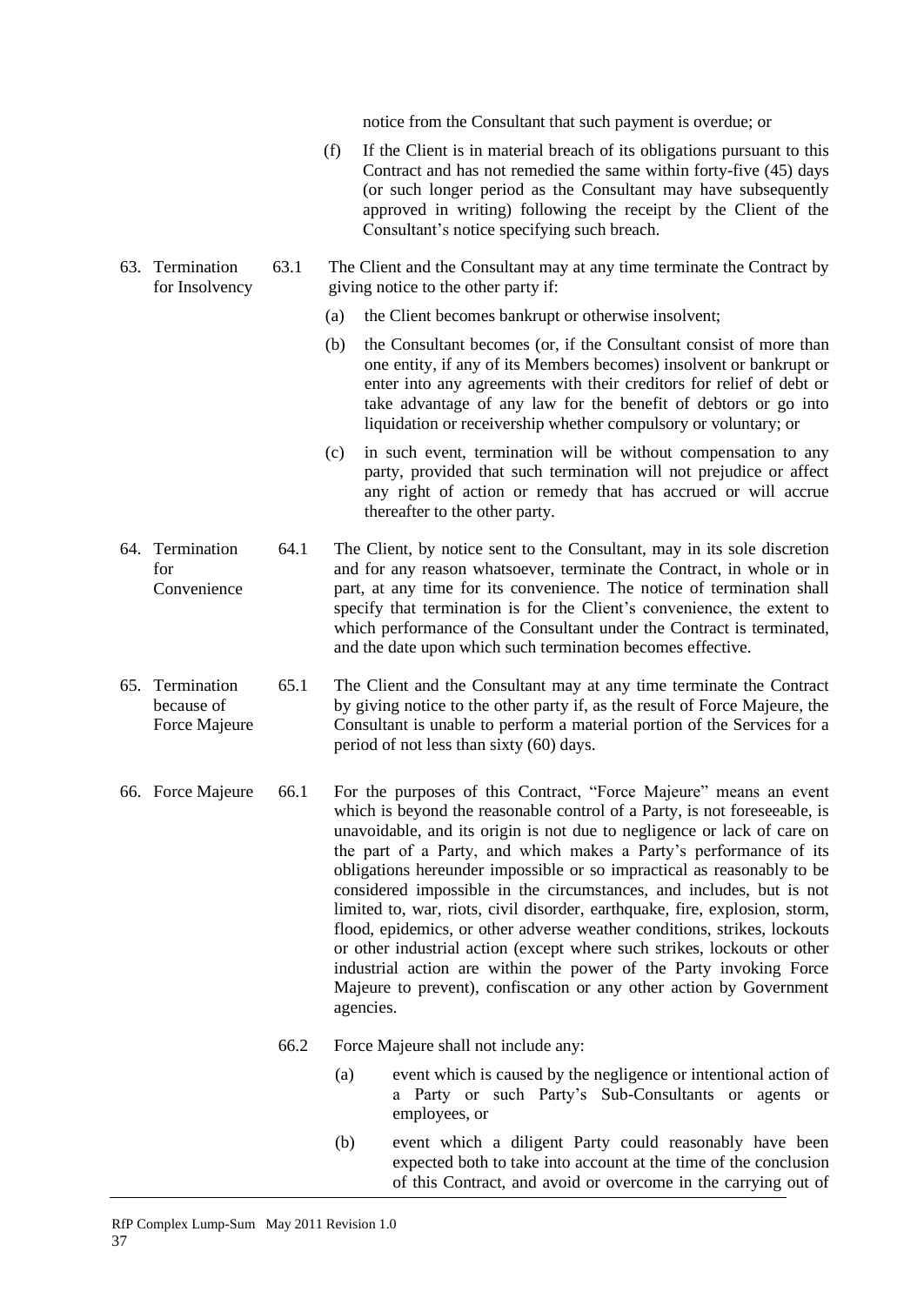#### its obligations hereunder.

- 66.3 Force Majeure shall not include insufficiency of funds or failure to make any payment required hereunder.
- 67. No Breach of **Contract** 67.1 The failure of a Party to fulfil any of its obligations hereunder shall not be considered to be a breach of, or default under, this Contract insofar as such inability arises from an event of Force Majeure, provided that the Party affected by such an event has taken all reasonable precautions, due care and reasonable alternative measures, all with the objective of carrying out the terms and conditions of this Contract.
- 68. Measures to be Taken on Force Majeure 68.1 A Party affected by an event of Force Majeure shall continue to perform its obligations under the Contract as far as is reasonably practical, and shall take all reasonable measures to minimize the consequences of any event of Force Majeure.
	- 68.2 A Party affected by an event of Force Majeure shall notify the other Party of such event as soon as possible, and in any case not later than fourteen (14) days following the occurrence of such event, providing evidence of the nature and cause of such event, and shall similarly give written notice of the restoration of normal conditions as soon as possible.
	- 68.3 Any period within which a Party shall, pursuant to this Contract, complete any action or task, shall be extended for a period equal to the time during which such Party was unable to perform such action as a result of Force Majeure.
	- 68.4 During the period of their inability to perform the Services as a result of an event of Force Majeure, the Consultant, upon instructions by the Client, shall either:
		- (a) demobilize, in which case the Consultant shall be reimbursed for additional costs they reasonably and necessarily incurred, and, if required by the Client, in reactivating the Services; or
		- (b) continue with the Services to the extent possible, in which case the Consultant shall continue to be paid under the terms of this Contract and be reimbursed for additional costs reasonably and necessarily incurred.
- 69. Cessation of Rights and Obligations 69.1 Upon termination of the Contract pursuant to GCC Clauses 19, 63, 64, 65 or 66, or upon expiration of this Contract pursuant to GCC Clause 21, all rights and obligations of the Parties hereunder shall cease, except

- (a) such rights and obligations as may have accrued on the date of termination or expiration;
- (b) the obligation of confidentiality set forth in GCC Clause 35;
- (c) the Consultant's obligation to permit inspection, copying and
- RfP Complex Lump-Sum May 2011 Revision 1.0 38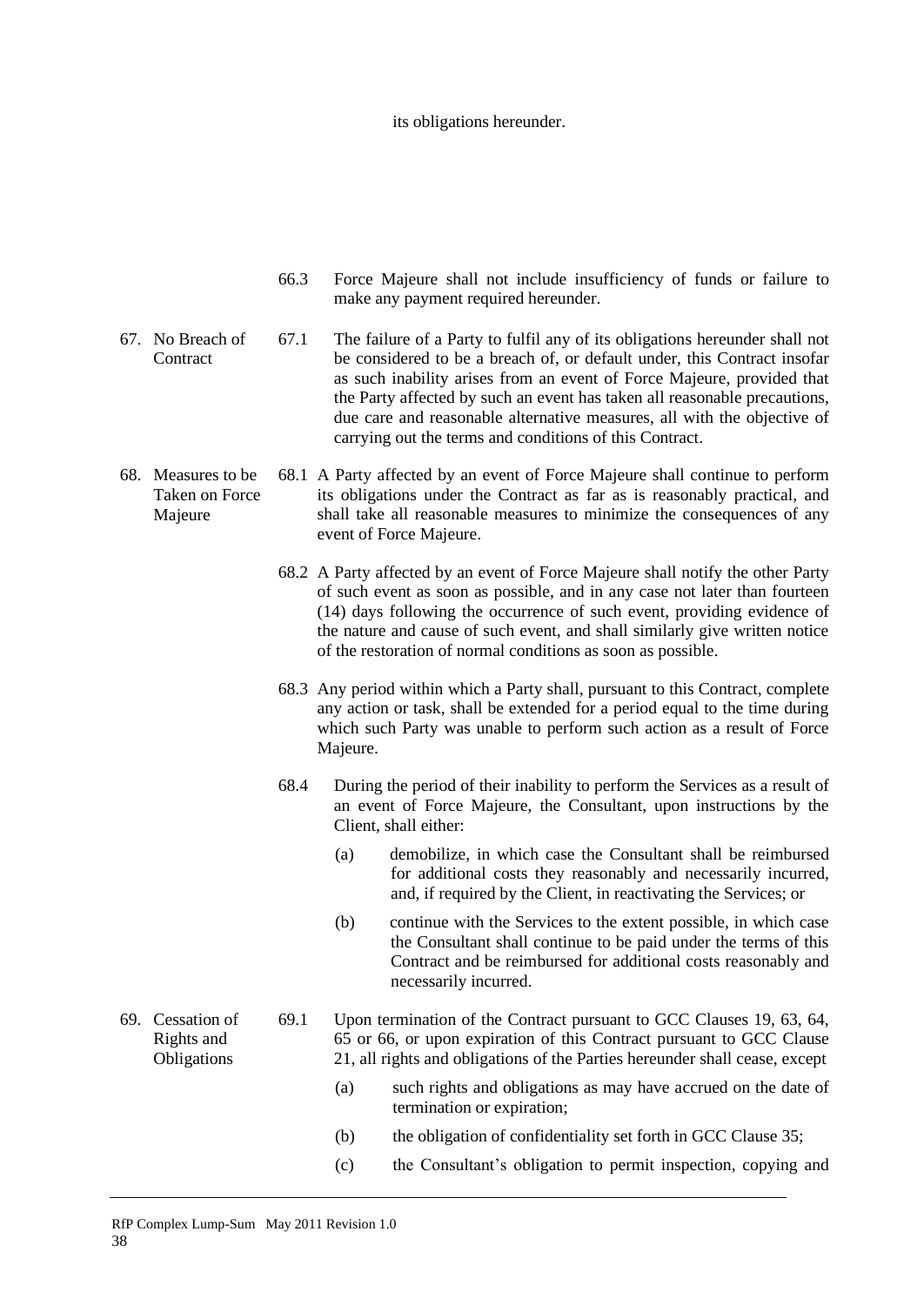auditing of their accounts and records set forth in GCC Clause 38; and

- (d) any right which a Party may have under the Applicable Law.
- 70. Cessation of Services 70.1 Upon termination of the Contract by notice of either Party to the other pursuant to GCC Clauses 63, 64, 65 or 66, the Consultant shall, immediately upon dispatch or receipt of such notice, take all necessary steps to bring the Services to a close in a prompt and orderly manner and shall make every reasonable effort to keep expenditures for this purpose to a minimum. With respect to documents prepared by the Consultant and equipment and materials furnished by the Client, the Consultant shall proceed as provided, respectively, by GCC Clauses 41 or 42.
- 71. Payment upon Termination 71.1 Upon termination of the Contract pursuant to GCC Clauses 63, 64, 65 or 66, the Client shall make the following payments to the Consultant:
	- (a) remuneration pursuant to GCC Sub-Clause 51.2 for Services satisfactorily performed prior to the effective date of termination, and other expenditures pursuant to GCC Sub-Clause 51.3 for expenditures actually incurred prior to the effective date of termination; and other expenditures
	- (b) except in the case of termination on the Consultant's default, reimbursement of any reasonable cost incidental to the prompt and orderly termination of this Contract.
- 72. Disputes about Events of Termination 72.1 If either Party disputes whether an event specified in GCC clause 63, 64 or 66 has occurred, such Party may, within forty-five (45) days after receipt of notice of termination from the other Party, refer the matter to arbitration pursuant to GCC Clause 74, and this Contract shall not be terminated on account of such event except in accordance with the terms of any resulting arbitral award.

39

- 72.2 In the case of disagreement between the Parties as to the existence or extent of Force Majeure, the matter shall be settled according to GCC Clause 74.
- 73. Settlement of **Disputes** 
	- 73.1 Amicable Settlement
		- (a) The Client and the Consultant shall use their best efforts to settle amicably all disputes arising out of or in connection with this Contract or its interpretation.

### 73.2 Arbitration

(a) Any dispute between the Parties as to matters arising pursuant to this Contract which cannot be settled amicably within twenty eight (28) days after receipt by one Party of the other Party's request for such amicable settlement may be submitted by either Party for arbitration in accordance with the [Arbitration Act] of Nigeria as at present in force and in the place shown in the SCC.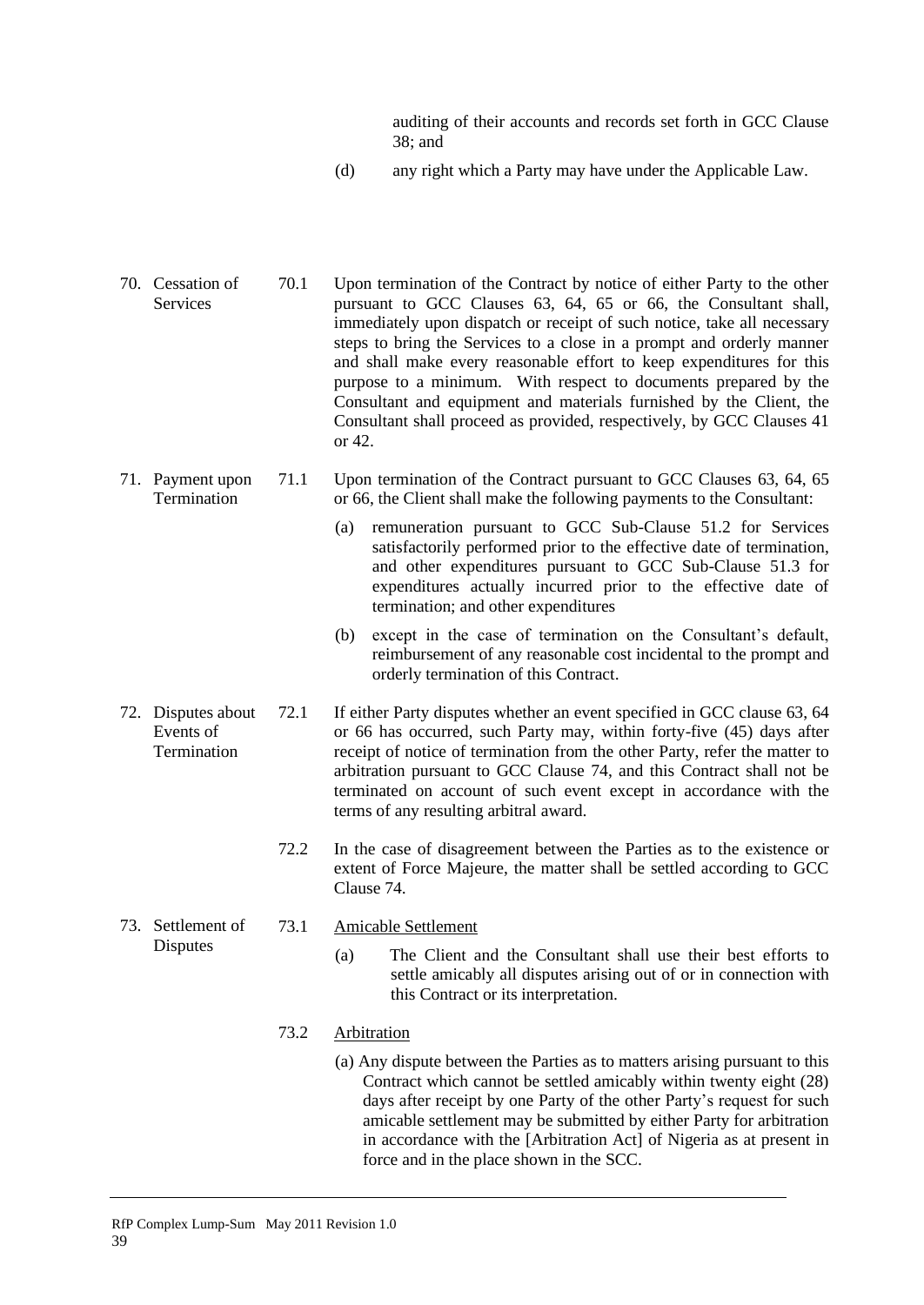# **Section 4. Special Conditions of Contract**

| <b>GCC Clause</b>    | Amendments of, and Supplements to, Clauses in the General<br><b>Conditions of Contract</b>                                                                                                                                                                                                   |
|----------------------|----------------------------------------------------------------------------------------------------------------------------------------------------------------------------------------------------------------------------------------------------------------------------------------------|
| 1.1 (a)              | The Client is The Client is The National Agency for the Control of<br>AIDS (NACA), No 3, Ziguinchor Street, Wuse Zone 4, Abuja                                                                                                                                                               |
| 1.1 (d)<br>1.1 $(k)$ | The Intended Completion Date for the assesment is: 4 weeksafter<br>the contract agreement.<br>The Intended Completion Date for the supervision of the piping<br>work is: 8 weeks after the contract agreement                                                                                |
|                      |                                                                                                                                                                                                                                                                                              |
| $[6.1]$              | Non eligible countries are: None                                                                                                                                                                                                                                                             |
| $[6.2]$              | [Materials, equipments and supplies used by the Consultant are not<br>permitted if they have originated in NONE                                                                                                                                                                              |
| 11.1                 | The addresses for <b>Communications and Notices</b> are:                                                                                                                                                                                                                                     |
|                      | Attention: Head Procurement and Supply Chain Management.                                                                                                                                                                                                                                     |
|                      | Address: National Agency for the Control of AIDS (NACA)                                                                                                                                                                                                                                      |
|                      | No 3, Ziguinchor Street, Wuse Zone 4, Abuja                                                                                                                                                                                                                                                  |
|                      | Telephone: +234-9-4613726                                                                                                                                                                                                                                                                    |
|                      | Facsimile number: +234-9-4613700                                                                                                                                                                                                                                                             |
|                      | Electronic mail address: info@naca.gov.ng                                                                                                                                                                                                                                                    |
|                      | <b>Consultant</b>                                                                                                                                                                                                                                                                            |
|                      | Attention                                                                                                                                                                                                                                                                                    |
|                      | Facsimile                                                                                                                                                                                                                                                                                    |
|                      | E-mail                                                                                                                                                                                                                                                                                       |
| <b>15.1</b>          | The Member in Charge is [insert name of member].                                                                                                                                                                                                                                             |
|                      | <b>Note:</b> If the Consultant consists of a joint venture of more than one entity,<br>the name of the entity whose address is specified in Clause SCC 11 should<br>be inserted here. If the Consultant consists only of one entity, this Clause<br>SCC 15.1 should be deleted from the SCC. |
| 16.1                 | The Authorized Representatives are:                                                                                                                                                                                                                                                          |
|                      | For the Client<br>: SA GF Coordinator<br><b>For the Consultant</b>                                                                                                                                                                                                                           |
|                      |                                                                                                                                                                                                                                                                                              |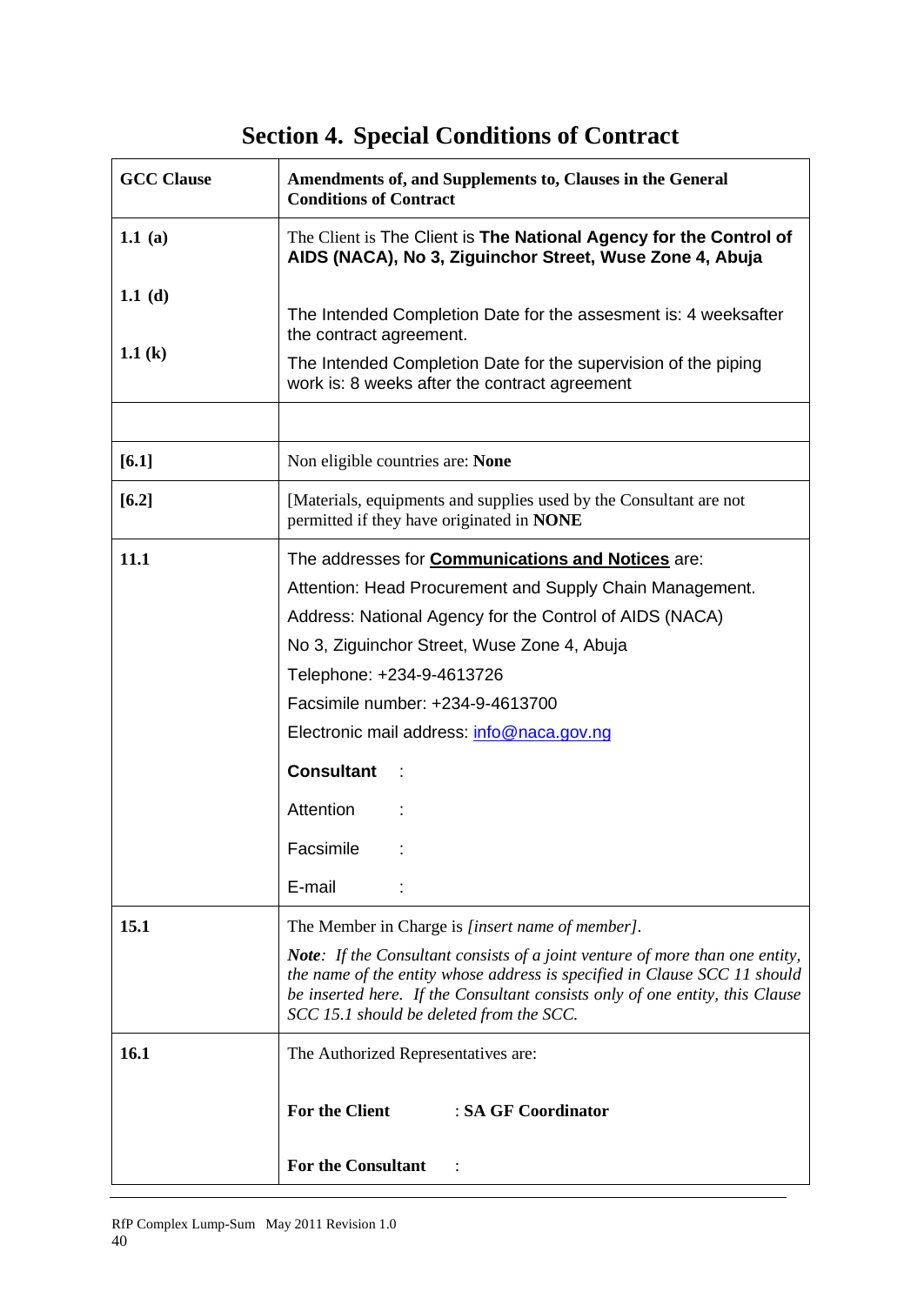| 18.1            | The effectiveness conditions are the following: [insert conditions]<br><b>Note:</b> List here any conditions of effectiveness of the Contract, e.g.,<br>receipt by Consultant of advance payment and by Client of advance<br>payment guarantee (see Clause GCC 53. If there are no effectiveness<br>conditions, then state so above.                                                                                                                                                                                                                                                                                                                                                                                                                                                                                 |
|-----------------|----------------------------------------------------------------------------------------------------------------------------------------------------------------------------------------------------------------------------------------------------------------------------------------------------------------------------------------------------------------------------------------------------------------------------------------------------------------------------------------------------------------------------------------------------------------------------------------------------------------------------------------------------------------------------------------------------------------------------------------------------------------------------------------------------------------------|
| 19.1            |                                                                                                                                                                                                                                                                                                                                                                                                                                                                                                                                                                                                                                                                                                                                                                                                                      |
| 20.1            |                                                                                                                                                                                                                                                                                                                                                                                                                                                                                                                                                                                                                                                                                                                                                                                                                      |
| 21.1            | The time period shall be <i>[insert time period, e.g.: twelve months]</i> .                                                                                                                                                                                                                                                                                                                                                                                                                                                                                                                                                                                                                                                                                                                                          |
| 28.1            |                                                                                                                                                                                                                                                                                                                                                                                                                                                                                                                                                                                                                                                                                                                                                                                                                      |
| 36.5(a)         |                                                                                                                                                                                                                                                                                                                                                                                                                                                                                                                                                                                                                                                                                                                                                                                                                      |
| 36.5(b)         | The ceiling on Consultant's liability shall be limited to NA                                                                                                                                                                                                                                                                                                                                                                                                                                                                                                                                                                                                                                                                                                                                                         |
| 37.1(a)         | The risks and the coverage shall be as follows:<br>(a) Professional Liability insurance, with a minimum coverage of<br>N10,000,000.00;/;<br>(b) Employer's Liability and Workers' Compensation insurance in<br>respect of the Personnel of the Consultant and of any Sub-<br>Consultant, in accordance with the relevant provisions of the<br>Applicable Law, as well as, with respect to such Personnel, any such<br>life, health, accident, travel, or other insurance as may be<br>appropriate; and<br>(c) insurance against loss of or damage to (i) equipment purchased in<br>whole or in part with funds provided under this Contract, (ii) the<br>Consultant's property used in the performance of the Services, and<br>(iii) any documents prepared by the Consultant in the performance<br>of the Services. |
| 39.1(c)<br>41.1 | The other actions are:<br>Note: If there are no other actions, then state so above. If the Services<br>consist of or include the supervision of civil works, the following action<br>should be inserted:<br>"taking any action under a civil works contract designating the Consultant<br>as "Engineer", for which action, pursuant to such civil works contract, the<br>written approval of the Client as "Employer" is required".<br>The Consultant shall not use these documents and software for purposes                                                                                                                                                                                                                                                                                                        |
|                 | unrelated to this Contract without the prior written approval of the Client".<br>"The Client shall not use these documents and software for purposes<br>unrelated to this Contract without the prior written approval of the                                                                                                                                                                                                                                                                                                                                                                                                                                                                                                                                                                                         |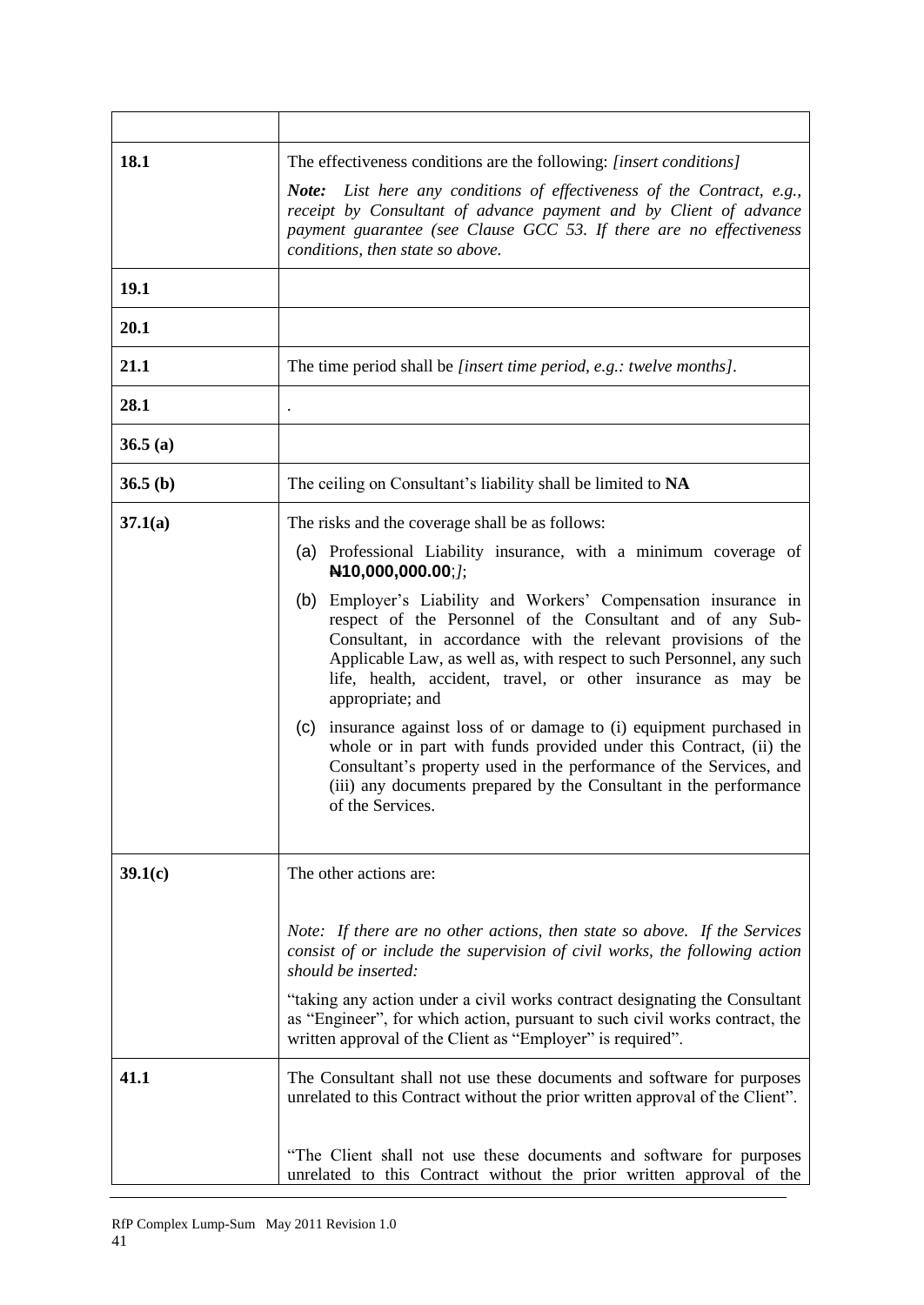|         | Consultant."                                                                                                                                                |
|---------|-------------------------------------------------------------------------------------------------------------------------------------------------------------|
|         | "Neither Party shall use these documents and software for purposes<br>unrelated to this Contract without the prior written approval of the other<br>Party." |
| 43.1(d) | Note: List here any other assistance to be provided by the Client. If there<br>is no such other assistance, then state so above.                            |
| 49.2    | The Lump-sum amount is: NA                                                                                                                                  |
| 50.1    | The account is: NA                                                                                                                                          |
| 53.1    | N/A                                                                                                                                                         |
|         |                                                                                                                                                             |
| 54.1    | Payment shall be made according to the following schedule:                                                                                                  |
|         | Ten (10) percent of the Contract Price shall be paid after<br>submission of inception report workplan                                                       |
|         | Twenty-five (25) percent of the Contract Price shall be paid upon<br>$\bullet$<br>submission of facility reports andcosted BoQs for each facility           |
|         | Sixty five (65) percent upon supervisory support in each facility.                                                                                          |
| 54.3    | The interest rate is 1% above lending rate of commercial banks<br>in Nigeria                                                                                |
| 74.2(a) | The place of Arbitration is: Abuja, Nigeria                                                                                                                 |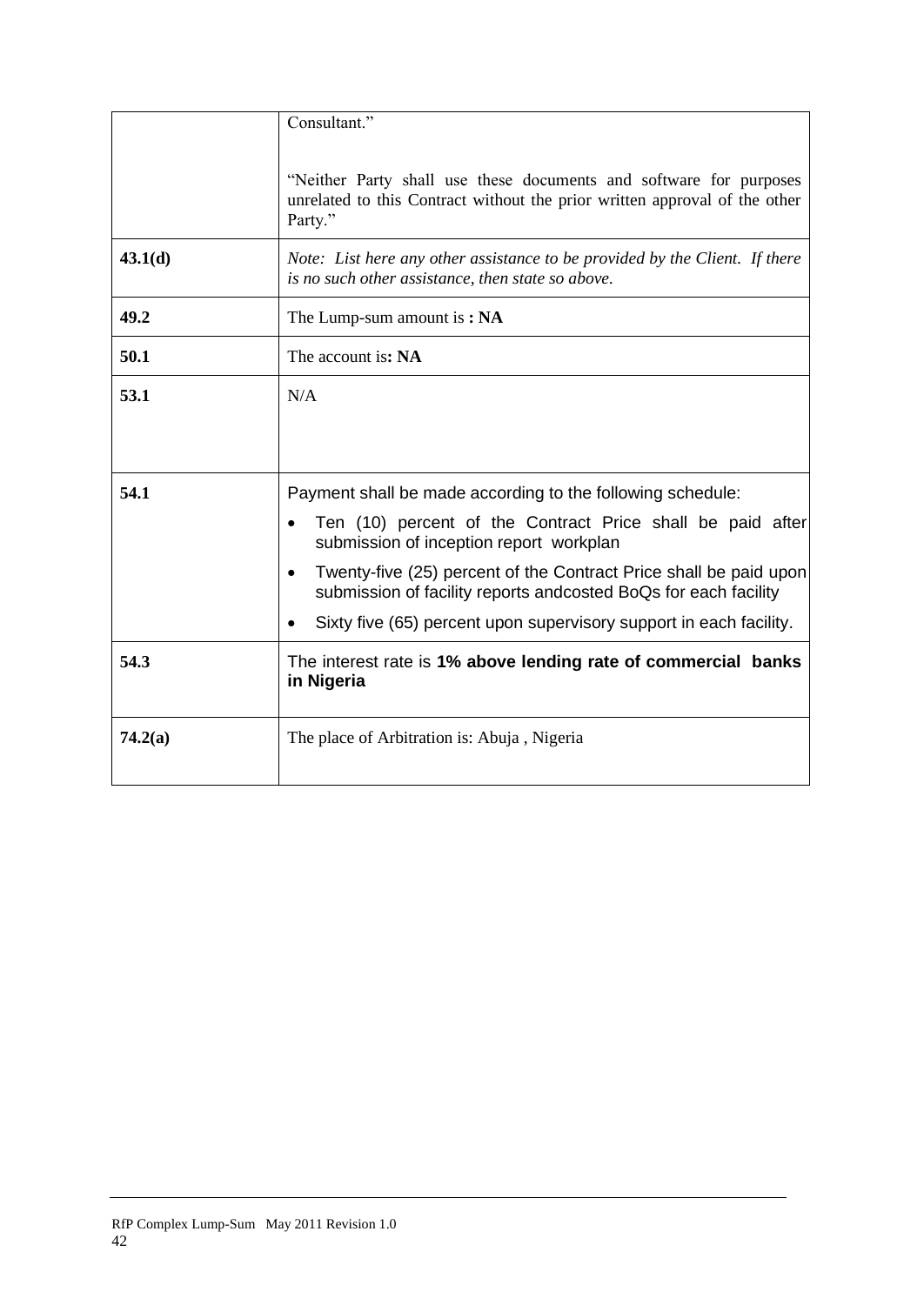# **Section 5. Proposal & Contract Forms**

### **5A. Technical Proposal - Standard Forms**

- 5A1 Technical Proposal Submission Form
- 5A2 Consultant's Organization and Experience
	- a. Consultant's Organization
	- b. Consultant's Experience
- 5A3 Comments or Suggestions on the Terms of Reference and on Counterpart Staff and Facilities to be provided by the Client
	- a. On the Terms of Reference
	- b. On the Counterpart Staff and Facilities
- 5A4 Descriptions of the Approach, Methodology, and Work Plan for Performing the Assignment

- 5A5 Work Schedule
- 5A6 Team Composition and Task Assignments
- 5A7 Staffing Schedule
- 5A8 Curriculum Vitae (CV) for Proposed Professional Staff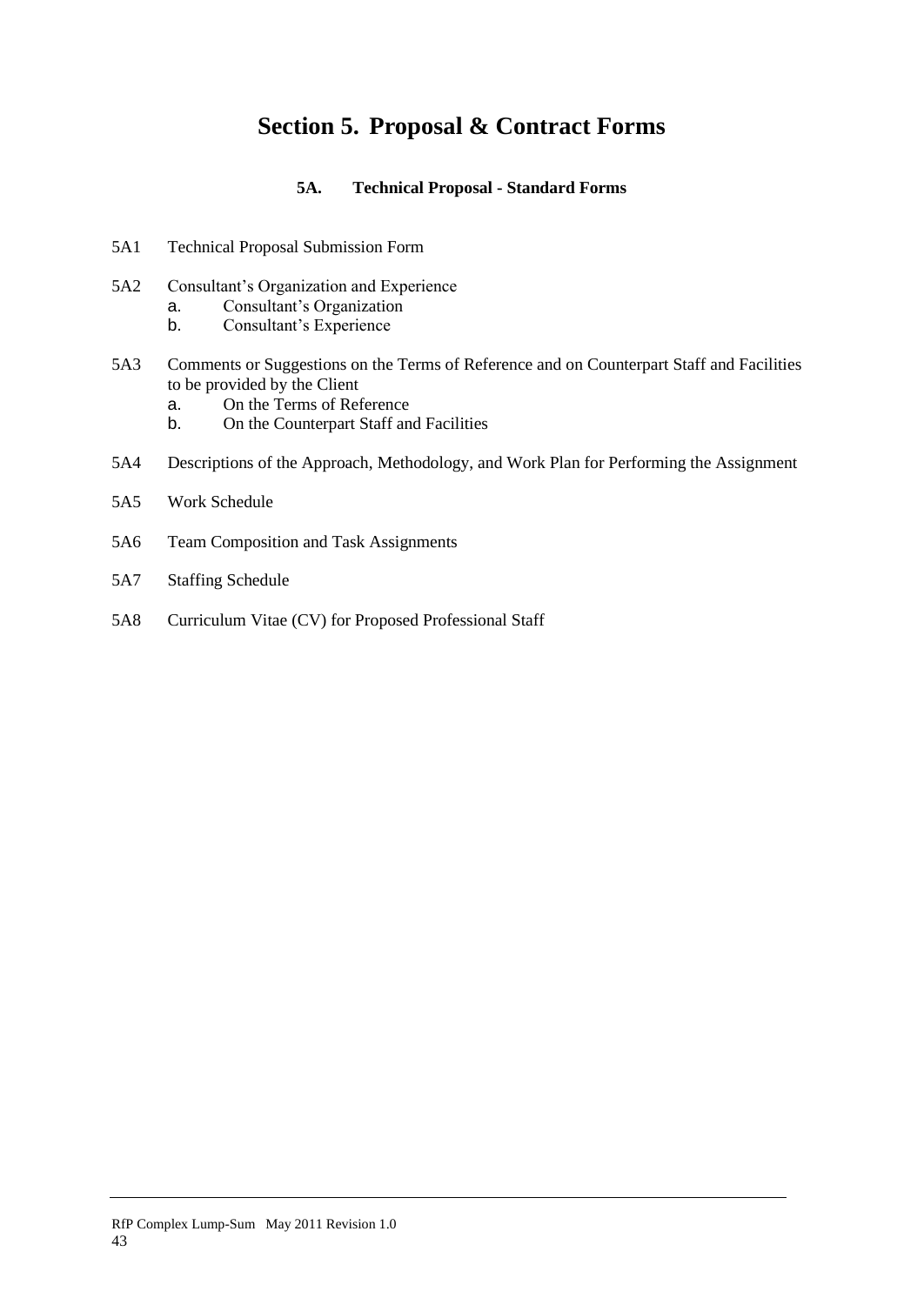### **Form 5A1 Technical Proposal Submission Form**

[*Location, Date*]

To: [*Name and address of Client*]

Dear Sirs:

We, the undersigned, offer to provide the consulting services for [*Insert title of assignment*] in accordance with your Request for Proposal dated [*Insert Date*] and our Proposal. We are hereby submitting our Proposal, which includes the Technical Proposal, and the Financial Proposal sealed under two separate envelopes.

We are submitting our Proposal in association with: [*Insert a list with full name and address of each associated Consultant, also specify, whether they are in joint venture or sub consultancy].*

If negotiations are held during the period of validity of the Proposal, i.e., before the date indicated in Clause Reference 25 of the Special Instructions to Consultants, we undertake to negotiate on the basis of the proposed staff. Our Proposal is binding upon us and subject to the modifications resulting from Contract negotiations.

We undertake, if our Proposal is accepted, to initiate the consulting services related to the assignment not later than the date indicated in Clause Reference 48 of the Special Instructions to Consultants.

We also confirm that the Federal Government of Nigeria has not declared us, or any sub consultants for any part of the Contract, ineligible on charges of engaging in corrupt, fraudulent, collusive or coercive practices. We furthermore, pledge not to indulge in such practices in competing for or in executing the Contract, and we are aware of the relevant provisions of the Proposal Document (ITC Clause 3).

We understand you are not bound to accept any Proposal you receive.

We remain,

| Yours sincerely,            |  |
|-----------------------------|--|
| <b>Authorised Signature</b> |  |
| [in full and initials]      |  |
| of<br>Name<br>title<br>and  |  |
| Signatory                   |  |
| Name of Firm                |  |
| Address                     |  |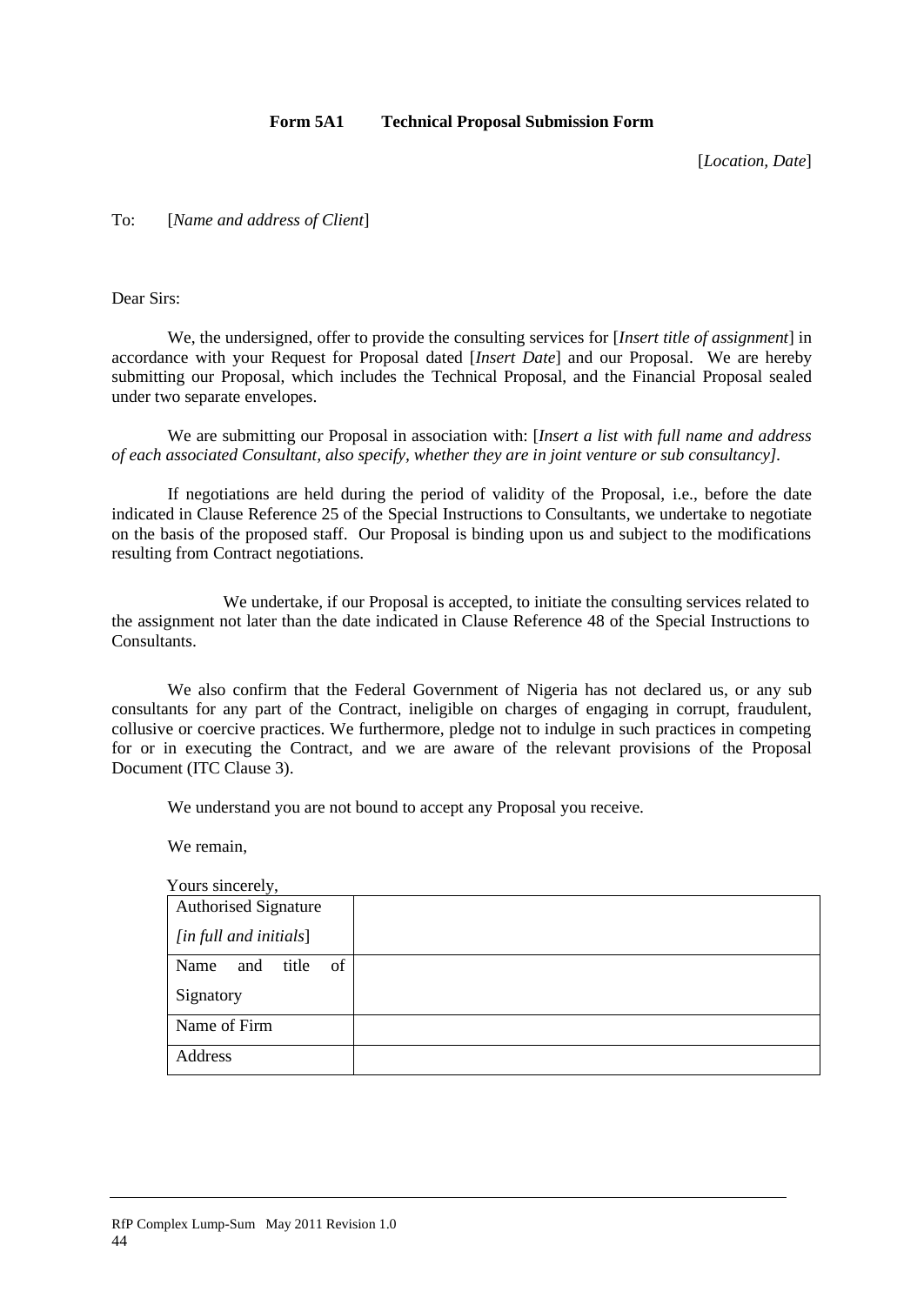### **Form 5A2 Consultant's Organization and Experience**

### **Consultant's Organisation**

[*Provide here a brief description (maximum two pages) of the background and organization of the Consultant*]

#### **Consultant's Experience**

#### **Major Work Undertaken during the last Ten Years that best Illustrates Qualifications**

*[using the format below, provide information on each assignment for which your firm was legally contracted for carrying out consulting services similar to the ones requested under this assignment. ]*

| Assignment name:                              |                                                                 | Country:                                                                                           |  |  |  |  |
|-----------------------------------------------|-----------------------------------------------------------------|----------------------------------------------------------------------------------------------------|--|--|--|--|
| <b>Assignment Location</b><br>within country: |                                                                 | Duration of assignment (months):                                                                   |  |  |  |  |
| Name of Client:                               |                                                                 | Professional Staff provided by your Organisation:<br>No of Staff:                                  |  |  |  |  |
| <b>Start Date</b><br>(Month/Year)             | <b>Completion Date</b><br>(Month/Year)                          | No of Person-Months                                                                                |  |  |  |  |
| Name of associated Consultants, if any:       |                                                                 | Nº of Person-Months of Professional Staff provided<br>by associated Consultants:                   |  |  |  |  |
|                                               |                                                                 | Name of Senior Staff (Project Director/Coordinator, Team Leader) Involved and Functions Performed: |  |  |  |  |
| Detailed Narrative Description of Project:    |                                                                 |                                                                                                    |  |  |  |  |
|                                               | Detailed Description of Actual Services Provided by your Staff: |                                                                                                    |  |  |  |  |
| Firm's Name:                                  |                                                                 |                                                                                                    |  |  |  |  |

| Firm's Name: |  |
|--------------|--|
| Authorised   |  |
| Signature:   |  |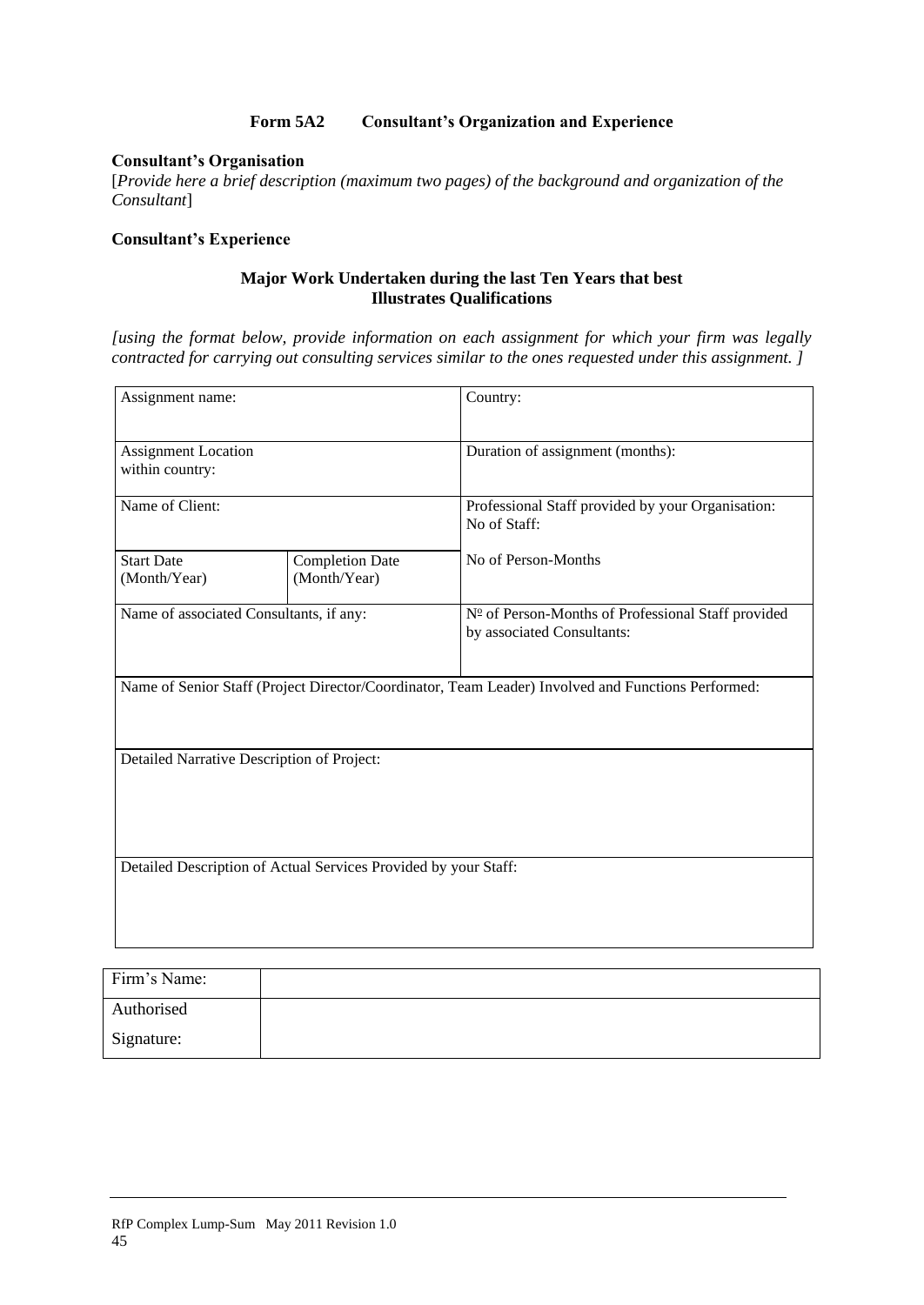### **Form 5A3 Comments and Suggestions on the Terms of Reference and on Counterpart Staff and Facilities to be provided by the Client**

### **On the Terms of Reference**

[*Present and justify here any modifications or improvement to the Terms of Reference you are proposing to improve performance in carrying out the assignment (such as deleting some activity you consider unnecessary, or adding another, or proposing a different phasing of the activities or proposing an alternative method of undertaking the work). Such suggestions should be concise and to the point, and incorporated in your Proposal.*]

### **On Counterpart Staff and Facilities**

[*Comment here on counterpart staff and facilities to be provided by the Client according to Clause Reference 21.1 of the Special Instructions to Consultants including: administrative support, office space, local transportation, equipment, data, etc.*]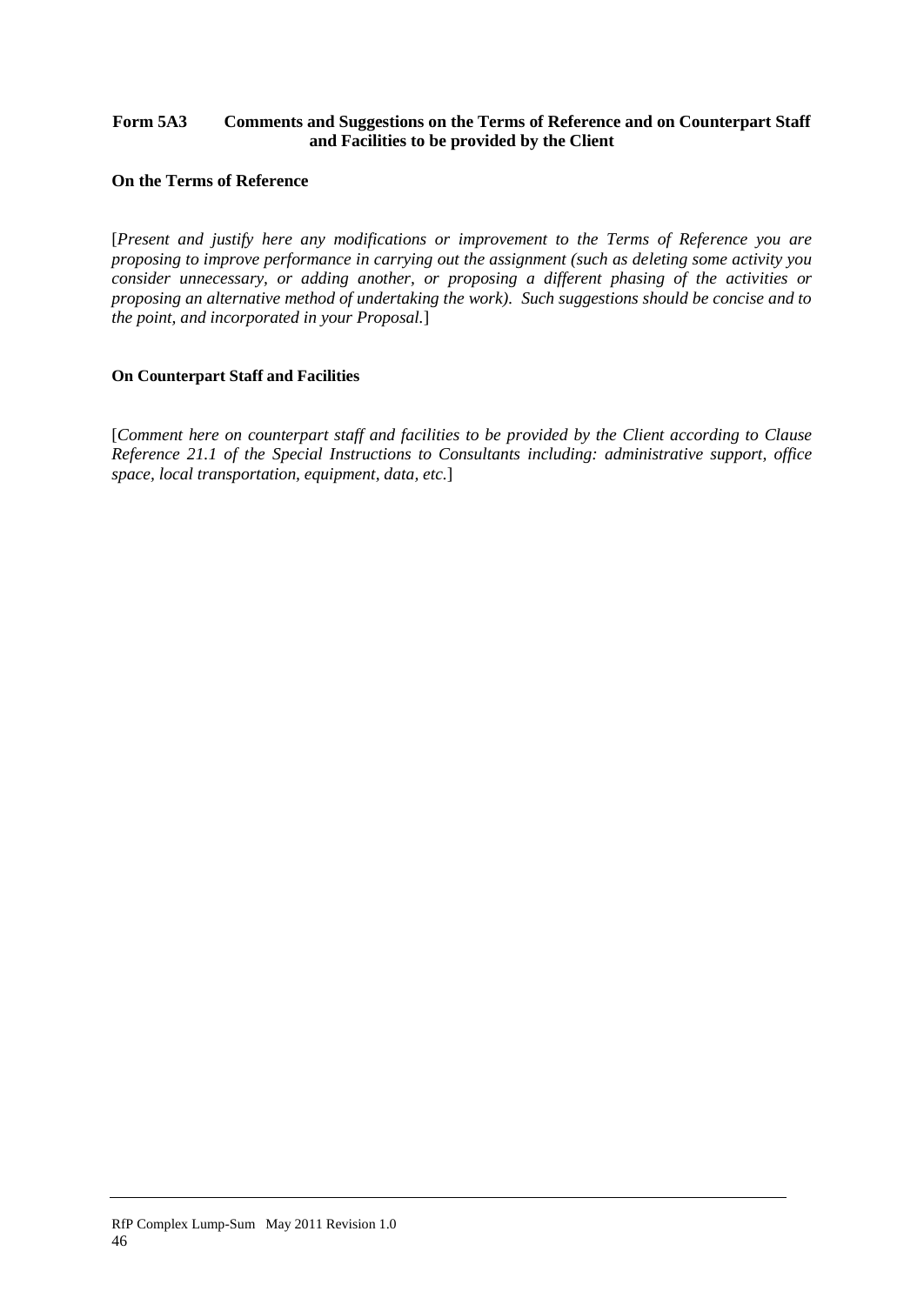### **Form 5A4 Description of Approach, Methodology and Work Plan for Performing the Assignment**

[*Technical approach, methodology and work plan are key components of the technical proposal. It is suggested that you present your technical proposal divided into the following three chapters:*

- *- Technical Approach and Methodology,*
- *- Work Plan, and*
- *- Organization and Staffing.*
- a) **Technical Approach and Methodology**. Here you should explain your understanding of the objectives of the assignment, approach to the services, methodology for carrying out the activities and obtaining the expected output, and the degree of detail of such output. You should highlight the problems being addressed and their importance, and explain the technical approach you would adopt to address them. You should also explain the methodologies you propose to adopt and highlight the compatibility of those methodologies with the proposed approach, (e.g., the methods of interpreting the available data; carrying out investigations, analyses, and studies; comparing alternative solutions). This chapter should incorporate any modifications to the TOR proposed by you. In case the TOR requires the Consultant to provide a quality plan and carry out the assignment according to its provisions, an outline of the quality plan (e.g., its list of contents) should be included in this chapter of the technical proposal.
- b) **Work Plan**. Here you should propose the main activities of the assignment, their content and duration, phasing and interrelations, milestones (including interim approvals by the Client), and delivery dates of the reports. The proposed work plan should be consistent with the technical approach and methodology, showing understanding of the TOR and ability to translate them into a feasible working plan. A list of the final documents, including reports, drawings, and tables to be delivered as final output, should be included here. The work plan should be consistent with the Work schedule of Form 5A5.
- c) **Organization and Staffing**. In this chapter you should propose the structure and composition of your team. You should list the main disciplines of the assignment, the key expert responsible, and proposed technical and support staff. The roles and responsibilities of professional staff should be set out in job descriptions. In case of association, this chapter will indicate how the duties and responsibilities will be shared. The organization and staffing will be reflected in the Team Composition and Task Assignments of Form 5A6, and the Staffing schedule of Form 5A7. An organization chart illustrating the structure of the team and its interfaces with the Client and other institutions involved in the project also should be provided.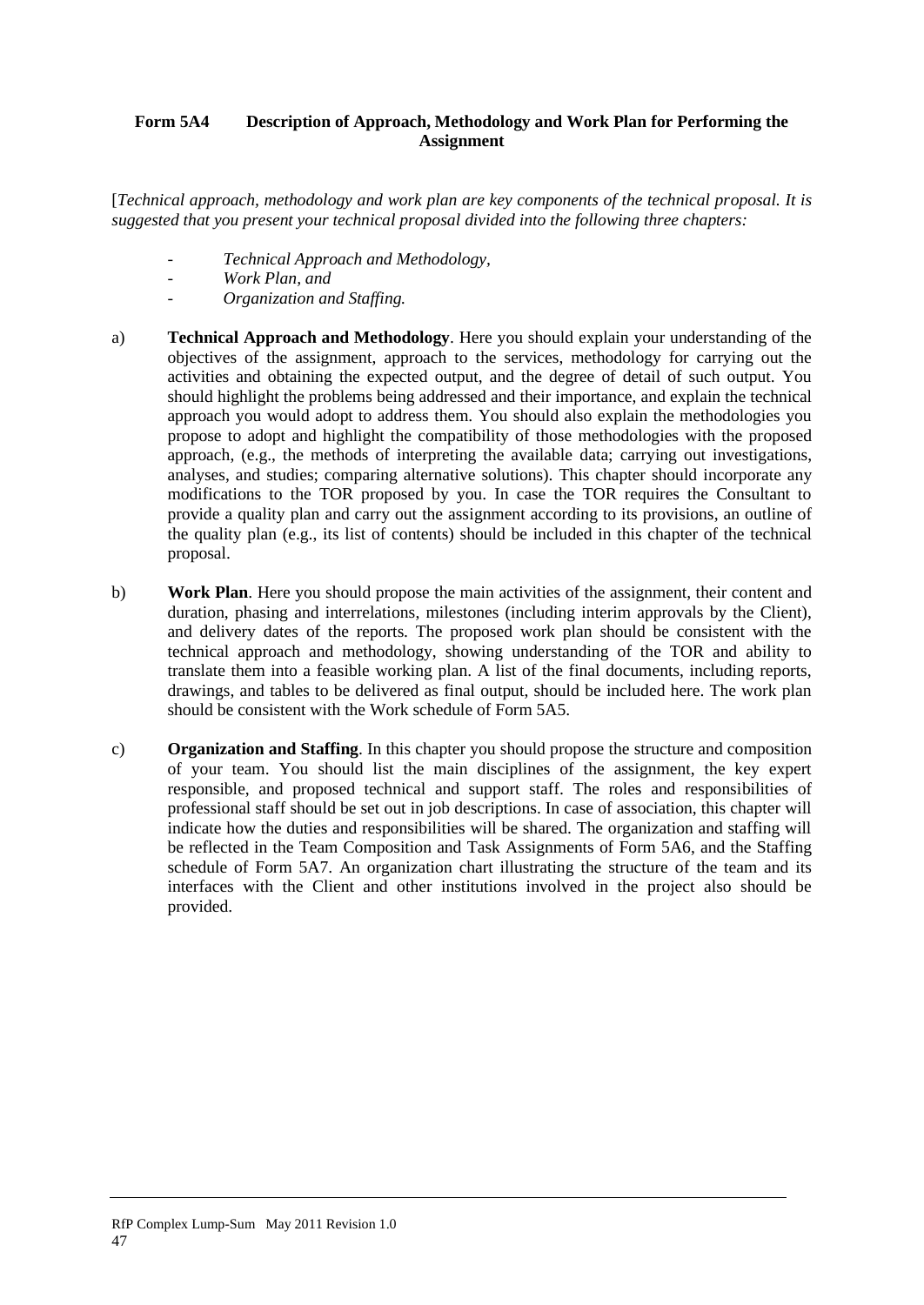

| $N^{\circ}$    |                       | $\mathbf{Months}^2$ |                |                  |                         |                |   |   |   |   |    |    |    |             |
|----------------|-----------------------|---------------------|----------------|------------------|-------------------------|----------------|---|---|---|---|----|----|----|-------------|
|                | $\mathbf{Activity}^1$ | $\mathbf{1}$        | $\overline{2}$ | $\boldsymbol{4}$ | $\overline{\mathbf{4}}$ | $\overline{5}$ | 6 | 7 | 8 | 9 | 10 | 11 | 12 | $\mathbf n$ |
| $\mathbf{1}$   |                       |                     |                |                  |                         |                |   |   |   |   |    |    |    |             |
| 2              |                       |                     |                |                  |                         |                |   |   |   |   |    |    |    |             |
| $\overline{4}$ |                       |                     |                |                  |                         |                |   |   |   |   |    |    |    |             |
| $\overline{4}$ |                       |                     |                |                  |                         |                |   |   |   |   |    |    |    |             |
| $\mathfrak{S}$ |                       |                     |                |                  |                         |                |   |   |   |   |    |    |    |             |
|                |                       |                     |                |                  |                         |                |   |   |   |   |    |    |    |             |
|                |                       |                     |                |                  |                         |                |   |   |   |   |    |    |    |             |
|                |                       |                     |                |                  |                         |                |   |   |   |   |    |    |    |             |
|                |                       |                     |                |                  |                         |                |   |   |   |   |    |    |    |             |
|                |                       |                     |                |                  |                         |                |   |   |   |   |    |    |    |             |
|                |                       |                     |                |                  |                         |                |   |   |   |   |    |    |    |             |
|                |                       |                     |                |                  |                         |                |   |   |   |   |    |    |    |             |
|                |                       |                     |                |                  |                         |                |   |   |   |   |    |    |    |             |
|                |                       |                     |                |                  |                         |                |   |   |   |   |    |    |    |             |
| $\mathbf n$    |                       |                     |                |                  |                         |                |   |   |   |   |    |    |    |             |

1 Indicate all main activities of the assignment, including delivery of reports (e.g.: inception, interim, and final reports), and other benchmarks such as Client approvals. For phased assignments indicate activities, delivery of reports, and benchmarks separately for each phase.

2 Duration of activities shall be indicated in the form of a bar chart. Months are counted from the start of the assignment.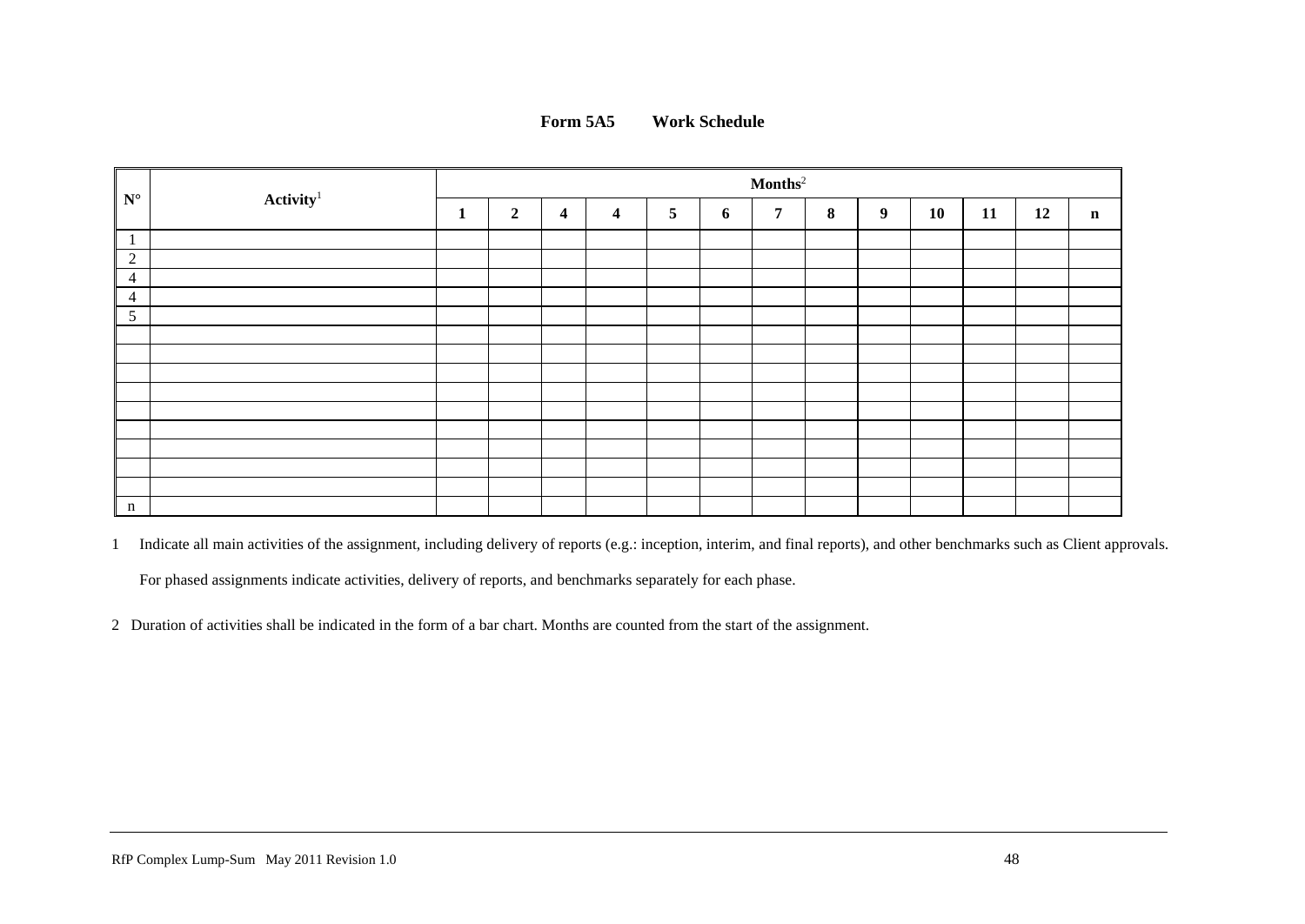| <b>Professional Staff</b><br>i) |                   |                   |                   |                      |
|---------------------------------|-------------------|-------------------|-------------------|----------------------|
| Name of Staff                   | Firm/Organisation | Area of Expertise | Position Assigned | <b>Task Assigned</b> |
|                                 |                   |                   |                   |                      |
|                                 |                   |                   |                   |                      |
|                                 |                   |                   |                   |                      |
|                                 |                   |                   |                   |                      |
|                                 |                   |                   |                   |                      |
|                                 |                   |                   |                   |                      |
|                                 |                   |                   |                   |                      |
|                                 |                   |                   |                   |                      |
|                                 |                   |                   |                   |                      |

49

### **Form 5A6 Team Composition and Task Assignments**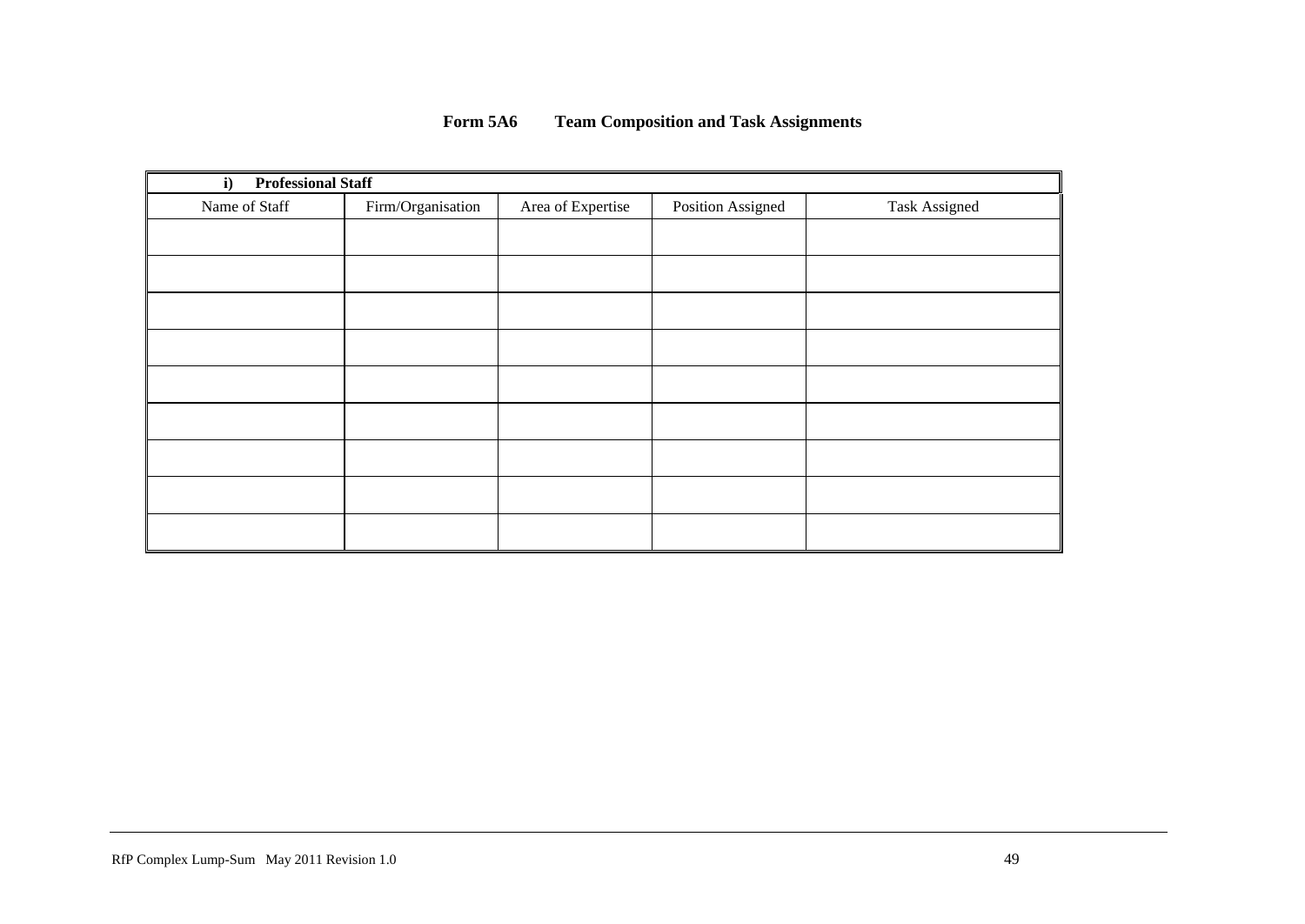| $N^{\circ}$         | <b>Name of Staff</b> | Staff-month input by month <sup>1</sup> |             |             |             |   |   |   |   |   | Total staff-month input |             |    |               |      |                    |              |
|---------------------|----------------------|-----------------------------------------|-------------|-------------|-------------|---|---|---|---|---|-------------------------|-------------|----|---------------|------|--------------------|--------------|
|                     |                      |                                         | ↑           | 4           | 4           | 5 | Ð | − | 8 | 9 | 10                      | 11          | 12 | $\mathbf n$   | Home | $\mathbf{Field}^2$ | <b>Total</b> |
|                     |                      |                                         |             |             |             |   |   |   |   |   |                         |             |    | ------------  |      |                    |              |
| $\sim$              |                      |                                         |             |             |             |   |   |   |   |   |                         |             |    | _________     |      |                    |              |
| $\rightarrow$<br>J. |                      |                                         |             |             |             |   |   |   |   |   |                         | ----------- |    | .             |      |                    |              |
|                     |                      |                                         | ----------- | ----------- | ----------- |   |   | . |   |   |                         | ---------   |    | -----------   |      |                    |              |
|                     |                      |                                         |             |             |             |   |   |   |   |   |                         | ----------  |    | ------------- |      |                    |              |
| n                   |                      |                                         |             |             |             |   |   |   |   |   |                         |             |    |               |      |                    |              |
|                     | <b>Total</b>         |                                         |             |             |             |   |   |   |   |   |                         |             |    |               |      |                    |              |

### **Form 5A7 Staffing Schedule 1**

1 For Professional Staff the input should be indicated individually; for Support Staff it should be indicated by category (e.g.: draftsmen, clerical staff, etc.).

2 Months are counted from the start of the assignment. For each staff indicate separately staff-month input for home and field work.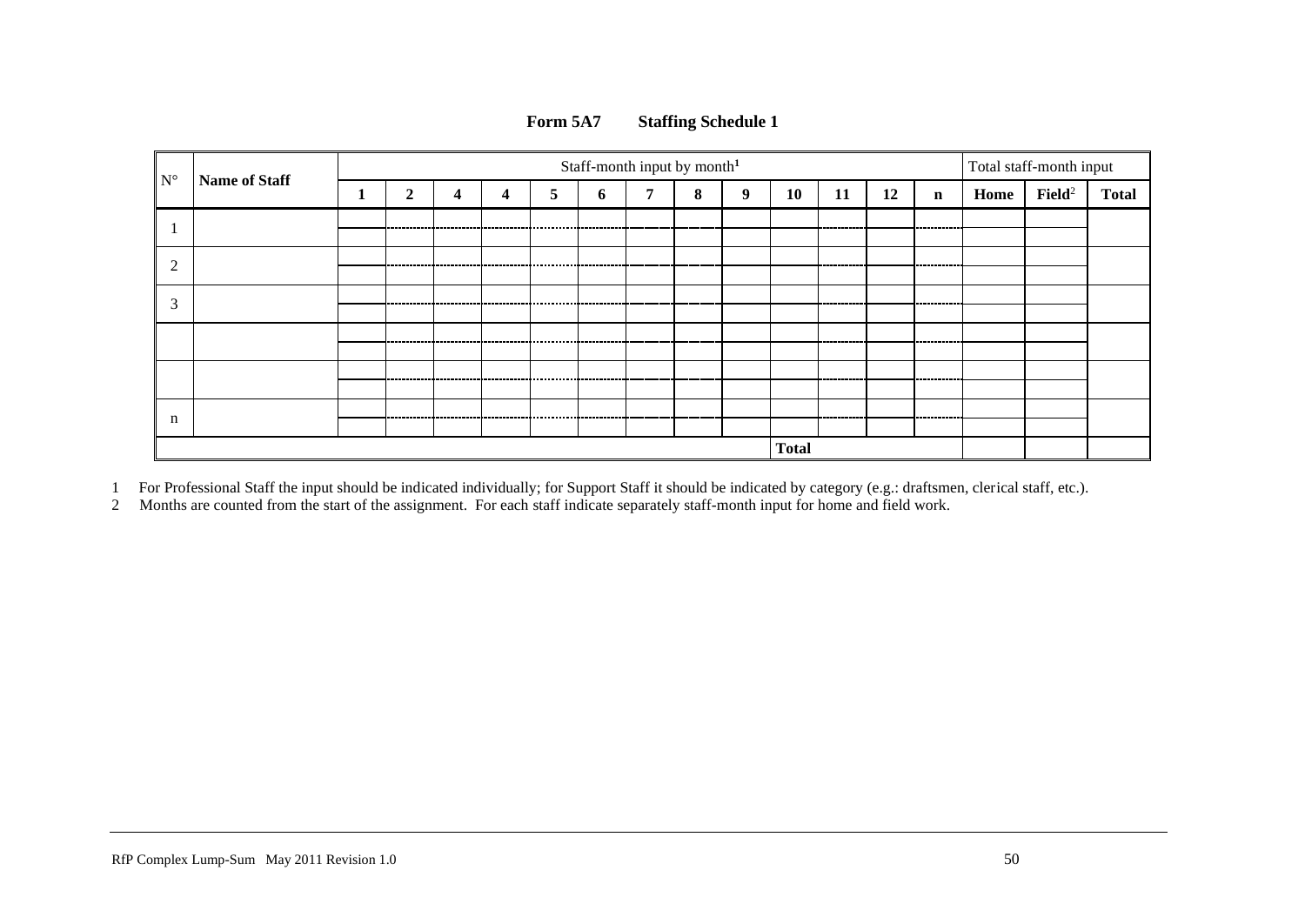### **Form 5A8 Curriculum Vitae (CV) for Each Proposed Professional Staff**

| $\mathbf{1}$ | PROPOSED POSITION FOR<br>THIS PROJECT                                                  | [From the Terms of Reference, state the position which the<br>Consultant will be engaged. Only one candidate shall be<br>nominated for each position].                     |                        |  |  |  |  |
|--------------|----------------------------------------------------------------------------------------|----------------------------------------------------------------------------------------------------------------------------------------------------------------------------|------------------------|--|--|--|--|
| 2            | <b>NAME OF PERSON</b>                                                                  | [state full name]                                                                                                                                                          |                        |  |  |  |  |
| 3            | <b>DATE OF BIRTH</b>                                                                   |                                                                                                                                                                            |                        |  |  |  |  |
| 4            | <b>NATIONALITY</b>                                                                     |                                                                                                                                                                            |                        |  |  |  |  |
| 5            | MEMBERSHIP IN PROFESSIONAL<br><b>SOCIETIES</b>                                         | [state rank and name of society and year of attaining that<br>rank].                                                                                                       |                        |  |  |  |  |
| 6            | <b>EDUCATION:</b>                                                                      | [list all the colleges/universities which the consultant attended,<br>stating degrees obtained, and dates, and list any other<br>specialised education of the consultant]. |                        |  |  |  |  |
| 7            | <b>OTHER TRAINING</b>                                                                  | training<br><i>lindicate</i><br>significant<br>since<br>degrees<br>under<br>EDUCATION were obtained, which is pertinent to the<br>proposed tasks of the consultant].       |                        |  |  |  |  |
| $\,8\,$      | <b>LANGUAGES &amp; DEGREE OF</b>                                                       | Language<br>Speaking                                                                                                                                                       | Reading<br>Writing     |  |  |  |  |
|              | <b>PROFICIENCY</b>                                                                     | e.g. English<br>Fluent                                                                                                                                                     | Excellent<br>Excellent |  |  |  |  |
| 9            | <b>COUNTRIES OF WORK</b><br><b>EXPERIENCE</b>                                          |                                                                                                                                                                            |                        |  |  |  |  |
| 10           | <b>EMPLOYMENT RECORD</b><br>[starting with position list in reverse                    | [The Consultant should clearly distinguish whether as an<br>"employee" of the firm or as a "Consultant" or "Advisor" of<br>the firm].                                      |                        |  |  |  |  |
|              | order every employment held and state<br>the start and end dates of each<br>employment | [The Consultant should clearly indicate the Position held and<br>give a brief description of the duties in which the Consultant<br>was involved].                          |                        |  |  |  |  |
|              | <b>EMPLOYER 1</b>                                                                      | FROM:                                                                                                                                                                      | TO:                    |  |  |  |  |
|              |                                                                                        | [e.g. January 1999]                                                                                                                                                        | [e.g. December 2001    |  |  |  |  |
|              | <b>EMPLOYER 2</b>                                                                      | FROM:                                                                                                                                                                      | TO:                    |  |  |  |  |
|              | <b>EMPLOYER 3</b>                                                                      | FROM:                                                                                                                                                                      | TO:                    |  |  |  |  |
|              | <b>EMPLOYER 4 (etc)</b>                                                                | FROM:                                                                                                                                                                      | TO:                    |  |  |  |  |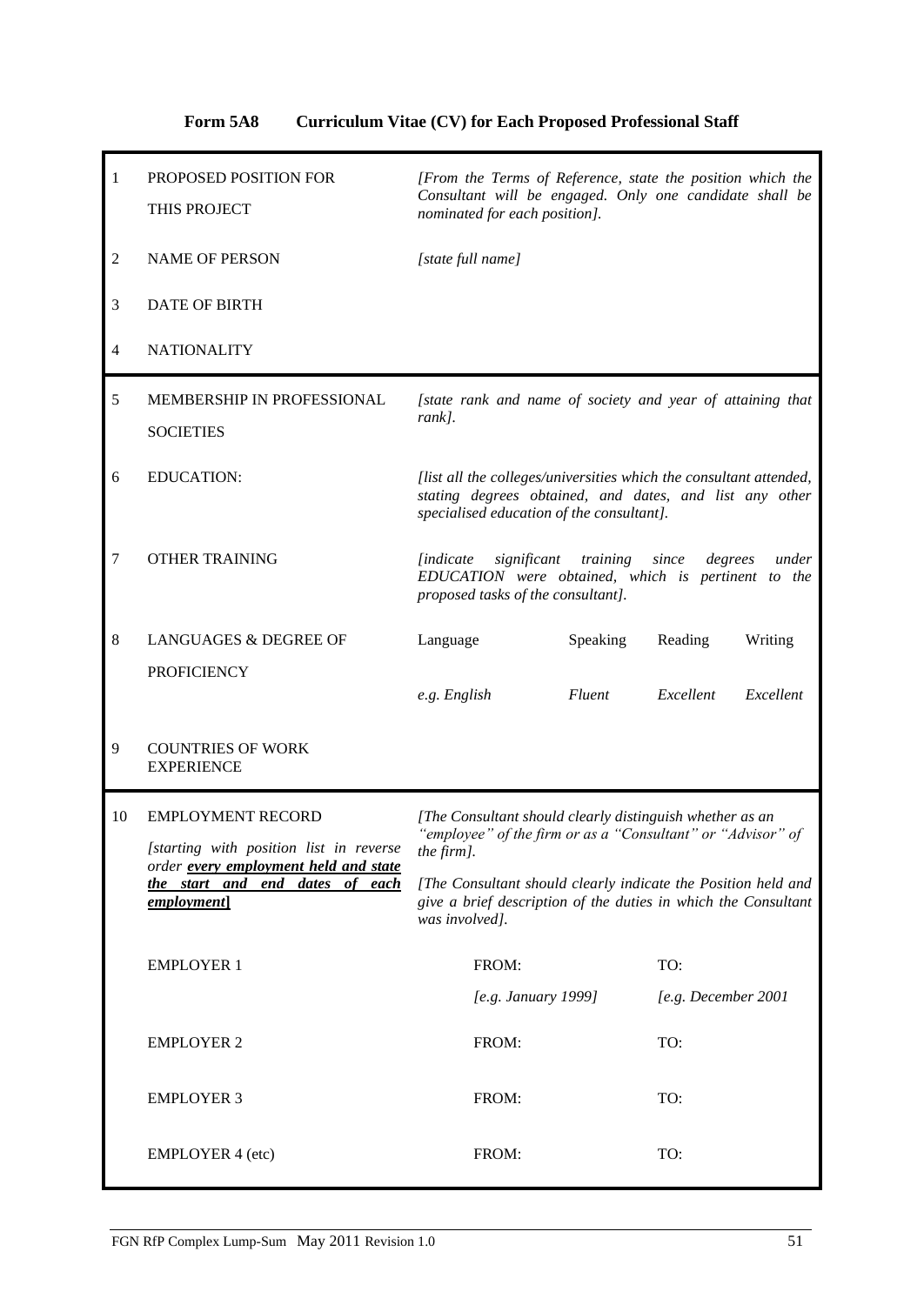11 WORK UNDERTAKEN THAT BEST ILLUSTRATES YOUR CAPABILITY TO HANDLE THIS ASSIGNMENT

*[give an outline of experience and training most pertinent to tasks on this assignment, with degree of responsibility held. Use about half of a page A4].*

CERTIFICATION *[Do not amend this Certification].*

I, the undersigned, certify that (i) I was not a former employee of the Client immediately before the submission of this proposal, and (iii) to the best of my knowledge and belief, this biodata correctly describes myself, my qualifications, and my experience. I understand that any wilful mis-statement described herein may lead to my disqualification or dismissal, if engaged.

I have been employed by [*name of the Consultant*] continuously for the last twelve (12) months as regular full time staff. Indicate "Yes" or "No" in the boxes below:

| <b>YES</b> | NO              |                         |
|------------|-----------------|-------------------------|
|            | Signature       |                         |
|            |                 |                         |
|            | Date of Signing |                         |
|            |                 | Month / Year<br>Day $/$ |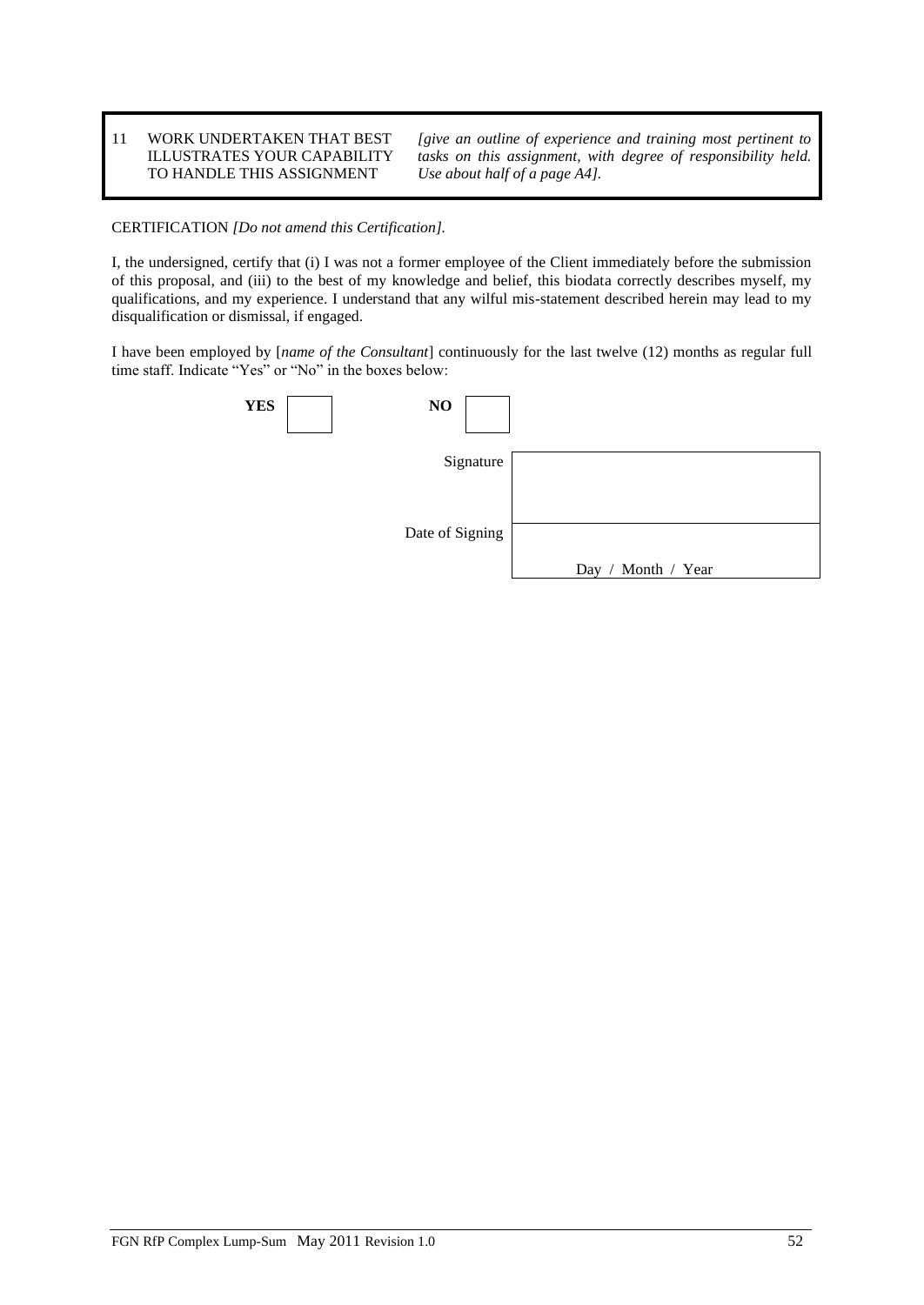### **5B. Financial Proposal - Standard Forms**

[*Comments in brackets [ ] provide guidance to the short listed Consultants for the preparation of their Financial Proposals; they should not appear on the Financial Proposals to be submitted.]*

*[Forms 5B1 to 5B5 are to be used for the preparation of the Financial Proposal according to the instructions provided under Clause 19 of the Instructions to Consultants. Such Forms are to be used whichever is the selection method indicated in Clause 1.1 of the Special Instructions to Consultants]*

- 5B1 Financial Proposal Submission Form
- 5B2 Summary of Costs
- 5B3 Breakdown of Staff Remuneration
- 5B4 Breakdown of other expenses
- 5B5 Breakdown of Taxes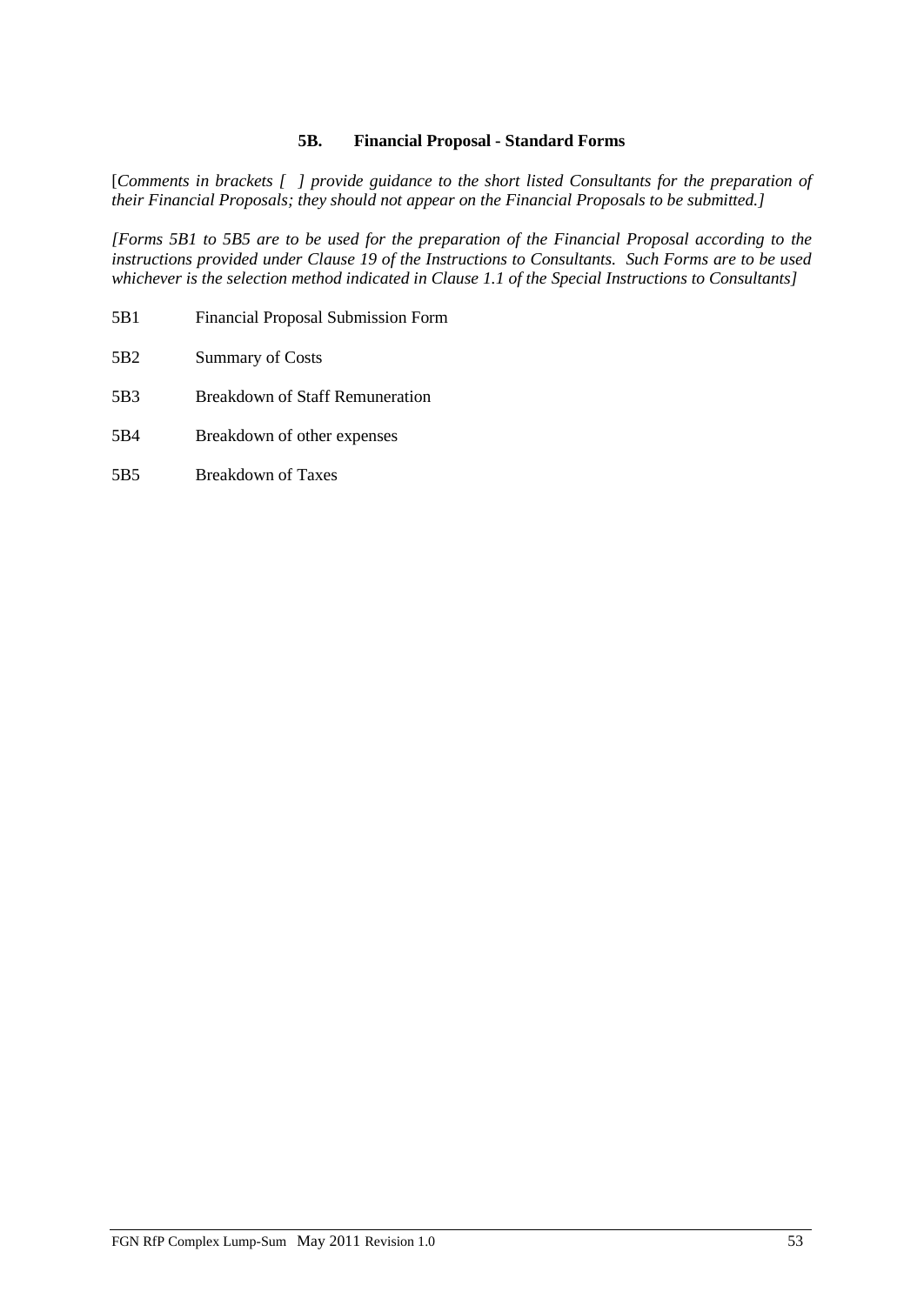#### **Form 5B1 Financial Proposal Submission Form**

[*Location, Date*]

### To: [*Name and address of Client*]

Dear Sirs:

We, the undersigned, offer to provide the consulting services for [*Insert title of assignment*] in accordance with your Request for Proposal dated [*Insert Date*] and our Technical Proposal. Our attached Financial Proposal is for the sum of [*Insert* a*mount in words and figures*]. This amount is exclusive of Nigerian taxes, which we have estimated at *[insert amount in words and figures].*

Our Financial Proposal shall be binding upon us subject to the modifications resulting from Contract negotiations, up to expiration of the validity period of the Proposal, i.e. before the date indicated in Clause Reference 25 of the Special Instructions to Consultants.

Commissions and gratuities, if any, paid or to be paid by us to agents relating to this Proposal and Contract execution, if we are awarded the Contract, are listed as follows:

| Name and Address of Agents | Amount | Purpose of commission or |
|----------------------------|--------|--------------------------|
|                            |        | gratuity                 |

We also declare that the Government of Nigeria has not declared us, or any sub-Consultants for any part of the Contract, ineligible on charges of engaging in corrupt, fraudulent, collusive, or coercive practices. We furthermore, pledge not to indulge in such practices in competing for or in executing the Contract, and are aware of the relevant provisions of the Proposal Document (ITC Clause 3).

We understand you are not bound to accept any Proposal you receive.

Signed In the capacity of: Duly authorised to sign the proposal on behalf of the Applicant. Date: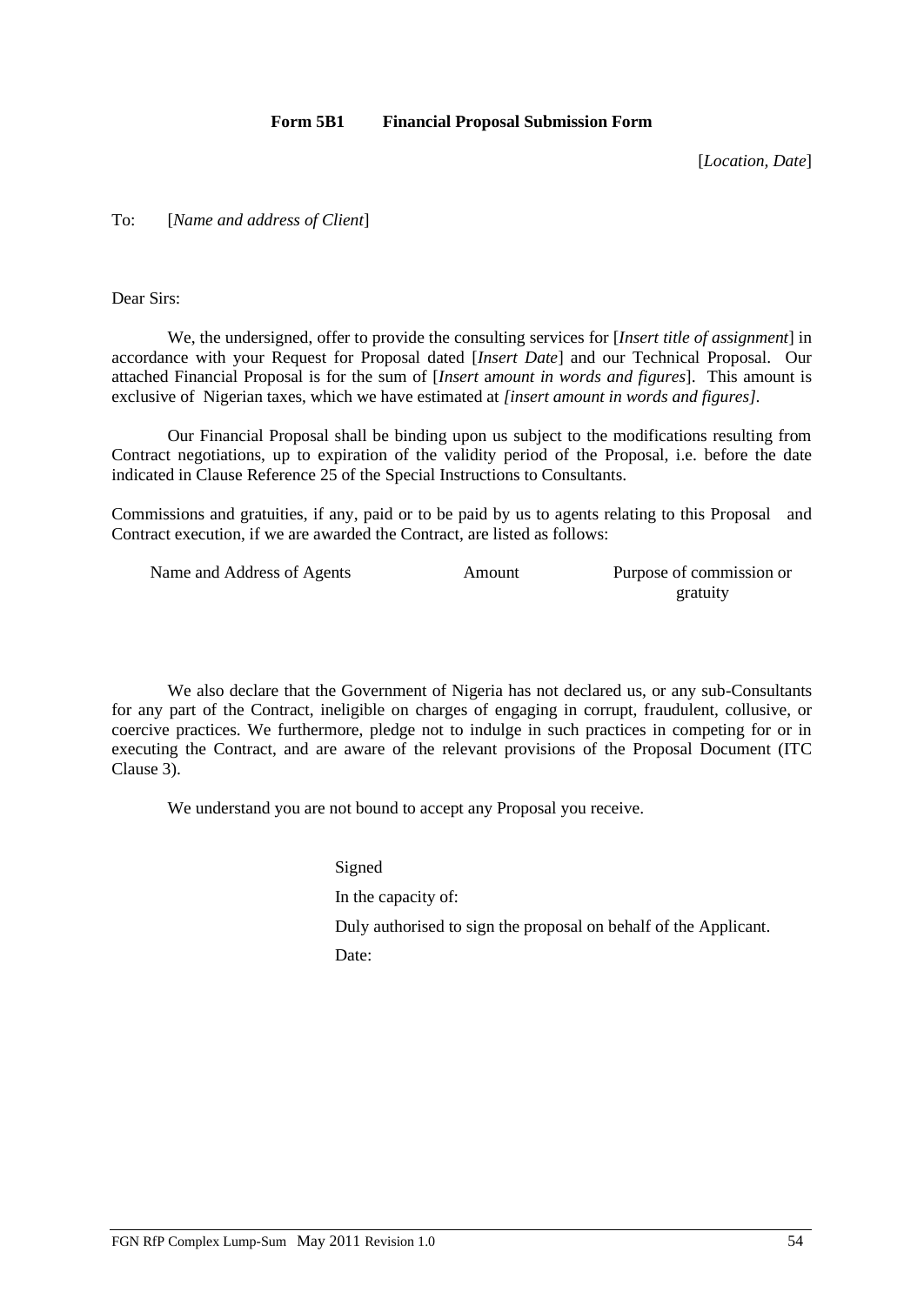### **Form 5B2 Summary of Costs**

| <b>Cost Component</b>     | Costs |
|---------------------------|-------|
| Staff Remuneration (1)    |       |
| Reimbursable Expenses (1) |       |
| Sub-Total                 |       |
| Local Taxes (1)           |       |

1# Staff Remuneration, Reimbursable Expenses and Taxes must coincide with relevant Total Costs indicated in Forms 5B3, 5B4 and 5B5.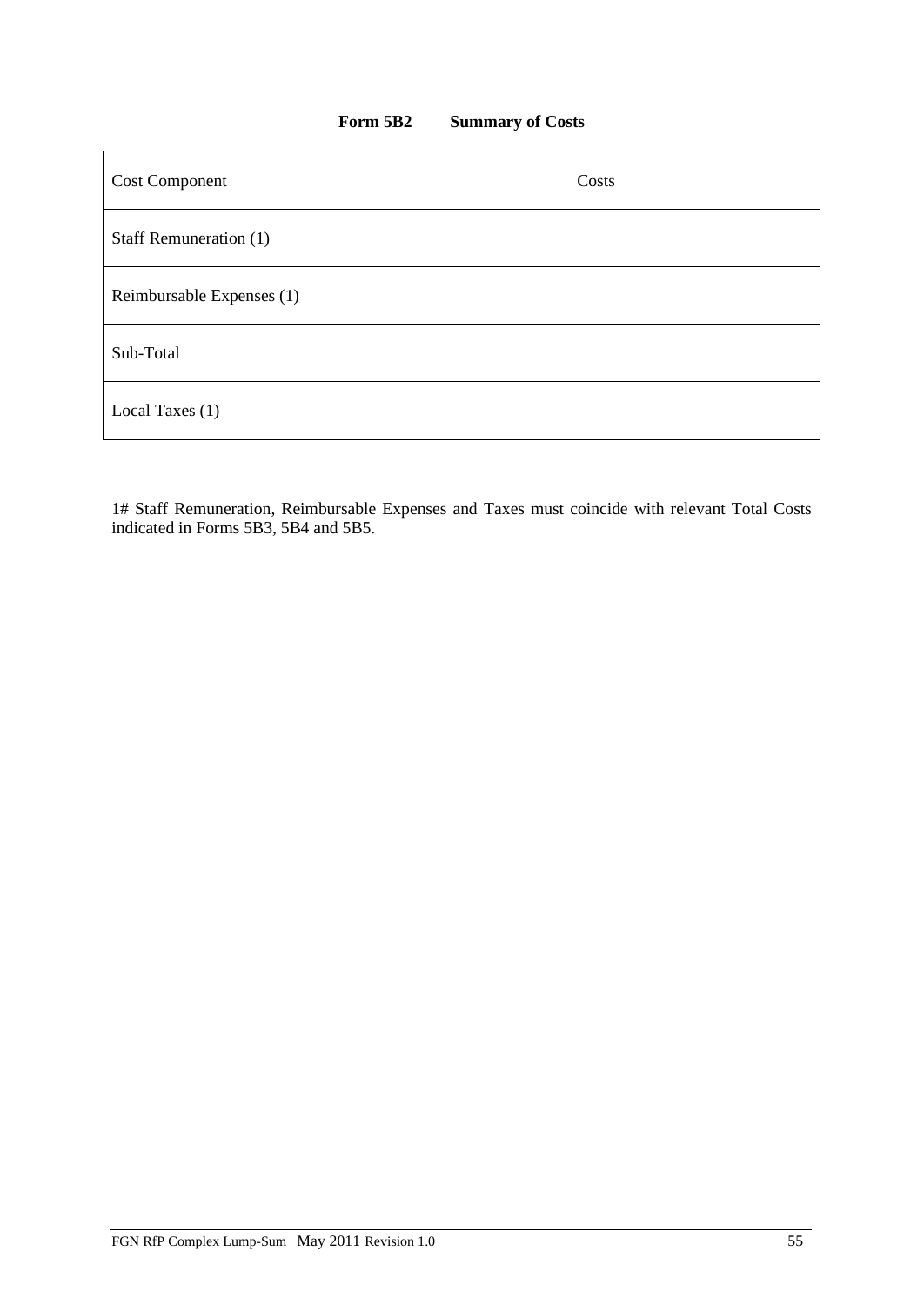### **Form 5B3 Breakdown of Staff Remuneration**

| Name1 | Position <sub>2</sub> | Staff-month<br>Rate3 | Input3<br>(Staff-<br>months) | [Indicate Sub Cost for each staff] 4 |
|-------|-----------------------|----------------------|------------------------------|--------------------------------------|
| Staff |                       |                      |                              |                                      |
|       |                       | Head Office          |                              |                                      |
|       |                       | Field                |                              |                                      |
|       |                       |                      |                              |                                      |
|       |                       |                      |                              |                                      |
|       |                       |                      |                              |                                      |
|       |                       |                      |                              |                                      |
|       |                       |                      |                              |                                      |
|       |                       |                      |                              |                                      |
|       |                       |                      |                              |                                      |
|       |                       |                      |                              |                                      |
|       |                       |                      |                              |                                      |
|       |                       |                      | <b>Total Costs</b>           |                                      |

1 Professional Staff should be indicated individually; Support Staff should be indicated per category (e.g.: draftsmen, clerical staff).

2 Positions must coincide with the ones indicated in Form 5A7.

3 Indicate the total expected input of staff and staff-month rate required for carrying out the activity indicated in the Form.

4 For each staff indicate the remuneration. Remuneration = Staff-month Rate x Input.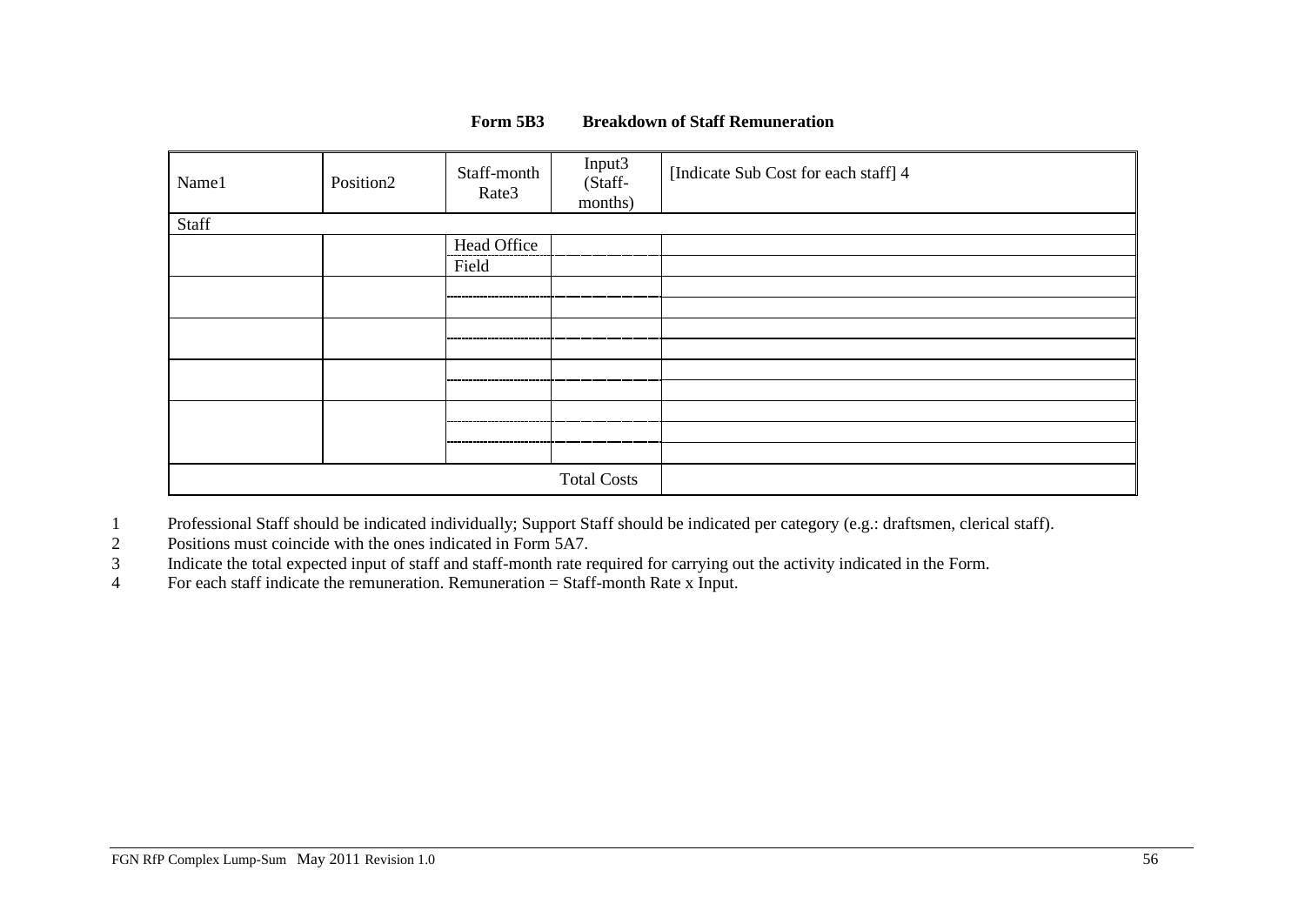| $\mathbf{N}^{\circ}$ | Description1                                                        | Unit | Unit<br>Cost2 | Quantity | [Indicate sub cost for each item]3 |  |  |
|----------------------|---------------------------------------------------------------------|------|---------------|----------|------------------------------------|--|--|
|                      | Per diem allowances                                                 | Day  |               |          |                                    |  |  |
|                      | Travel expenses                                                     | Trip |               |          |                                    |  |  |
|                      | Communication costs<br>between [Insert place] and<br>[Insert place] |      |               |          |                                    |  |  |
|                      | Drafting, reproduction of<br>reports                                |      |               |          |                                    |  |  |
|                      | Equipment, instruments,<br>etc.                                     |      |               |          |                                    |  |  |
|                      | materials, supplies, etc.                                           |      |               |          |                                    |  |  |
|                      | Use of computers, software                                          |      |               |          |                                    |  |  |
|                      | Laboratory tests.                                                   |      |               |          |                                    |  |  |
|                      | Subcontracts                                                        |      |               |          |                                    |  |  |
|                      | Other transportation costs                                          |      |               |          |                                    |  |  |
|                      | Office rent, clerical<br>assistance                                 |      |               |          |                                    |  |  |
|                      | Others (specify)                                                    |      |               |          |                                    |  |  |
|                      | <b>Total Costs</b>                                                  |      |               |          |                                    |  |  |

### **Form 5B4 Breakdown of Other Expenses**

1 Delete items that are not applicable or add other items according to Clause 19.1 of the Special Instructions to Consultants.<br>2 Indicate unit cost.<br>5 Indicate the cost of each reimbursable item. Cost = Unit Cost x Quantit

Indicate unit cost.

Indicate the cost of each reimbursable item.  $Cost = Unit Cost x$  Quantity.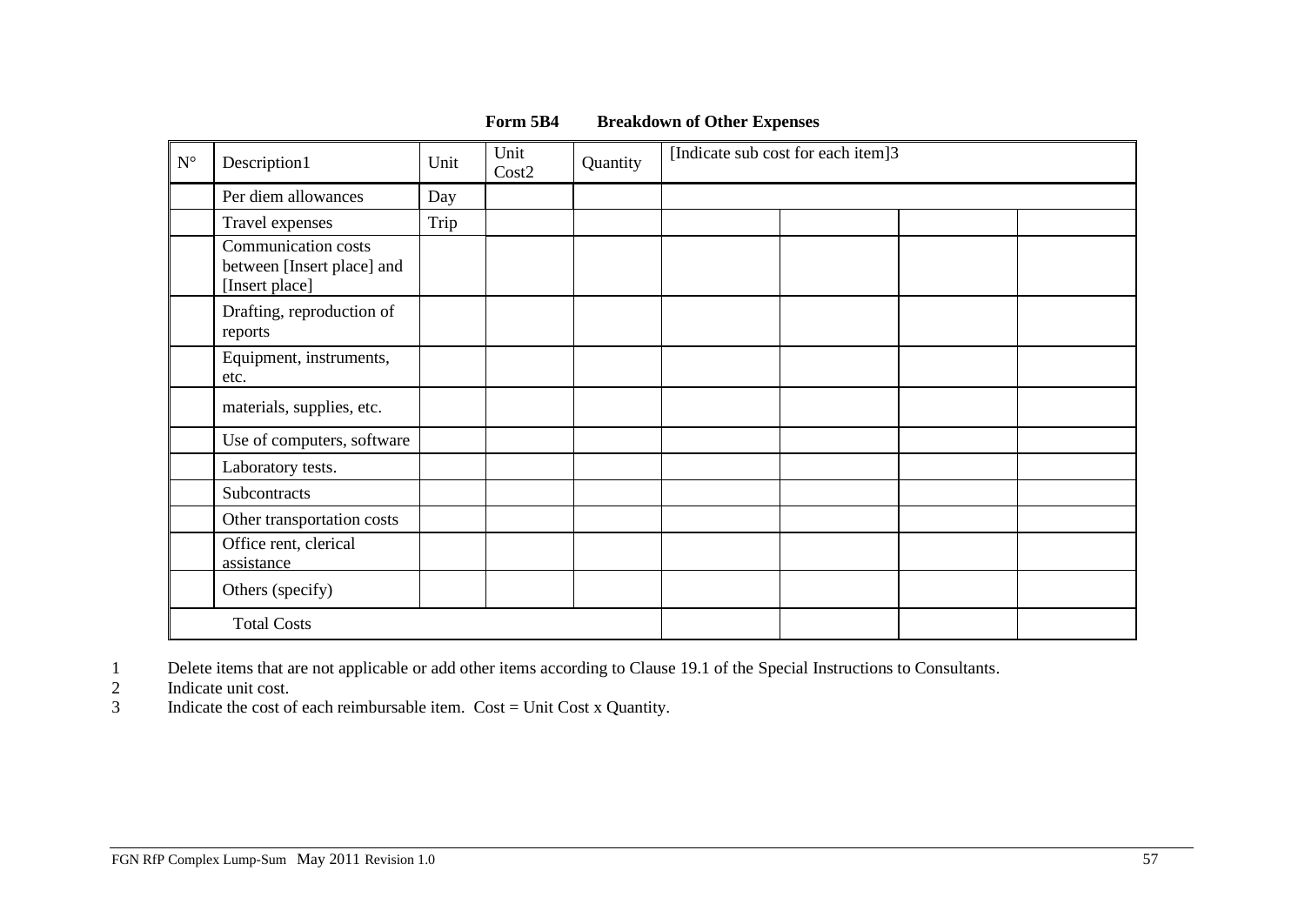### **Form 5B5 Breakdown of Taxes**

| Sl.<br>No. | Description1 | Unit | <b>Unit Cost</b> | Quantity | [Indicate cost for each item] 3 |  |  |  |
|------------|--------------|------|------------------|----------|---------------------------------|--|--|--|
|            |              |      |                  |          |                                 |  |  |  |
|            |              |      |                  |          |                                 |  |  |  |
|            |              |      |                  |          |                                 |  |  |  |

1. Describe any relevant tax or taxes

2. Indicate Unit Cost

3. Indicate Cost of each item: Unit Cost x Quantity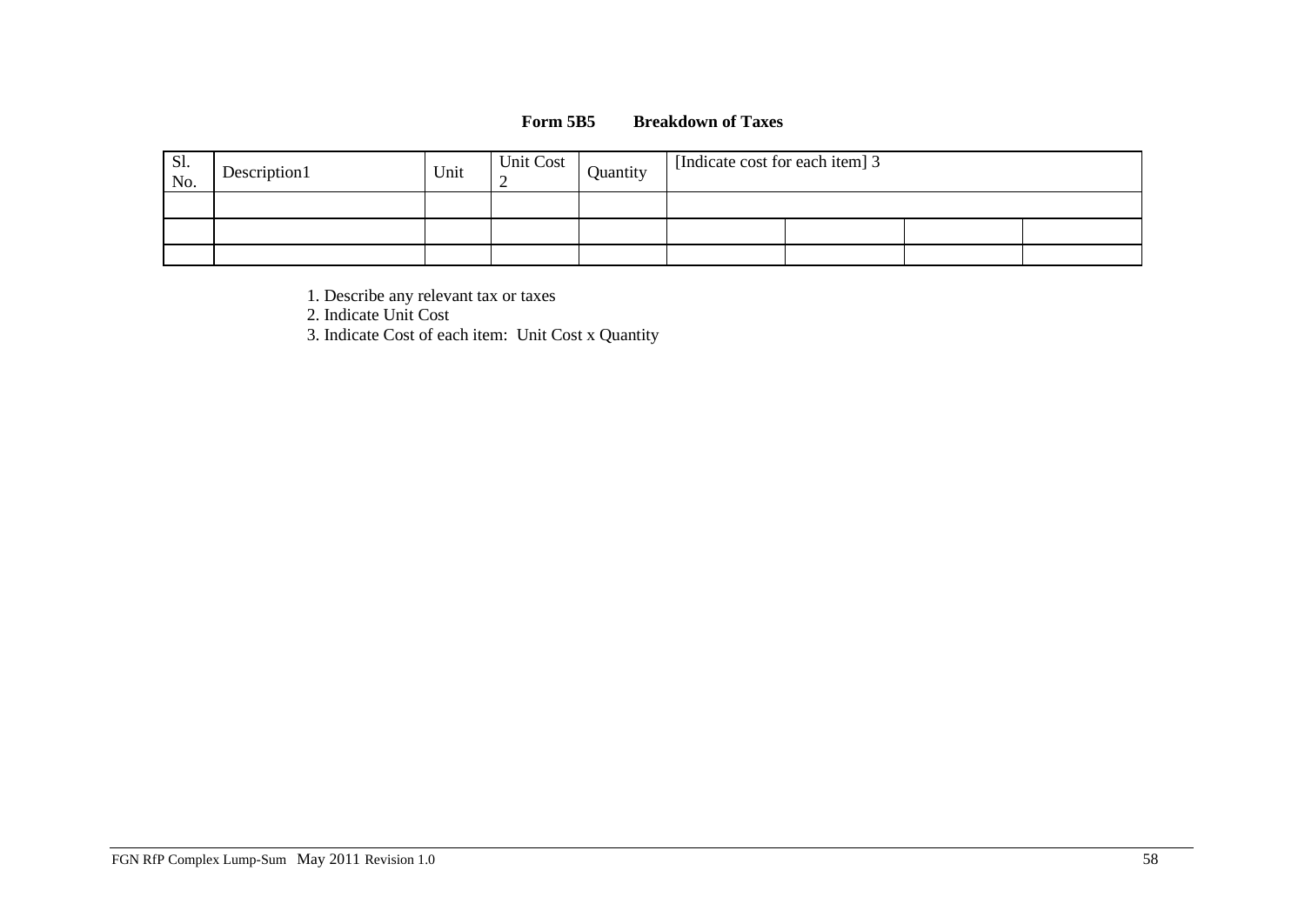### **5C. Contract Agreement**

This CONTRACT (hereinafter called the "Contract") is made the *[insert day]* day of the month of *[insert month]*, *[insert year]*, between, on the one hand, *[insert name of client]* (hereinafter called the "Client") and, on the other hand, *[insert name of Consultant]* (hereinafter called the "Consultant").

[*Note: If the Consultant consists of more than one entity, the above should be partially amended to read as follows: "… (hereinafter called the "Client") and, on the other hand, a joint venture consisting of the following entities, each of which will be jointly and severally liable to the Client for all the Consultant's obligations under this Contract, namely, [insert name of Consultant] and [insert name(s) of other Consultant(s)] (hereinafter called the "Consultant").]*

#### WHEREAS

- (a) the Client has requested the Consultant to provide certain consulting services as defined in this Contract (hereinafter called the "Services");
- (b) the Consultant, having represented to the Client that they have the required professional skills, and personnel and technical resources, have agreed to provide the Services on the terms and conditions set forth in this Contract; and
- (c) the Client has received a credit/ loan/ grant from *[insert name of development partner]* towards the cost of the services under this Contract, it being understood (i) that payments by the development partner will be made only at the request of the Client and upon approval by the development partner, (ii) that such payments will be subject, in all respects, to the terms and conditions of the agreement between the development partner and the Client. *[delete this Clause if not applicable].*

NOW THEREFORE the parties hereto hereby agree as follows:

- 1. The following documents forming the integral part of this Contract shall be interpreted in the order of priority shown:
	- (a) The Form of Contract;
	- (b) The Special Conditions of Contract (SCC);
	- (c) The General Conditions of Contract (GCC),
	- (d) The Appendices (1 to 7).

[*Note: If any of these Appendices are not used, the words "Not Used" should be inserted next to the title of the Appendix]*

| Appendix 1: Description of the Services                    |
|------------------------------------------------------------|
| Appendix 2: Reporting Requirements                         |
| Appendix 3: Personnel and Sub Consultants                  |
| Appendix 5: Services and facilities provided by the client |
| Appendix 6: Breakdown of contract price                    |
| Appendix 7: Form of Bank Guarantee for Advance Payment     |
|                                                            |

2. The mutual rights and obligations of the Client and the Consultant shall be as set forth in the Contract, in particular: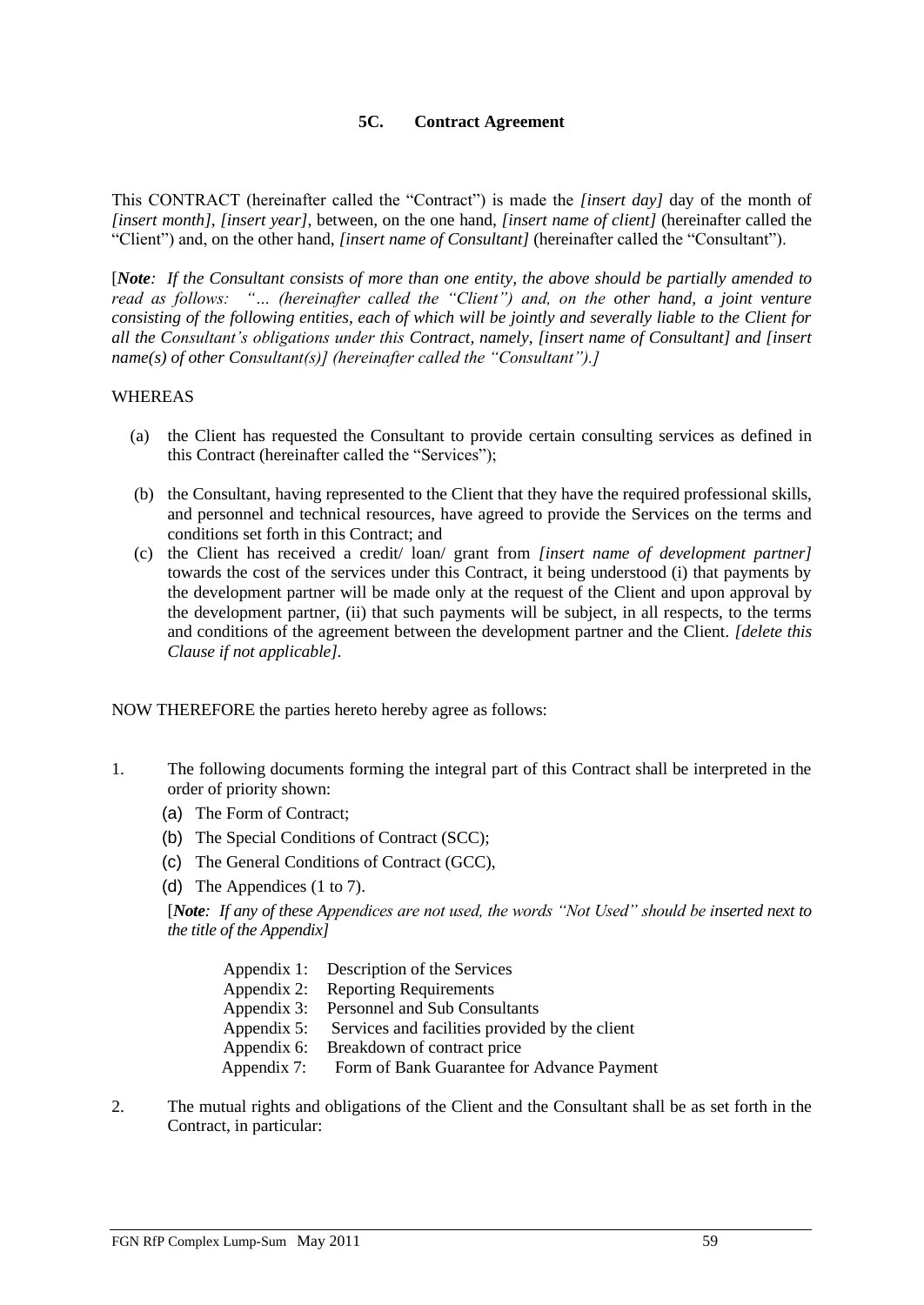- (a) the Consultant shall carry out the Services in accordance with the provisions of the Contract; and
- (b) the Client shall make payments to the Consultant in accordance with the provisions of the Contract.

IN WITNESS whereof, the Parties hereto have caused this Contract to be signed in their respective names as of the day and year first above written.

For and on behalf of *[name of Client]*

*[Authorized Representative]*

For and on behalf of *[name of Consultant]*

*[Authorized Representative]*

[*Note: If the Consultant consists of more than one entity, all these entities should appear as signatories, e.g., in the following manner*:]

For and on behalf of each of the Members of the Consultant

*[name of member]*

*[Authorized Representative]*

*[name of member]*

*[Authorized Representative]*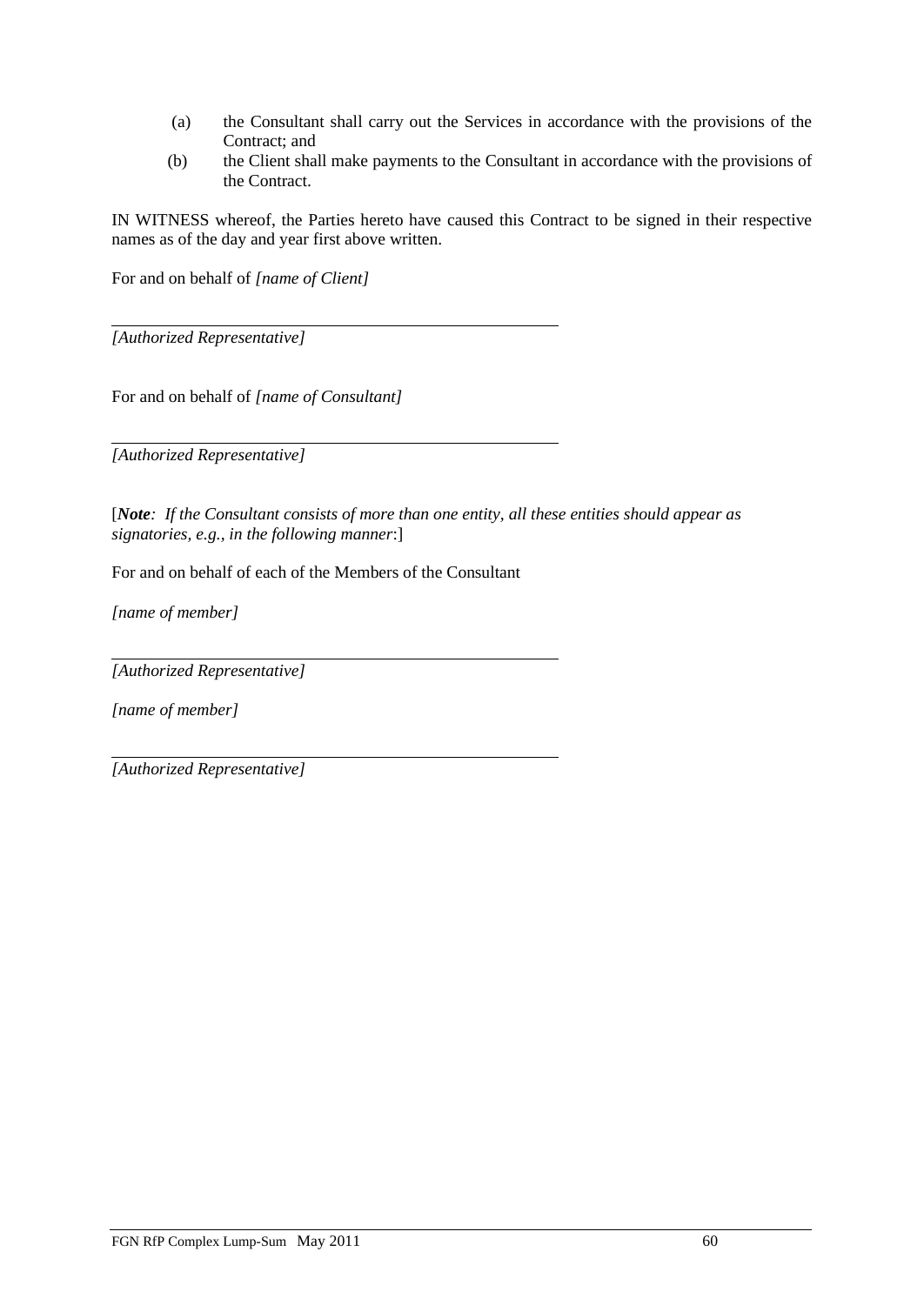### **5D. Appendices**

### **Appendix 1 Description of the Services**

This Appendix will include the final Terms of Reference worked out by the Client and the Consultant during technical negotiations, dates for completion of various tasks, place of performance for different tasks, specific tasks to be approved by Client, etc.

### **Appendix 2 Reporting Requirements**

List format, frequency, and contents of reports; persons to receive them; dates of submission; etc. If no reports are to be submitted, state here "Not applicable."

### **Appendix 3 Key Personnel and Sub Consultants**

List under*:*

- 3A Titles [and names, if already available], detailed job descriptions and minimum qualifications of Key Personnel, and staff-months for each.
- 3B List of approved Sub Consultants (if already available); same information with respect to their Personnel as in 3A.

### **Appendix 4 Hours of Work for Key Personnel**

List here the hours of work for Key Personnel; entitlement, if any, to leave and vacation, etc.

### **Appendix 5 Services and Facilities Provided by the Client**

List under:

- 5A Services, facilities and property to be made available to the Consultant by the Client.
- 5B Professional and support counterpart personnel to be made available to the Consultant by the Client.

### **Appendix 6 Cost Estimates**

List hereunder cost estimates:

- A. Monthly rates for Personnel (Key Personnel and other Personnel)
- B. Reimbursable expenses:
	- 1. Per diem allowances.
	- 2. Travel expenses.
	- 3. Communications.
	- 4. Printing of documents specified in Appendix 2.
	- 5. Acquisition of specified equipment and materials to be paid for by the Client (including transportation).
	- 6. Cost of programming and use of, and communication between, the computers.
	- 7. Laboratory tests, model tests, and other technical services.
	- 8. Subcontracts.
	- 9. Other transportation costs
	- 10. Office rent, clerical assistance
	- 11. Other items not covered in the foregoing*.*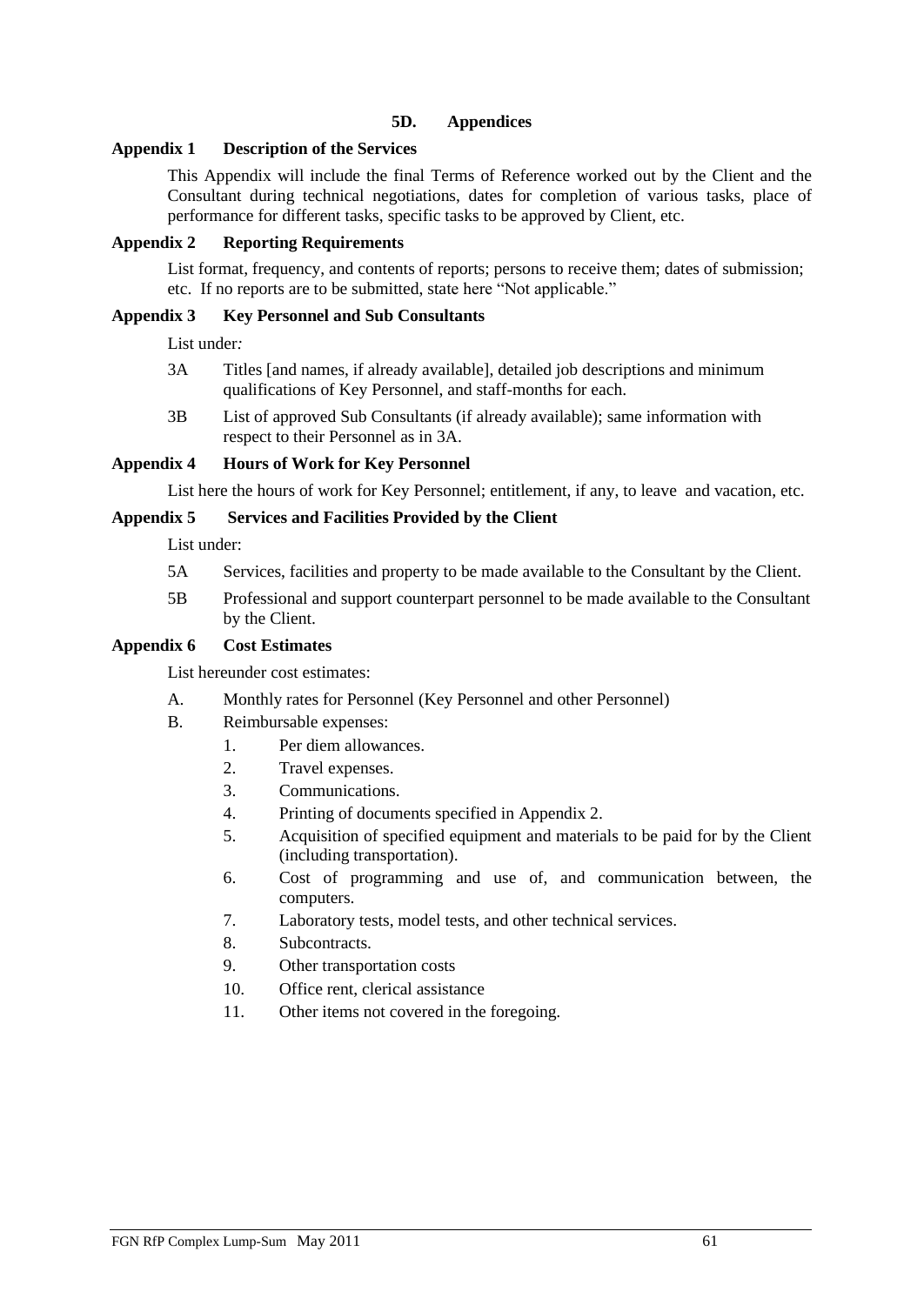### **Appendix 7 Bank Guarantee for Advance Payments**

*[this is the format for the Advance Payment Security to be issued by a commercial bank of Nigeria in accordance with SCC Clause 53.1]*

Contract No: Date: Date:

To:

[Name and address of Client]

#### **ADVANCE PAYMENT GUARANTEE No:**

We have been informed that *[name of Consultant]* (hereinafter called "the Consultant") has undertaken, pursuant to Contract No *[reference number of Contract]* dated *[date of Contract]* (hereinafter called "the Contract") for the supply of *[description of consulting services]* under the **Contract** 

Furthermore, we understand that, according to your Special Conditions of Contract Clause 53.1, Advance Payment(s) on Contracts must be supported by a bank guarantee.

At the request of the Consultant, we *[name of bank]* hereby irrevocably undertake to pay you, without cavil or argument, any sum or sums not exceeding in total an amount of N…. *[insert amount in figures and in words]* upon receipt by us of your first written demand accompanied by a written statement that the Consultant is in breach of its obligation(s) under the Contract conditions, without you needing to prove or show grounds or reasons for your demand of the sum specified therein.

We further agree that no change, addition or other modification of the terms of the Contract to be performed, or of any of the Contract documents which may be made between the Client and the Consultant, shall in any way release us from any liability under this guarantee, and we hereby waive notice of any such change, addition or modification.

This guarantee is valid until *[date of validity of guarantee]*, consequently, we must receive at the above-mentioned office any demand for payment under this guarantee on or before that date.

Signature Signature Signature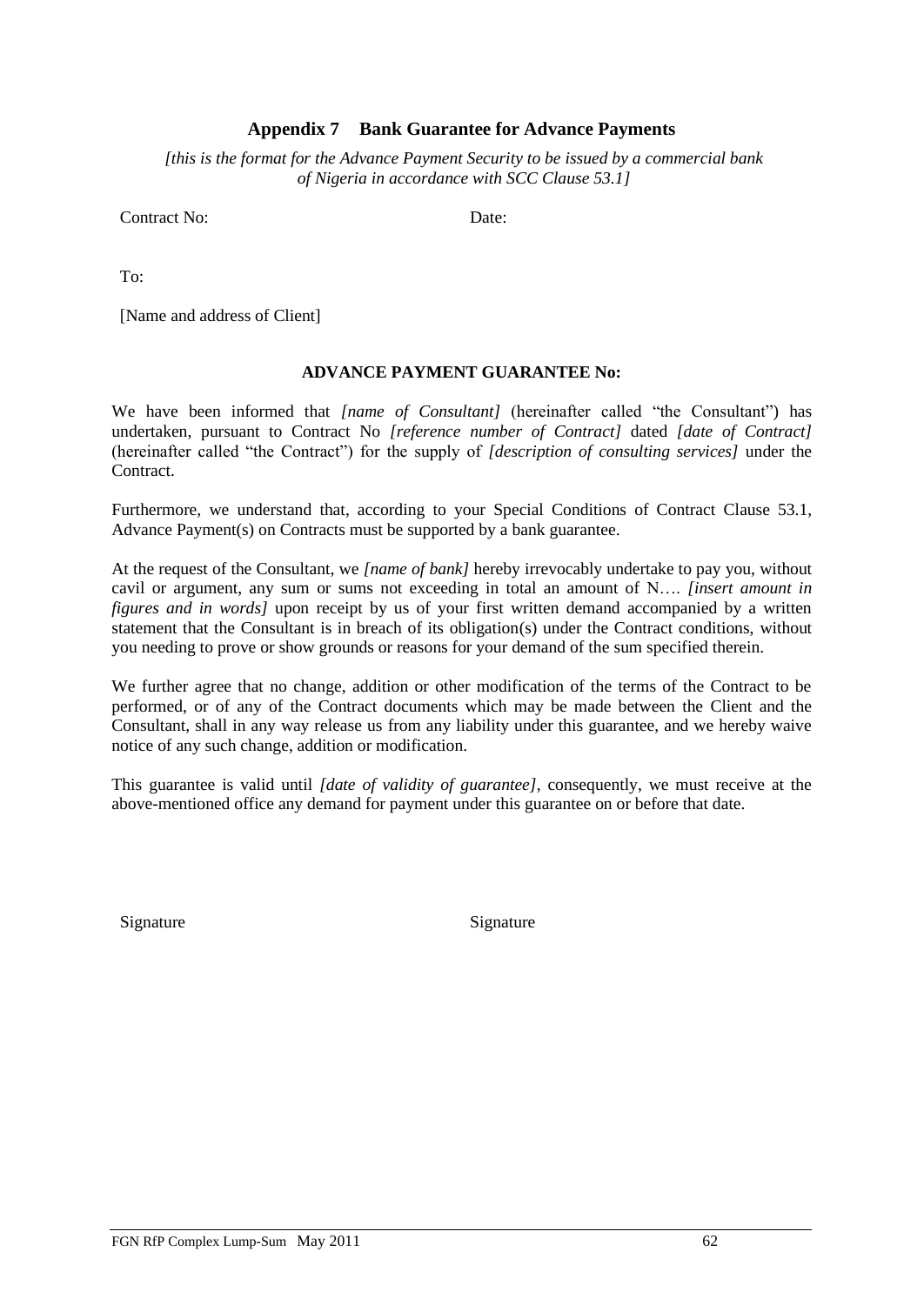# **Section 6. Terms of Reference**

### **: Terms of Reference (TOR) and specifications cylinder filling ramp or filling manifold Scope of work for consultant**

In order to meet the growing demand and urgency from the country and States to increase the availability of good quality, affordable, safe and appropriate oxygen therapy systems, the purpose of this engagement is to;

- Undertake a preliminary needs assessment and provide evidence-based guidance to form the basis of the scoping, sizing, standards, components, product specifications, procurement, use and maintenance of oxygen piping and manifold systems in selected hospitals across the country.
- Provide harmonized and bespoke quality assurance and compliance management support to procured and installed oxygen manifold systems in selected hospitals and ensure adherence to technical standards.

**Major work activities** to be dimensioned and reviewed within the context of 44 selected hospitals include;

- $\blacksquare$  .
- **•** To check the Network in the existing Hospitals and verify the integrity of the Network
- To check wards that are not included in the Network
- To liaise with the Hospital Management on the critical area required to be piped
- You are expected to come up with a design of the piping system of either Isolated or Integrated Central System.
- You are expected to come up with a costed bill of Engineering measurement of the materials.
- You are expected to supervise the project from inception to the commissioning

### LIST OF 44 FEDERAL TERTIARY HOSPITALS FOR THE OXYGEN PIPING SYSTEM are as Follows;

- 1. University of Abuja Teaching Hospital, Gwagwalada, Abuja
- 2. University of Ilorin Teaching Hospital, Kwara State
- 3. Jos University Teaching Hospital, Plateau State
- 4. Aminu Kano University Teaching Hospital, Kano
- 5. University of Maiduguri Teaching Hospital, Borno
- 6. Usman Dan Fodio University Teaching Hospital, Sokoto
- 7. Ahmadu Bello University Teaching Hospital, Zaria, Kaduna State
- 8. Abubakar Tafawa Balewa University Teaching Hospital, Bauchi
- 9. National Hospital Abuja
- 10. Federal Teaching Hospital, Gombe, Gombe
- 11. Federal Teaching Hospital, Otukpo, Benue State
- 12. Federal Teaching Hospital (Rasheed Shekoni), Dutse, Jigawa
- 13. Federal Medical Centre, Azare, Bauchi State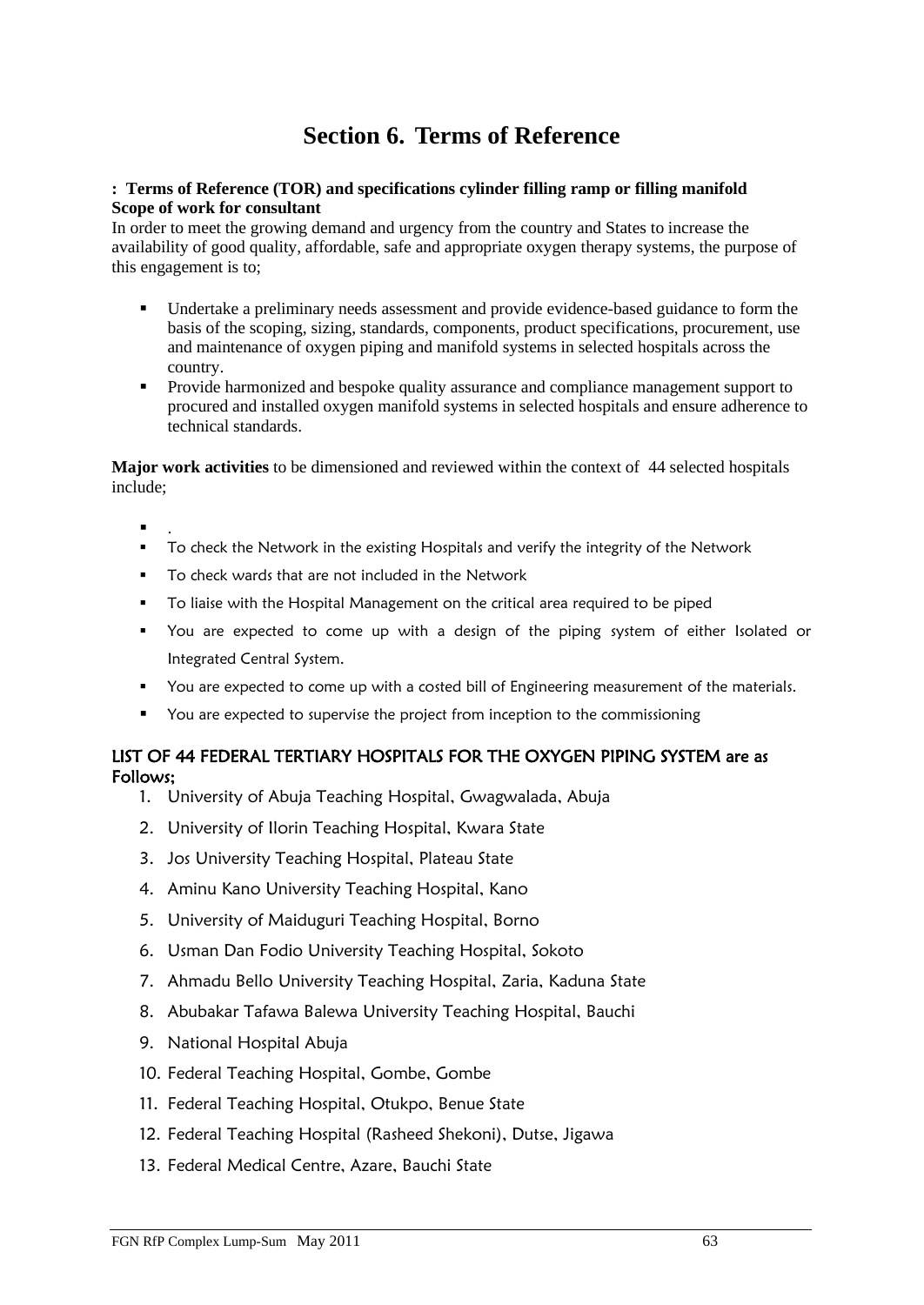- 14. Federal Medical Centre, Bida, Niger State
- 15. Federal Medical Centre, Birnin-Kebbi, Kebbi State
- 16. Federal Medical Centre, Birnin Kudu, Jigawa State
- 17. Federal Medical Centre, Ebute-Meta, Lagos State
- 18. Federal Medical Centre, Gusau, Zamfara State
- 19. Federal Medical Centre, Jabi, Abuja
- 20. Federal Medical Centre, Jalingo, Taraba State
- 21. Federal Medical Centre, Katsina, Katsina State
- 22. Federal Medical Centre, Keffi, Nasarawa State
- 23. Federal Medical Centre, Lokoja, Kogi State
- 24. Federal Medical Centre, Makurdi, Benue State
- 25. Federal Medical Centre, Nguru, Yobe State
- 26. Federal Medical Centre, Yola, Adamawa State

## **SOUTH ZONE**

- 19. University of Benin Teaching Hospital, Edo State
- 20. University of Calabar Teaching Hospital, Cross River State
- 21. University College Hospital, Ibadan, Oyo State
- 22. Obafemi Awolowo University Teaching Hospital, Ile-Ife, Osun State
- 23. Irrua Specialist Teaching Hospital, Irrua, Edo State
- 24. University of Nigeria Teaching Hospital, Ituku-Ozalla, Enugu State
- 25. Lagos University Teaching Hospital, Lagos
- 26. Federal Medical Centre, Owerri, Imo State
- 27. Federal Medical Centre, Owo, Ondo State
- 28. Federal Medical Centre, Umuahia, Abia State
- 29. Federal Medical Centre, Yenagoa, Bayelsa State
- 30. Nnamdi Azikiwe University Teaching Hospital, Nnewi, Anambra
- 31. University of Port Harcourt Teaching Hospital, Port Harcourt, Rivers State
- 32. Federal Teaching Hospital, Abakaliki, Ebonyi State
- 33. Federal Teaching Hospital, Ido-Ekiti, Ekiti State
- 34. University of Uyo Teaching Hospital, Uyo, Akwa Ibom State
- 35. Federal Medical Centre, Asaba, Delta State
- 36. Federal Medical Centre, Abeokuta, Ogun State